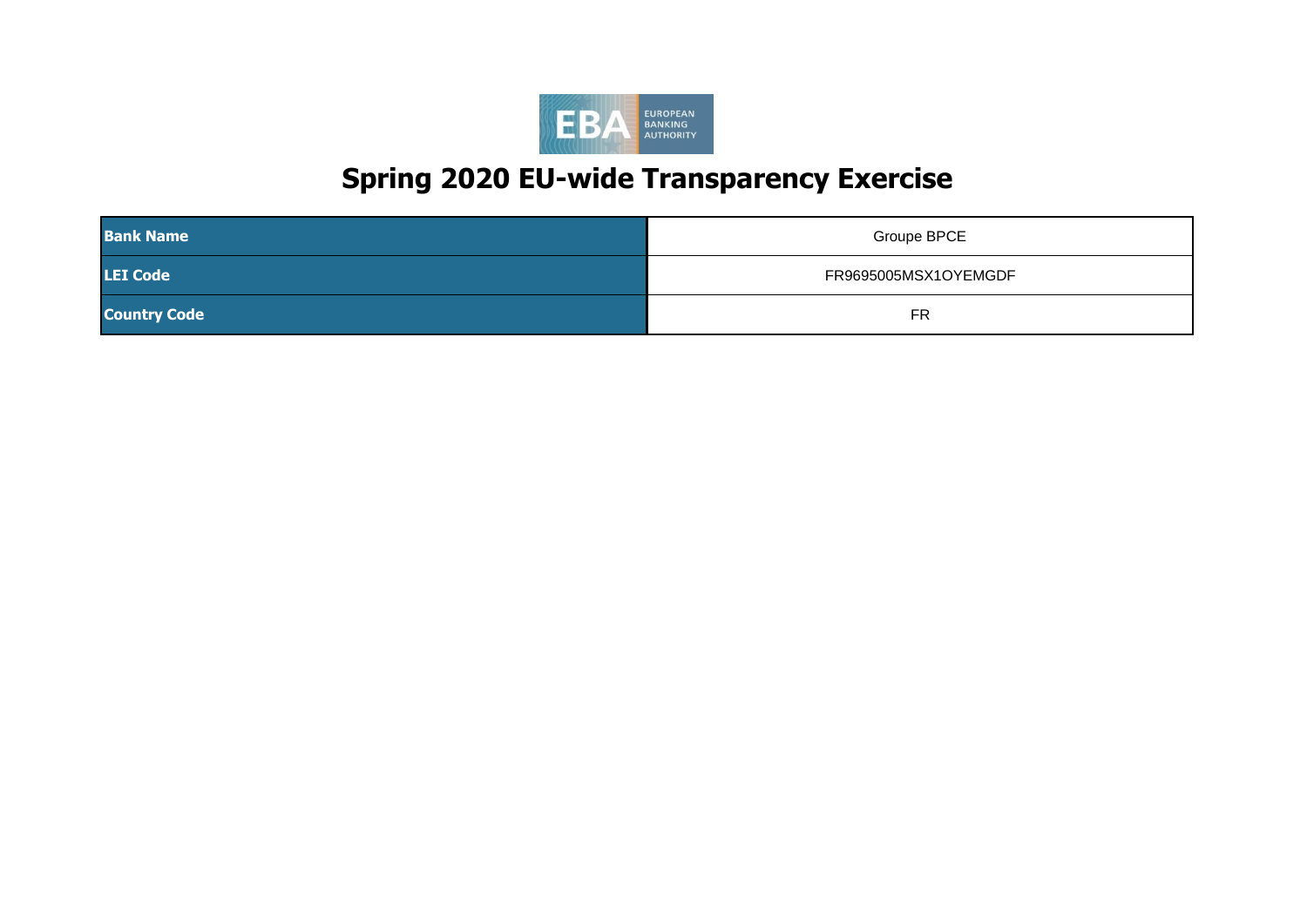

**Key Metrics**

Groupe BPCE

| (mln EUR. %)                                                                                                                                                                | As of<br>30/09/2019 | As of<br>31/12/2019 | <b>COREP CODE</b>                                                                                                                           | <b>REGULATION</b>                                                                            |
|-----------------------------------------------------------------------------------------------------------------------------------------------------------------------------|---------------------|---------------------|---------------------------------------------------------------------------------------------------------------------------------------------|----------------------------------------------------------------------------------------------|
| <b>Available capital (amounts)</b>                                                                                                                                          |                     |                     |                                                                                                                                             |                                                                                              |
| Common Equity Tier 1 (CET1) capital - transitional period                                                                                                                   | 64,595              | 65,992              | C 01.00 (r020,c010)                                                                                                                         | Article 50 of CRR                                                                            |
| Common Equity Tier 1 (CET1) capital as if IFRS 9 or analogous ECLs transitional<br>arrangements had not been applied                                                        | 64,595              | 65,992              | C 01.00 (r020,c010)<br>$-C 05.01 (r440,c010)$                                                                                               | Article 50 of CRR                                                                            |
| Tier 1 capital - transitional period                                                                                                                                        | 64,618              | 66,015              | C 01.00 (r015,c010)                                                                                                                         | Article 25 of CRR                                                                            |
| Tier 1 capital as if IFRS 9 or analogous ECLs transitional arrangements had not been applied<br>transitional definition                                                     | 64,618              | 66,015              | C 01.00 (r015,c010)<br>- C 05.01 (r440,c010) - C 05.01 (r440,c020)                                                                          | Article 25 of CRR                                                                            |
| Total capital - transitional period                                                                                                                                         | 78,809              | 79,325              | C 01.00 (r010,c010)                                                                                                                         | Articles 4(118) and 72 of CRR                                                                |
| Total capital as if IFRS 9 or analogous ECLs transitional arrangements had not been applied                                                                                 | 78,809              | 79,325              | C 01.00 (r010,c010) - C 05.01 (r440,c010)<br>$-C 05.01 (r440, c020) - C 05.01 (r440, c030)$                                                 | Articles 4(118) and 72 of CRR                                                                |
| <b>Risk-weighted assets (amounts)</b>                                                                                                                                       |                     |                     |                                                                                                                                             |                                                                                              |
| Total risk-weighted assets                                                                                                                                                  | 415,794             | 421,599             | C 02.00 (r010,c010)                                                                                                                         | Articles 92(3), 95, 96 and 98 of CRR                                                         |
| Total risk-weighted assets as if IFRS 9 or analogous ECLs transitional arrangements had not<br>been applied                                                                 | 415,794             | 421,599             | C 02.00 (r010,c010)<br>$-C 05.01 (r440, c040)$                                                                                              | Articles 92(3), 95, 96 and 98 of CRR                                                         |
| <b>Capital ratios</b>                                                                                                                                                       |                     |                     |                                                                                                                                             |                                                                                              |
| Common Equity Tier 1 (as a percentage of risk exposure amount) - transitional definition                                                                                    | 15.54%              | 15.65%              | CA3 {1}                                                                                                                                     |                                                                                              |
| Common Equity Tier 1 (as a percentage of risk exposure amount) - transitional definition -<br>as if IFRS 9 or analogous ECLs transitional arrangements had not been applied | 15.54%              | 15.65%              | (C 01.00 (r020,c010) - C 05.01 (r440,c010) )/<br>(C 02.00 (r010,c010) - C 05.01 (r440,c040))                                                |                                                                                              |
| Tier 1 (as a percentage of risk exposure amount) - transitional definition                                                                                                  | 15.54%              | 15.66%              | CA3 {3}                                                                                                                                     |                                                                                              |
| Tier 1 (as a percentage of risk exposure amount) as if IFRS 9 or analogous ECLs transitional<br>arrangements had not been applied                                           | 15.54%              | 15.66%              | (C 01.00 (r015,c010) - C 05.01 (r440,c010) -<br>C 05.01 (r440,c020) ) / (C 02.00 (r010,c010) -<br>C 05.01 (r440,c040))                      |                                                                                              |
| Total capital (as a percentage of risk exposure amount) - transitional definition                                                                                           | 18.95%              | 18.82%              | CA3 {5}                                                                                                                                     |                                                                                              |
| Total capital (as a percentage of risk exposure amount) as if IFRS 9 or analogous ECLs<br>transitional arrangements had not been applied                                    | 18.95%              | 18.82%              | (C 01.00 (r010,c010) - C 05.01 (r440,c010)<br>$-C 05.01 (r440,c020) - C 05.01 (r440,c030)$<br>/ (C 02.00 (r010,c010) - C 05.01 (r440,c040)) |                                                                                              |
| Leverage ratio                                                                                                                                                              |                     |                     |                                                                                                                                             |                                                                                              |
| Leverage ratio total exposure measure - using a transitional definition of Tier 1 capital                                                                                   | 1,264,755           | 1,245,148           | C 47.00 (r300,c010)                                                                                                                         | Article 429 of the CRR; Delegated Regulation (EU) 2015/62 of 10 October 2014<br>amending CRR |
| Leverage ratio - using a transitional definition of Tier 1 capital                                                                                                          | 5.11%               | 5.30%               | C 47.00 (r340,c010)                                                                                                                         | Article 429 of the CRR; Delegated Regulation (EU) 2015/62 of 10 October 2014<br>amending CRR |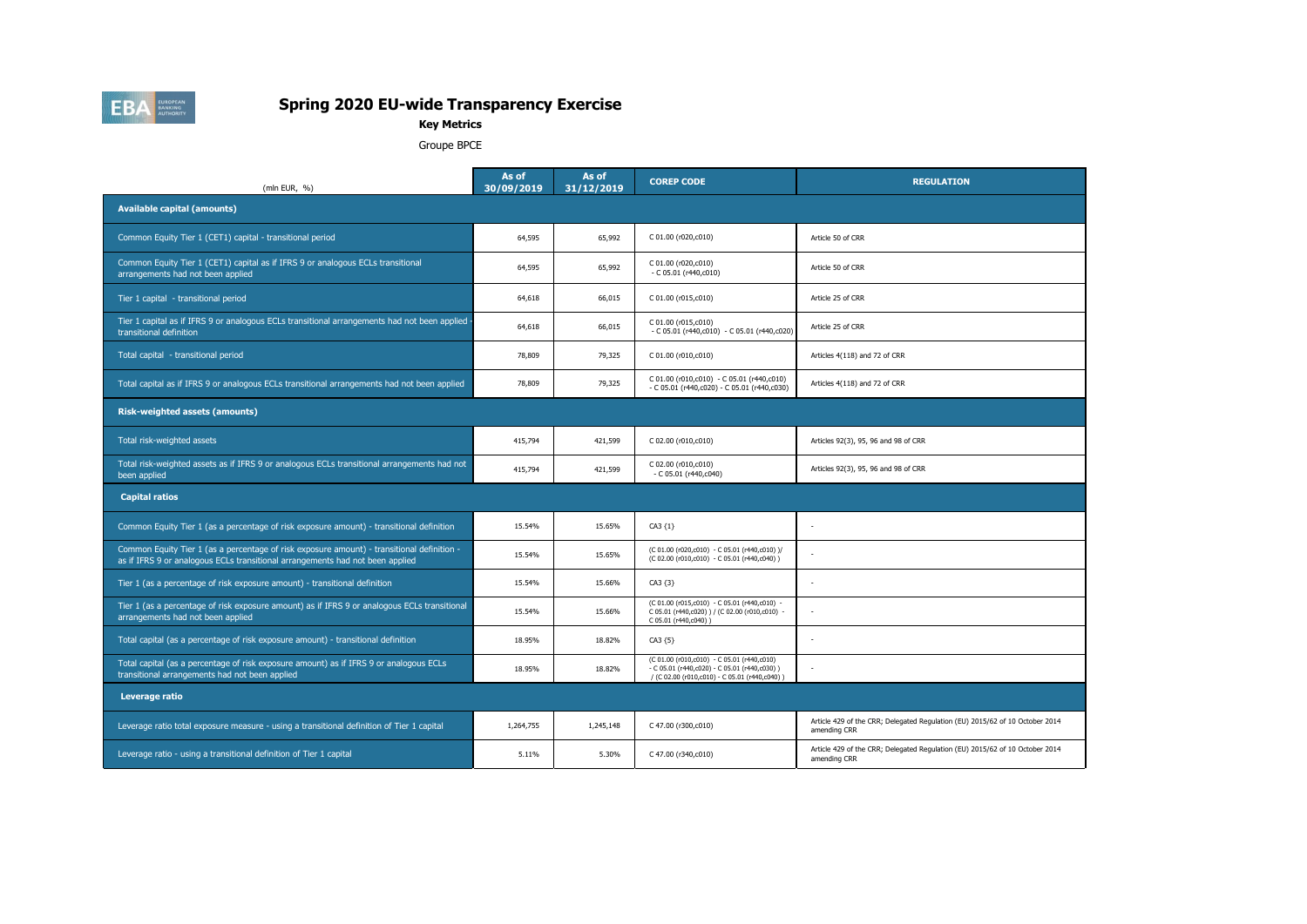

### **Leverage ratio**

Groupe BPCE

|                | (mln EUR, $%$ )                                                                       | As of<br>30/09/2019                     | As of<br>31/12/2019 | <b>COREP CODE</b>   | <b>REGULATION</b>                                                                     |  |
|----------------|---------------------------------------------------------------------------------------|-----------------------------------------|---------------------|---------------------|---------------------------------------------------------------------------------------|--|
| A.1            | Tier 1 capital - transitional definition                                              | C 47.00 (r320,c010)<br>66,015<br>64,618 |                     |                     |                                                                                       |  |
| A.2            | Tier 1 capital - fully phased-in definition                                           | 64,594                                  | 65,994              | C 47.00 (r310,c010) |                                                                                       |  |
| B.1            | Total leverage ratio exposures - using a transitional definition of Tier 1 capital    | 1,264,755                               | 1,245,148           | C 47.00 (r300,c010) | Article 429 of the CRR; Delegated Regulation (EU) 2015/62 of 10 October 2014 amending |  |
| <b>B.2</b>     | Total leverage ratio exposures - using a fully phased-in definition of Tier 1 capital | 1,264,755                               | 1,245,148           | C 47.00 (r290,c010) | <b>CRR</b>                                                                            |  |
| C.1            | Leverage ratio - using a transitional definition of Tier 1 capital                    | 5.1%                                    | 5.3%                | C 47.00 (r340,c010) |                                                                                       |  |
| C <sub>2</sub> | Leverage ratio - using a fully phased-in definition of Tier 1 capital                 | 5.1%                                    | 5.3%                | C 47.00 (r330,c010) |                                                                                       |  |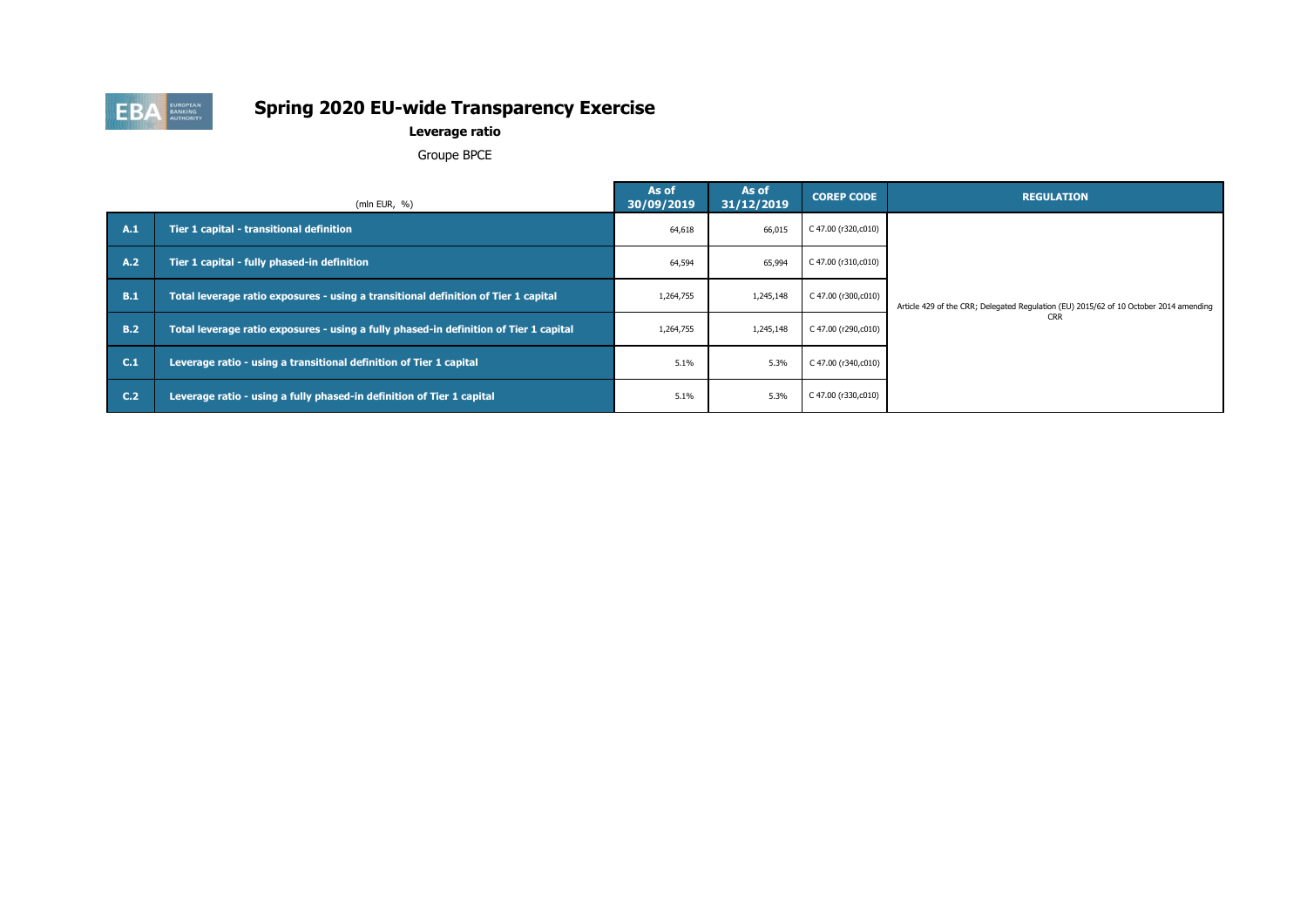

# **Spring 2020 EU-wide Transparency Exercise**<br><sub>Capital</sub>

Groupe BPCE

|                                                         |                         | (mln EUR, %)                                                                                                                           | As of 30/09/2019 | As of 31/12/2019 | <b>COREP CODE</b>                                                                                                                                                                                                                                | <b>REGULATION</b>                                                                                                                                                                                                                                                                                                                    |
|---------------------------------------------------------|-------------------------|----------------------------------------------------------------------------------------------------------------------------------------|------------------|------------------|--------------------------------------------------------------------------------------------------------------------------------------------------------------------------------------------------------------------------------------------------|--------------------------------------------------------------------------------------------------------------------------------------------------------------------------------------------------------------------------------------------------------------------------------------------------------------------------------------|
|                                                         | $\overline{A}$          | <b>OWN FUNDS</b>                                                                                                                       | 78,809           | 79,325           | : 01.00 (r010, c010)                                                                                                                                                                                                                             | Articles 4(118) and 72 of CRR                                                                                                                                                                                                                                                                                                        |
|                                                         | A.1                     | COMMON EQUITY TIER 1 CAPITAL (net of deductions and after applying<br>transitional adjustments)                                        | 64,595           | 65,992           | 01.00 (r020,c010)                                                                                                                                                                                                                                | Article 50 of CRR                                                                                                                                                                                                                                                                                                                    |
|                                                         | A.1.1                   | Capital instruments eligible as CET1 Capital (including share premium and net own capital<br>instruments)                              | 25,813           | 26,664           | 01.00 (r030,c010)                                                                                                                                                                                                                                | Articles 26(1) points (a) and (b), 27 to 29, 36(1) point (f) and 42 of CRR                                                                                                                                                                                                                                                           |
|                                                         | A.1.2                   | <b>Retained earnings</b>                                                                                                               | 5.132            | 5.851            | C 01.00 (r130.c010)                                                                                                                                                                                                                              | Articles 26(1) point (c), 26(2) and 36 (1) points (a) and (l) of CRR                                                                                                                                                                                                                                                                 |
|                                                         | A.1.3                   | Accumulated other comprehensive income                                                                                                 | 1,491            | 1,404            | 01.00 (r180,c010)                                                                                                                                                                                                                                | Articles 4(100), 26(1) point (d) and 36 (1) point (l) of CRR                                                                                                                                                                                                                                                                         |
|                                                         | A.1.4                   | <b>Other Reserves</b>                                                                                                                  | 34,405           | 34.149           | 01.00 (r200,c010)                                                                                                                                                                                                                                | Articles 4(117) and 26(1) point (e) of CRR                                                                                                                                                                                                                                                                                           |
|                                                         | $A.1.5$                 | Funds for general banking risk                                                                                                         | $\bf 0$          | $\bf 0$          | 01.00 (r210, c010)                                                                                                                                                                                                                               | Articles 4(112), 26(1) point (f) and 36 (1) point (l) of CRR                                                                                                                                                                                                                                                                         |
|                                                         | A.1.6                   | Minority interest given recognition in CET1 capital                                                                                    | 4,700            | 5,059            | (01.00 (r230, c010))                                                                                                                                                                                                                             | Article 84 of CRR                                                                                                                                                                                                                                                                                                                    |
|                                                         | A.1.7                   | Adjustments to CET1 due to prudential filters                                                                                          | $-222$           | $-274$           | 01.00 (r250,c010)                                                                                                                                                                                                                                | Articles 32 to 35 of and 36 (1) point (1) of CRR                                                                                                                                                                                                                                                                                     |
|                                                         | A.1.8                   | (-) Intangible assets (including Goodwill)                                                                                             | $-4,956$         | $-5,101$         | 01.00 (r300,c010) + C 01.00 (r340,c010)                                                                                                                                                                                                          | Articles 4(113), 36(1) point (b) and 37 of CRR. Articles 4(115), 36(1) point (b) and 37 point (a)<br>of CCR                                                                                                                                                                                                                          |
|                                                         | A.1.9                   | (-) DTAs that rely on future profitability and do not arise from temporary differences net of<br>associated DTLs                       | $-721$           | $-706$           | C 01.00 (r370,c010)                                                                                                                                                                                                                              | Articles 36(1) point (c) and 38 of CRR                                                                                                                                                                                                                                                                                               |
|                                                         | A.1.10                  | (-) IRB shortfall of credit risk adjustments to expected losses                                                                        | $-401$           | $-387$           | C 01.00 (r380,c010)                                                                                                                                                                                                                              | Articles 36(1) point (d), 40 and 159 of CRR                                                                                                                                                                                                                                                                                          |
|                                                         | A.1.11                  | (-) Defined benefit pension fund assets                                                                                                | $^{\circ}$       | $^{\circ}$       | C 01.00 (r390,c010)                                                                                                                                                                                                                              | Articles 4(109), 36(1) point (e) and 41 of CRR                                                                                                                                                                                                                                                                                       |
|                                                         | A.1.12                  | (-) Reciprocal cross holdings in CET1 Capital                                                                                          | $\bf 0$          | $\bf 0$          | 01.00 (r430,c010)                                                                                                                                                                                                                                | Articles 4(122), 36(1) point (g) and 44 of CRR                                                                                                                                                                                                                                                                                       |
|                                                         | A.1.13                  | (-) Excess deduction from AT1 items over AT1 Capital                                                                                   | $\mathbf{0}$     | $\mathbf{0}$     | 01.00 (r440,c010)                                                                                                                                                                                                                                | Article 36(1) point (j) of CRR                                                                                                                                                                                                                                                                                                       |
|                                                         | A.1.14                  | (-) Deductions related to assets which can alternatively be subject to a 1.250% risk weight                                            | $^{\circ}$       | $\bf{0}$         | 01.00 (r450,c010) + C 01.00 (r460,c010)<br>$- 0.00 (r470, d010) + 0.01.00$<br>$r471, c010) + 0.01.00 (r472, d010)$                                                                                                                               | Articles 4(36), 36(1) point (k) (i) and 89 to 91 of CRR; Articles 36(1) point (k) (ii), 243(1) point<br>(b), $244(1)$ point (b) and $258$ of CRR; Articles $36(1)$ point k) (iii) and $379(3)$ of CRR; Articles $36(1)$ point k) (iv) and $153(8)$ of CRR and Articles $36(1)$ point k) (v) and $153(8)$ of CRR and Articles $36(1)$ |
|                                                         | A.1.14.1                | Of which: from securitisation positions (-)                                                                                            | $\bf 0$          | $\bf{0}$         | 01.00 (r460,c010)                                                                                                                                                                                                                                | Articles 36(1) point (k) (ii), 243(1) point (b), 244(1) point (b) and 258 of CRR                                                                                                                                                                                                                                                     |
|                                                         | A.1.15                  | (-) Holdings of CET1 capital instruments of financial sector entities where the institiution<br>does not have a significant investment | $^{\circ}$       | $\bf{0}$         | 01.00 (r480,c010)                                                                                                                                                                                                                                | Articles 4(27), 36(1) point (h); 43 to 46, 49 (2) and (3) and 79 of CRR                                                                                                                                                                                                                                                              |
|                                                         | A.1.16                  | (-) Deductible DTAs that rely on future profitability and arise from temporary differences                                             | $\bf 0$          | $\bf{0}$         | 01.00 (r490,c010)                                                                                                                                                                                                                                | Articles 36(1) point (c) and 38; Articles 48(1) point (a) and 48(2) of CRR                                                                                                                                                                                                                                                           |
|                                                         | A.1.17                  | (-) Holdings of CET1 capital instruments of financial sector entities where the institiution<br>has a significant investment           | $^{\circ}$       | $\mathbf{0}$     | 01.00 (rS00.c010)                                                                                                                                                                                                                                | Articles 4(27); 36(1) point (i); 43, 45; 47; 48(1) point (b); 49(1) to (3) and 79 of CRR                                                                                                                                                                                                                                             |
| <b>OWN FUNDS</b><br><b>Transitional period</b>          | A.1.18                  | (-) Amount exceding the 17.65% threshold                                                                                               | $\bf 0$          | $\bf 0$          | 01.00 (r510,c010)                                                                                                                                                                                                                                | Article 48 of CRR                                                                                                                                                                                                                                                                                                                    |
|                                                         | A.1.19                  | (-) Additional deductions of CET1 Capital due to Article 3 CRR                                                                         | $^{\circ}$       | $\mathbf{0}$     | 01.00 (r524,c010)                                                                                                                                                                                                                                | Article 3 CRR                                                                                                                                                                                                                                                                                                                        |
|                                                         | A.1.20                  | CET1 capital elements or deductions - other                                                                                            | $-647$           | $-667$           | 01.00 (r529,c010)                                                                                                                                                                                                                                |                                                                                                                                                                                                                                                                                                                                      |
|                                                         | A.1.21                  | <b>Transitional adjustments</b>                                                                                                        | $\bf 0$          | $\bf{0}$         | $CA1$ {1.1.1.6 + 1.1.1.8 + 1.1.1.26}                                                                                                                                                                                                             |                                                                                                                                                                                                                                                                                                                                      |
|                                                         | A.1.21.1                | Transitional adjustments due to grandfathered CET1 Capital instruments (+/-)                                                           | $\bf{0}$         | $\bf{0}$         | C 01.00 (r220,c010)                                                                                                                                                                                                                              | Articles 483(1) to (3), and 484 to 487 of CRR                                                                                                                                                                                                                                                                                        |
|                                                         | A.1.21.2                | Transitional adjustments due to additional minority interests (+/-)                                                                    | $\bf 0$          | $\bf{0}$         | 01.00 (r240,c010)                                                                                                                                                                                                                                | Articles 479 and 480 of CRR                                                                                                                                                                                                                                                                                                          |
|                                                         | A.1.21.3                | Other transitional adjustments to CET1 Capital (+/-)                                                                                   | $\bf{0}$         | $\bf{0}$         | C 01.00 (rS20,c010)                                                                                                                                                                                                                              | Articles 469 to 472, 478 and 481 of CRR                                                                                                                                                                                                                                                                                              |
|                                                         | $\mathbf{A}.\mathbf{2}$ | ADDITIONAL TIER 1 CAPITAL (net of deductions and after transitional adjustments)                                                       | 23               | 23               | 01.00 (r530,c010)                                                                                                                                                                                                                                | Article 61 of CRR                                                                                                                                                                                                                                                                                                                    |
|                                                         | A.2.1                   | Additional Tier 1 Capital instruments                                                                                                  | $^{\circ}$       | $^{\circ}$       | 01.00 (r540,c010) + C 01.00 (r670,c010)                                                                                                                                                                                                          |                                                                                                                                                                                                                                                                                                                                      |
|                                                         | A.2.2                   | (-) Excess deduction from T2 items over T2 capital                                                                                     | $\bf 0$          | $\bf 0$          | 01.00 (r720,c010)                                                                                                                                                                                                                                | ×                                                                                                                                                                                                                                                                                                                                    |
|                                                         | A.2.3                   | Other Additional Tier 1 Capital components and deductions                                                                              | $-22$            | $-22$            | $01.00$ (r690,c010) + C 01.00 (r700,c010)<br>$-C 01.00 (r710, c010) + C 01.00$<br>$(740, c010) + C 01.00 (r744, c010) + C$<br>1.00 (r748,c010)                                                                                                   |                                                                                                                                                                                                                                                                                                                                      |
|                                                         | A.2.4                   | Additional Tier 1 transitional adjustments                                                                                             | 45               | 45               | 01.00 (r660,c010) + C 01.00 (r680,c010)<br>$-C 01.00 (r730,c010)$                                                                                                                                                                                |                                                                                                                                                                                                                                                                                                                                      |
|                                                         | A.3                     | TIER 1 CAPITAL (net of deductions and after transitional adjustments)                                                                  | 64,618           | 66,015           | 01.00 (r015,c010)                                                                                                                                                                                                                                | Article 25 of CRR                                                                                                                                                                                                                                                                                                                    |
|                                                         | A.4                     | TIER 2 CAPITAL (net of deductions and after transitional adjustments)                                                                  | 14,191           | 13,309           | 01.00 (r750,c010)                                                                                                                                                                                                                                | Article 71 of CRR                                                                                                                                                                                                                                                                                                                    |
|                                                         | A.4.1                   | Tier 2 Capital instruments                                                                                                             | 14,841           | 14,335           | $C 01.00 (r760, c010) + C 01.00 (r890, c010)$                                                                                                                                                                                                    |                                                                                                                                                                                                                                                                                                                                      |
|                                                         | A.4.2                   | Other Tier 2 Capital components and deductions                                                                                         | $-669$           | $-1.044$         | $\begin{array}{l} \text{C 01.00 (r910, c010) + C 01.00 (r920, c010)}\\ + \text{ C 01.00 (r930, c010) + C 01.00}\\ \text{(r940, c010) + C 01.00 (r950, c010) + C}\end{array}$<br>01.00 (r970,c010) + C 01.00 (r974,c010) +<br>C 01.00 (r978,c010) |                                                                                                                                                                                                                                                                                                                                      |
|                                                         | A.4.3                   | Tier 2 transitional adjustments                                                                                                        | $19\,$           | $19\,$           | C 01.00 (r880,c010) + C 01.00 (r900,c010)<br>+ C 01.00 (r960,c010)                                                                                                                                                                               |                                                                                                                                                                                                                                                                                                                                      |
| <b>OWN FUNDS</b><br><b>REQUIREMENTS</b>                 | $\mathbf{B}$            | <b>TOTAL RISK EXPOSURE AMOUNT</b>                                                                                                      | 415,794          | 421,599          | C 02.00 (r010.c010)                                                                                                                                                                                                                              | Articles 92(3), 95, 96 and 98 of CRR                                                                                                                                                                                                                                                                                                 |
|                                                         | $_{\rm B.1}$            | Of which: Transitional adjustments included                                                                                            | $\mathbf{0}$     | $\,0\,$          | 05.01 (r010;c040)                                                                                                                                                                                                                                |                                                                                                                                                                                                                                                                                                                                      |
|                                                         | C <sub>1</sub>          | <b>COMMON EOUITY TIER 1 CAPITAL RATIO (transitional period)</b>                                                                        | 15.54%           | 15.65%           | $CA3$ $\{1\}$                                                                                                                                                                                                                                    | $\sim$                                                                                                                                                                                                                                                                                                                               |
| <b>CAPITAL RATIOS (%)</b><br><b>Transitional period</b> | C.2                     | <b>TIER 1 CAPITAL RATIO (transitional period)</b>                                                                                      | 15.54%           | 15.66%           | CA3 {3}                                                                                                                                                                                                                                          | ×,                                                                                                                                                                                                                                                                                                                                   |
|                                                         | C.3                     | <b>TOTAL CAPITAL RATIO (transitional period)</b>                                                                                       | 18.95%           | 18.82%           | $CAS$ $\{5\}$                                                                                                                                                                                                                                    | ł,                                                                                                                                                                                                                                                                                                                                   |
| <b>CET1 Capital</b><br>Fully loaded                     | $\mathbf D$             | COMMON EQUITY TIER 1 CAPITAL (fully loaded)                                                                                            | 64,573           | 65,970           | [A.1-A.1.13-A.1.21+MIN(A.2+A.1.13-A.2.2-<br>4.2.4+MIN(A.4+A.2.2-A.4.3,0),0)]                                                                                                                                                                     | ÷                                                                                                                                                                                                                                                                                                                                    |
| CET1 RATIO (%)<br><b>Fully loaded</b> <sup>1</sup>      | E.                      | COMMON EQUITY TIER 1 CAPITAL RATIO (fully loaded)                                                                                      | 15.53%           | 15.65%           | $[D]/[B-B.1]$                                                                                                                                                                                                                                    |                                                                                                                                                                                                                                                                                                                                      |
|                                                         | F.                      | Adjustments to CET1 due to IFRS 9 transitional arrangements                                                                            | $\bf{0}$         | $\bf{0}$         | C 05.01 (r440,c010)                                                                                                                                                                                                                              | $\sim$                                                                                                                                                                                                                                                                                                                               |
| <b>Memo items</b>                                       | $\mathsf F$             | Adjustments to AT1 due to IFRS 9 transitional arrangements                                                                             | $\bf 0$          | $\bf 0$          | 05.01 (r440,c020)                                                                                                                                                                                                                                | ł,                                                                                                                                                                                                                                                                                                                                   |
|                                                         | F                       | Adjustments to T2 due to IFRS 9 transitional arrangements                                                                              | $\mathbf{0}$     | $^{\circ}$       | 05.01 (r440,c030)                                                                                                                                                                                                                                | $\sim$                                                                                                                                                                                                                                                                                                                               |
|                                                         | $\mathsf F$             | Adjustments included in RWAs due to IFRS 9 transitional arrangements                                                                   | $\bf 0$          | $\bf 0$          | 05.01 (r440,c040)                                                                                                                                                                                                                                | ł,                                                                                                                                                                                                                                                                                                                                   |

(1)The fully badd CETI ratio at estimate based on bank's superksory reporting. Therefore, any capital instruments that are not eligible from a requidatory promot supersive on the fully based on the report of the report of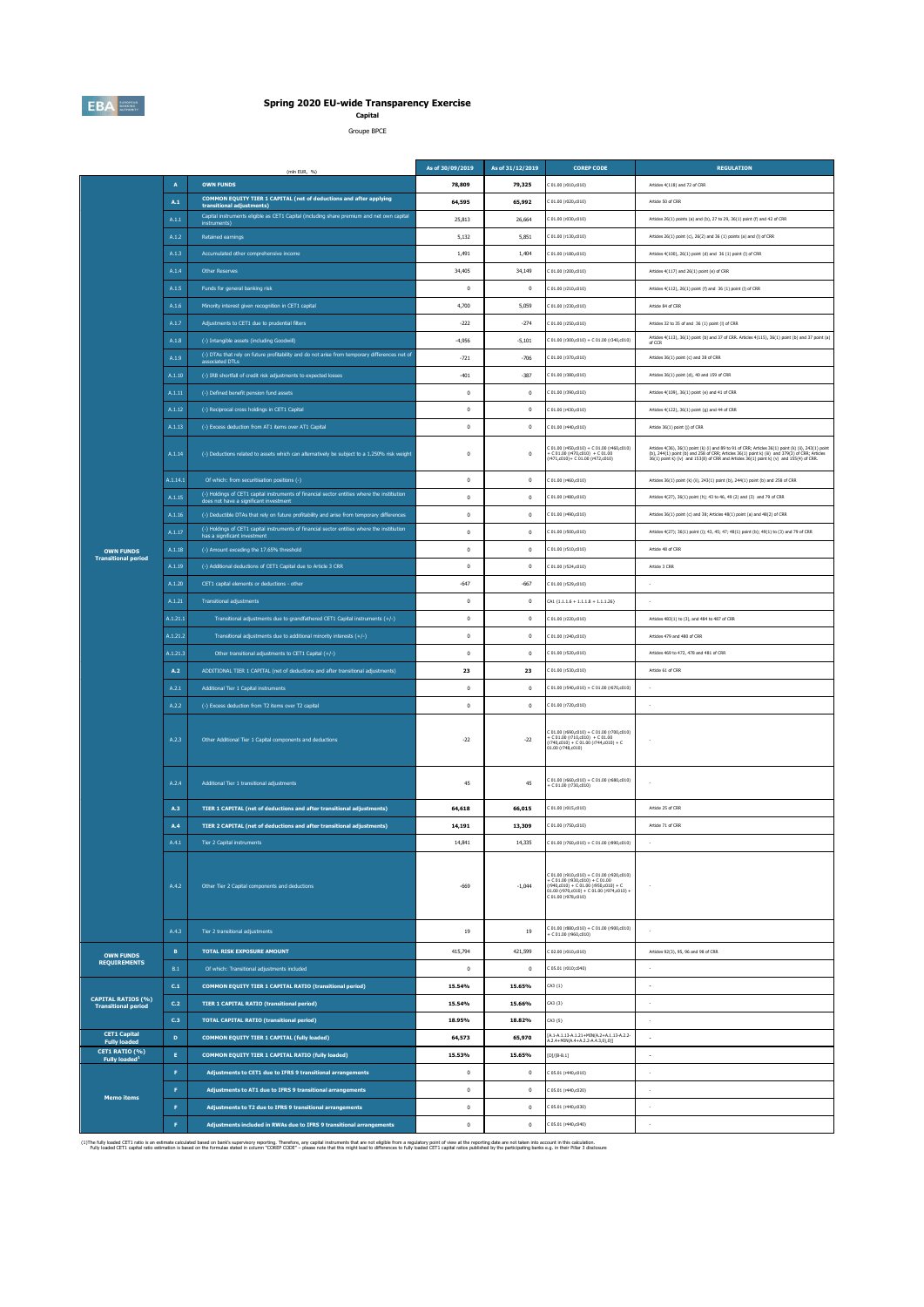**Overview of Risk exposure amounts**

Groupe BPCE

|                                                                    | <b>RWAs</b>      |                  |                                                                                                                                                                                                                                                                                                                                                                              |
|--------------------------------------------------------------------|------------------|------------------|------------------------------------------------------------------------------------------------------------------------------------------------------------------------------------------------------------------------------------------------------------------------------------------------------------------------------------------------------------------------------|
| (mln EUR, %)                                                       | As of 30/09/2019 | As of 31/12/2019 | <b>COREP CODE</b>                                                                                                                                                                                                                                                                                                                                                            |
| Credit risk (excluding CCR and Securitisations)                    | 349,218          | 354,165          | C 02.00 (r040, c010) -[C 07.00 (r090, c220, s001) + C 07.00 (r110, c220, s001) + C 07.00 (r130, c220, s001) + C 08.01<br>(r040, c260, s001) + C 08.01 (r050, c260, s001) + C 08.01 (r060, c260, s001) + C 08.01 (r040, c260, s002) + C 08.01<br>(r050, c260, s002,) + C 08.01 (r060, c260, s002)]-[C 02.00 (R220, c010) + C 02.00 (R430, c010)] - C 02.00 (R460,<br>$c010$ ] |
| Of which the standardised approach                                 | 142,575          | 145,117          | C 02.00 (r060, c010)-[C 07.00 (r090, c220, s001) + C 07.00 (r110, c220, s001)+ C 07.00 (r130, c220, s001)]                                                                                                                                                                                                                                                                   |
| Of which the foundation IRB (FIRB) approach                        | 49,599           | 48,102           | C 02.00 (R250, c010) - [C 08.01 (r040, c260, s002) + C 08.01 (r050, c260, s002) + C 08.01 (r060, c260, s002)]                                                                                                                                                                                                                                                                |
| Of which the advanced IRB (AIRB) approach                          | 100,973          | 103,511          | C 02.00 (R310, c010) - [C 08.01 (r040, c260, s001) + C 08.01 (r050, c260, s001) + C 08.01 (r060, c260, s001)]                                                                                                                                                                                                                                                                |
| Of which equity IRB                                                | 45,962           | 47,682           | C 02.00 (R420, c010)                                                                                                                                                                                                                                                                                                                                                         |
| Counterparty credit risk (CCR, excluding CVA)                      | 9,760            | 9,036            | C 07.00 (r090, c220, s001) + C 07.00 (r110, c220, s001) + C 07.00 (r130, c220, s001) + C 08.01 (r040, c260, s001) + C<br>08.01 (r050, c260, s001) + C 08.01 (r060, c260, s001) + C 08.01 (r040, c260, s002) + C 08.01 (r050, c260, s002,) + C<br>08.01 (r060, c260, s002) + C 02.00 (R460, c010)]                                                                            |
| Credit valuation adjustment - CVA                                  | 2,090            | 1,650            | C 02.00 (R640, c010)                                                                                                                                                                                                                                                                                                                                                         |
| Settlement risk                                                    | 6                | 35               | C 02.00 (R490, c010)                                                                                                                                                                                                                                                                                                                                                         |
| Securitisation exposures in the banking book (after the cap)       | 4,416            | 4,526            | C 02.00 (R770, c010) + C 02.00 (R220, c010) + C 02.00 (R430, c010)                                                                                                                                                                                                                                                                                                           |
| Position, foreign exchange and commodities risks (Market risk)     | 12,248           | 12,888           | C 02.00 (R520, c010) + C 02.00 (R910, c010)                                                                                                                                                                                                                                                                                                                                  |
| Of which the standardised approach                                 | 7,338            | 6,953            | C 02.00 (R530, c010)                                                                                                                                                                                                                                                                                                                                                         |
| Of which IMA                                                       | 4,854            | 5,826            | C 02.00 (R580, c010)                                                                                                                                                                                                                                                                                                                                                         |
| Of which securitisations and resecuritisations in the trading book | 226              | 280              | C 19.00_010_610*12.5+C 20.00_010_450*12.5+MAX(C 24.00_010_090,C 24.00_010_100,C 24.00_010_110)*12.5+C<br>02.00_910_010                                                                                                                                                                                                                                                       |
| Large exposures in the trading book                                | $\Omega$         | $\Omega$         | C 02.00 (R680, c010)                                                                                                                                                                                                                                                                                                                                                         |
| Operational risk                                                   | 38,057           | 39,298           | C 02.00 (R590, c010)                                                                                                                                                                                                                                                                                                                                                         |
| Of which basic indicator approach                                  | $\mathbf 0$      | 252              | C 02.00 (R600, c010)                                                                                                                                                                                                                                                                                                                                                         |
| Of which standardised approach                                     | 38,057           | 39,046           | C 02.00 (R610, c010)                                                                                                                                                                                                                                                                                                                                                         |
| Of which advanced measurement approach                             | $\mathbf 0$      | $\mathbf 0$      | C 02.00 (R620, c010)                                                                                                                                                                                                                                                                                                                                                         |
| Other risk exposure amounts                                        | $\mathbf 0$      | $\mathbf 0$      | C 02.00 (R630, c010) + C 02.00 (R690, c010) - C 02.00 (R770, c010) - C 02.00 (R910, c010)                                                                                                                                                                                                                                                                                    |
| <b>Total</b>                                                       | 415,794          | 421,599          |                                                                                                                                                                                                                                                                                                                                                                              |

**EBA** BANKING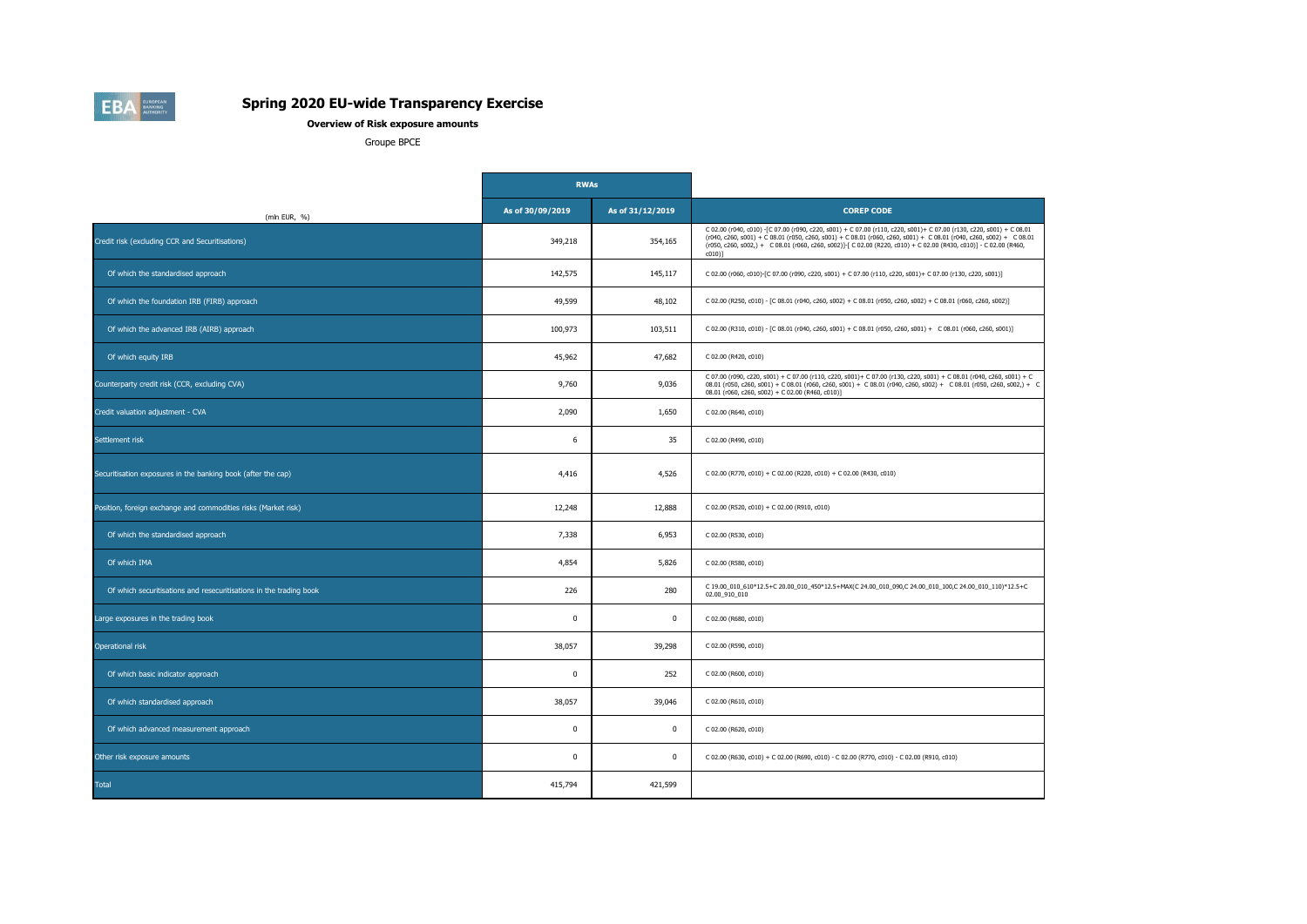

**P&L**

Groupe BPCE

| (mln EUR)                                                                                                                                                       | As of 30/09/2019 | As of 31/12/2019 |
|-----------------------------------------------------------------------------------------------------------------------------------------------------------------|------------------|------------------|
| Interest income                                                                                                                                                 | 18,488           | 24,768           |
| Of which debt securities income                                                                                                                                 | 1,064            | 1,399            |
| Of which loans and advances income                                                                                                                              | 13,508           | 17,862           |
| Interest expenses                                                                                                                                               | 12,135           | 16,147           |
| (Of which deposits expenses)                                                                                                                                    | 4,145            | 5,212            |
| (Of which debt securities issued expenses)                                                                                                                      | 3,735            | 4,890            |
| Expenses on share capital repayable on demand)                                                                                                                  | $\mathbf 0$      | $\Omega$         |
| Dividend income                                                                                                                                                 | 135              | 169              |
| Net Fee and commission income                                                                                                                                   | 7.831            | 10,915           |
| Gains or (-) losses on derecognition of financial assets and liabilities not measured at fair value through profit or loss, and of non financial<br>assets, net | 30               | 81               |
| Gains or (-) losses on financial assets and liabilities held for trading, net                                                                                   | 4,536            | 5,297            |
| Gains or (-) losses on financial assets and liabilities at fair value through profit or loss, net                                                               | $-2,746$         | $-3,117$         |
| Gains or (-) losses from hedge accounting, net                                                                                                                  | $-88$            | $-303$           |
| Exchange differences [gain or (-) loss], net                                                                                                                    | 218              | 286              |
| Net other operating income /(expenses)                                                                                                                          | 375              | 555              |
| TOTAL OPERATING INCOME, NET                                                                                                                                     | 16,645           | 22,504           |
| (Administrative expenses)                                                                                                                                       | 11,583           | 15,742           |
| (Depreciation)                                                                                                                                                  | 933              | 1,355            |
| Modification gains or (-) losses, net                                                                                                                           | $\mathbf 0$      | $\Omega$         |
| (Provisions or (-) reversal of provisions)                                                                                                                      | $-160$           | $-318$           |
| (Commitments and guarantees given)                                                                                                                              | 44               | 72               |
| (Other provisions)                                                                                                                                              | $-204$           | $-390$           |
| Of which pending legal issues and tax litigation <sup>1</sup>                                                                                                   |                  | 9                |
| Of which restructuring <sup>1</sup>                                                                                                                             |                  | 73               |
| (Increases or (-) decreases of the fund for general banking risks, net) <sup>2</sup>                                                                            | $^{\circ}$       | $\mathbf 0$      |
| (Impairment or (-) reversal of impairment on financial assets not measured at fair value through profit or loss)                                                | 837              | 1,224            |
| (Financial assets at fair value through other comprehensive income)                                                                                             | 14               | 15               |
| (Financial assets at amortised cost)                                                                                                                            | 823              | 1,208            |
| Impairment or (-) reversal of impairment of investments in subsidaries, joint ventures and associates and on non-financial assets)                              | 3                | 62               |
| (of which Goodwill)                                                                                                                                             | 6                | 88               |
| Negative goodwill recognised in profit or loss                                                                                                                  | $\Omega$         | $\Omega$         |
| Share of the profit or (-) loss of investments in subsidaries, joint ventures and associates                                                                    | 544              | 713              |
| Profit or (-) loss from non-current assets and disposal groups classified as held for sale not qualifying as discontinued operations                            | $-145$           | 20               |
| PROFIT OR (-) LOSS BEFORE TAX FROM CONTINUING OPERATIONS                                                                                                        | 3,847            | 5,172            |
| PROFIT OR (-) LOSS AFTER TAX FROM CONTINUING OPERATIONS                                                                                                         | 2,647            | 3,639            |
| Profit or (-) loss after tax from discontinued operations                                                                                                       | $\Omega$         | $\Omega$         |
| PROFIT OR (-) LOSS FOR THE YEAR                                                                                                                                 | 2,647            | 3,639            |
| Of which attributable to owners of the parent                                                                                                                   | 2.241            | 3,030            |

(1) Information available only as of end of the year

(2) For IFRS compliance banks "zero" in cell "Increases or (-) decreases of the fund for general banking risks, net" must be read as "n.a."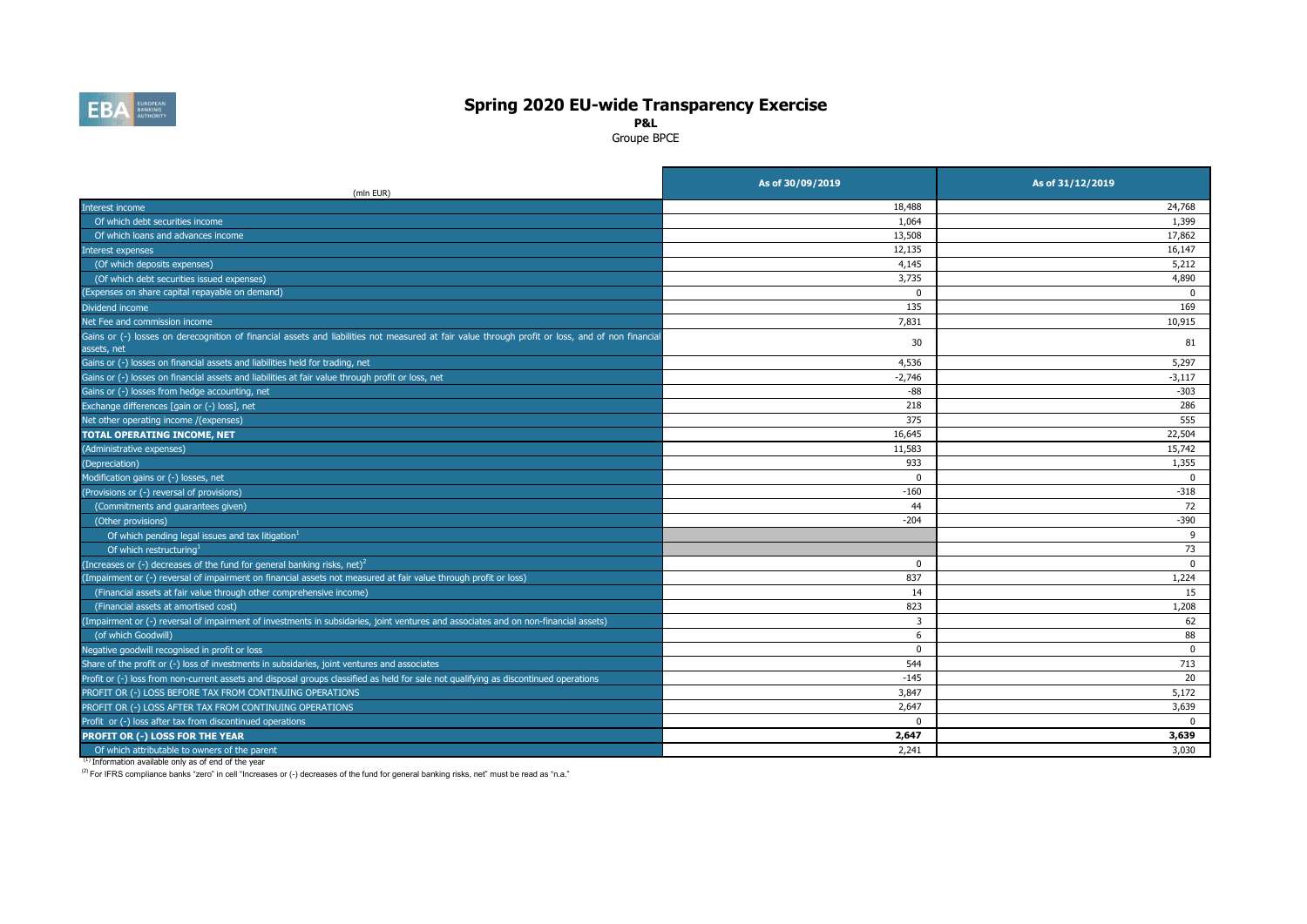

### **Total Assets: fair value and impairment distribution**

#### Groupe BPCE

| (mln EUR)                                                                          |                        | As of 30/09/2019 |                             |                |                    |         | As of 31/12/2019              |          |                                                    |
|------------------------------------------------------------------------------------|------------------------|------------------|-----------------------------|----------------|--------------------|---------|-------------------------------|----------|----------------------------------------------------|
|                                                                                    |                        |                  | <b>Fair value hierarchy</b> |                |                    |         | <b>Fair value hierarchy</b>   |          |                                                    |
| <b>ASSETS:</b>                                                                     | <b>Carrying amount</b> | Level 1          | Level <sub>2</sub>          | Level 3        | Carrying<br>amount | Level 1 | Level <sub>2</sub><br>Level 3 |          | <b>References</b>                                  |
| Cash, cash balances at central banks and other demand<br>deposits                  | 110,696                |                  |                             |                | 86,376             |         |                               |          | IAS 1.54 (i)                                       |
| Financial assets held for trading                                                  | 218,240                | 45,810           | 162,929                     | 9,501          | 206,764            | 53,334  | 147,578                       | 5,852    | IFRS 7.8(a)(ii); IFRS 9.Appendix A                 |
| Non-trading financial assets mandatorily at fair value<br>through profit or loss   | 11,683                 | 2,492            | 2,817                       | 6,374          | 11,955             | 2,937   | 1,042                         | 7,976    | IFRS 7.8(a)(ii); IFRS 9.4.1.4                      |
| Financial assets designated at fair value through profit or<br>loss                | $\overline{2}$         | 0                | 2                           | $\overline{0}$ | 45                 | 0       | 45                            | $\Omega$ | IFRS 7.8(a)(i); IFRS 9.4.1.5                       |
| Financial assets at fair value through other<br>comprehensive income               | 44,135                 | 39,140           | 2,245                       | 2,750          | 44,726             | 39,264  | 2,326                         | 3,137    | IFRS 7.8(h); IFRS 9.4.1.2A                         |
| Financial assets at amortised cost                                                 | 806,349                |                  |                             |                | 808,095            |         |                               |          | IFRS 7.8(f); IFRS 9.4.1.2                          |
| Derivatives - Hedge accounting                                                     | 11,669                 | $\mathbf 0$      | 11,664                      | 5              | 9,286              | 0       | 9,283                         | 3        | IFRS 9.6.2.1; Annex V.Part 1.22; Annex V.Part 1.26 |
| Fair value changes of the hedged items in portfolio hedge<br>of interest rate risk | 10,281                 |                  |                             |                | 7,673              |         |                               |          | IAS 39.89A(a); IFRS 9.6.5.8                        |
| Other assets <sup>1</sup>                                                          | 54,642                 |                  |                             |                | 50,218             |         |                               |          |                                                    |
| <b>TOTAL ASSETS</b>                                                                | 1,267,698              |                  |                             |                | 1,225,139          |         |                               |          | IAS 1.9(a), IG 6                                   |

(1) Portfolios which are nGAAP specific, i.e. which are not applicable for IFRS reporting banks, are considered in the position "Other assets"

|                                                                                           | (mln EUR)          |                                                                                               |                                                                                                                                                    | As of 30/09/2019              |                                                                                                        |                                                                                                                                                    |                              | As of 31/12/2019                                                                                       |                                                                                                                                                    |                               |                                                                                                        |                                                                                                               |                                                        |                          |  |
|-------------------------------------------------------------------------------------------|--------------------|-----------------------------------------------------------------------------------------------|----------------------------------------------------------------------------------------------------------------------------------------------------|-------------------------------|--------------------------------------------------------------------------------------------------------|----------------------------------------------------------------------------------------------------------------------------------------------------|------------------------------|--------------------------------------------------------------------------------------------------------|----------------------------------------------------------------------------------------------------------------------------------------------------|-------------------------------|--------------------------------------------------------------------------------------------------------|---------------------------------------------------------------------------------------------------------------|--------------------------------------------------------|--------------------------|--|
|                                                                                           |                    | <b>Gross carrying amount</b>                                                                  |                                                                                                                                                    | <b>Accumulated impairment</b> |                                                                                                        |                                                                                                                                                    | <b>Gross carrying amount</b> |                                                                                                        |                                                                                                                                                    | <b>Accumulated impairment</b> |                                                                                                        |                                                                                                               |                                                        |                          |  |
| Breakdown of financial assets<br>by instrument and by<br>counterparty sector <sup>1</sup> |                    | Stage 1<br>Assets without significant<br>increase in credit risk since<br>initial recognition | Stage 2<br>Assets with<br>significant<br>increase in<br>credit risk since Credit-impaired<br>initial<br>recognition but<br>not credit-<br>impaired | Stage 3<br>assets             | Stage 1<br>Assets without<br>significant<br>increase in<br>credit risk since<br>initial<br>recognition | Stage 2<br>Assets with<br>significant<br>increase in<br>credit risk since Credit-impaired<br>initial<br>recognition but<br>not credit-<br>impaired | Stage 3<br>assets            | Stage 1<br>Assets without<br>significant<br>increase in<br>credit risk since<br>initial<br>recognition | Stage 2<br>Assets with<br>significant<br>increase in<br>credit risk since Credit-impaired<br>initial<br>recognition but<br>not credit-<br>impaired | Stage 3<br>assets             | Stage 1<br>Assets without<br>significant<br>increase in<br>credit risk since<br>initial<br>recognition | Stage 2<br>Assets with<br>significant<br>increase in<br>initial<br>recognition but<br>not credit-<br>impaired | Stage 3<br>credit risk since Credit-impaired<br>assets | <b>References</b>        |  |
| Financial assets at fair                                                                  | Debt securities    | 41,069                                                                                        | 10                                                                                                                                                 | 90                            |                                                                                                        | -1                                                                                                                                                 | $-76$                        | 41,456                                                                                                 | 115                                                                                                                                                | 88                            | -4                                                                                                     | $-2$                                                                                                          | $-76$                                                  | Annex V.Part 1.31, 44(b) |  |
| value through other<br>comprehensive income                                               | Loans and advances | 25                                                                                            |                                                                                                                                                    |                               |                                                                                                        |                                                                                                                                                    |                              | 45                                                                                                     | 0                                                                                                                                                  | $\Omega$                      | $\rightarrow$                                                                                          | $\Omega$                                                                                                      | C                                                      | Annex V.Part 1.32, 44(a) |  |
| Financial assets at                                                                       | Debt securities    | 30,146                                                                                        | 485                                                                                                                                                | 271                           | $-7$                                                                                                   | -7                                                                                                                                                 | $-174$                       | 26,823                                                                                                 | 2,111                                                                                                                                              | 203                           | -8                                                                                                     | $-7$                                                                                                          | $-172$                                                 | Annex V.Part 1.31, 44(b) |  |
| amortised cost                                                                            | Loans and advances | 698,033                                                                                       | 69,047                                                                                                                                             | 21,329                        | $-1,049$                                                                                               | $-1,956$                                                                                                                                           | $-9,769$                     | 703,501                                                                                                | 66,909                                                                                                                                             | 21,698                        | $-1,066$                                                                                               | $-1,948$                                                                                                      | -9,949                                                 | Annex V.Part 1.32, 44(a) |  |

(1) This table covers IFRS 9 specific information and as such only applies for IFRS reporting banks.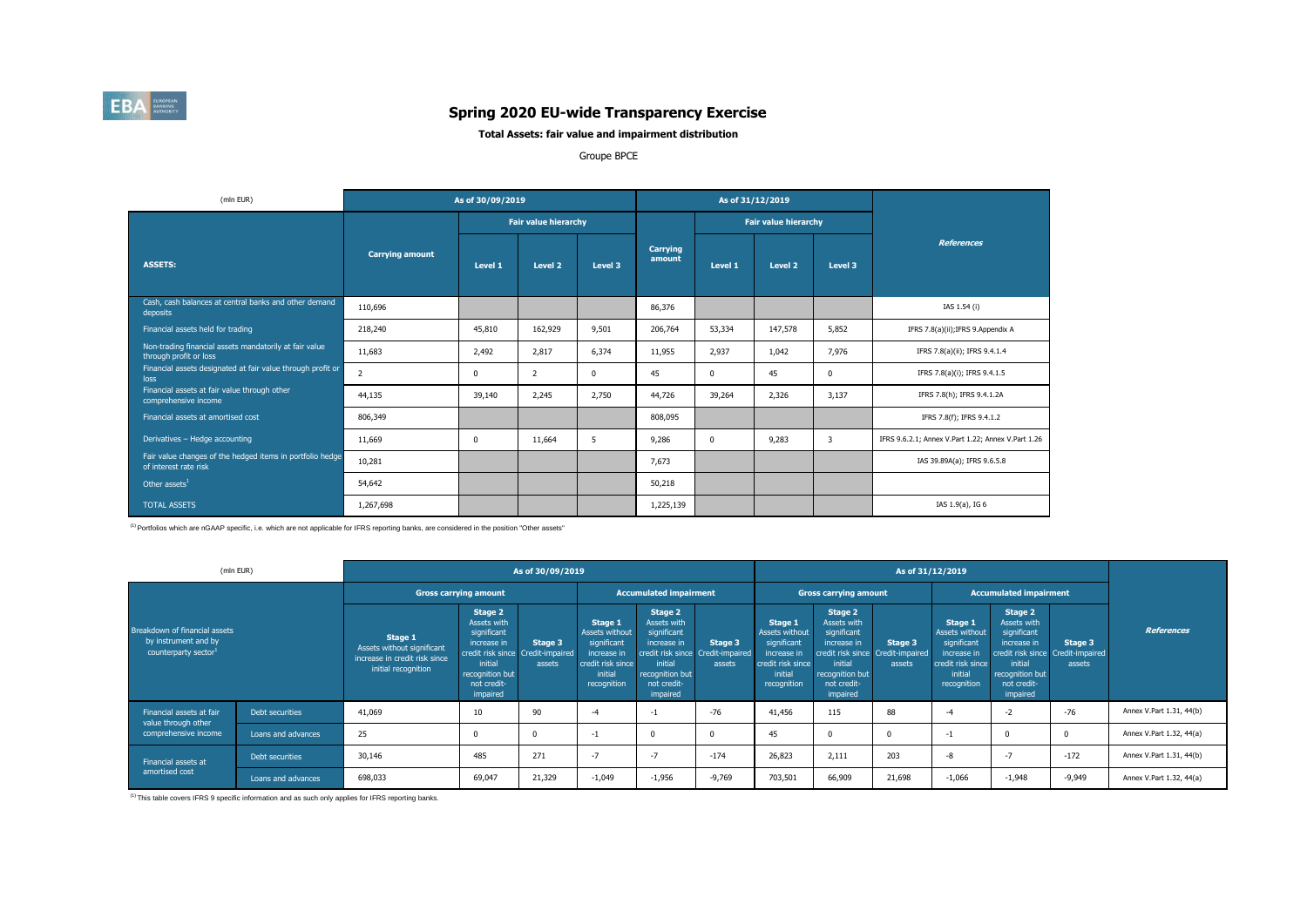

**Breakdown of liabilities**

Groupe BPCE

(mln EUR)

|                                                                                       |                  | <b>Carrying amount</b> |                                            |
|---------------------------------------------------------------------------------------|------------------|------------------------|--------------------------------------------|
| <b>LIABILITIES:</b>                                                                   | As of 30/09/2019 | As of 31/12/2019       | <b>References</b>                          |
| Financial liabilities held for trading                                                | 192,072          | 171,480                | IFRS 7.8 (e) (ii); IFRS 9.BA.6             |
| Trading financial liabilities <sup>1</sup>                                            | $^{\circ}$       | $\mathbf 0$            | Accounting Directive art 8(1)(a),(3),(6)   |
| Financial liabilities designated at fair value through profit or loss                 | 29,490           | 29,015                 | IFRS 7.8 (e)(i); IFRS 9.4.2.2              |
| Financial liabilities measured at amortised cost                                      | 907,301          | 893,614                | IFRS 7.8(g); IFRS 9.4.2.1                  |
| Non-trading non-derivative financial liabilities measured at a cost-based method $^1$ | $^{\circ}$       | $^{\circ}$             | Accounting Directive art 8(3)              |
| Derivatives - Hedge accounting                                                        | 18,412           | 15,068                 | IFRS 9.6.2.1; Annex V.Part 1.26            |
| Fair value changes of the hedged items in portfolio hedge of interest rate risk       | 292              | 238                    | IAS 39.89A(b), IFRS 9.6.5.8                |
| <b>Provisions</b>                                                                     | 6,284            | 6,045                  | IAS 37.10; IAS 1.54(I)                     |
| <b>Tax liabilities</b>                                                                | 2,168            | 1,681                  | IAS 1.54(n-o)                              |
| Share capital repayable on demand                                                     | $^{\circ}$       | $^{\circ}$             | IAS 32 IE 33; IFRIC 2; Annex V.Part 2.12   |
| Other liabilities                                                                     | 35,399           | 31,029                 | Annex V.Part 2.13                          |
| Liabilities included in disposal groups classified as held for sale                   | 1,655            | 528                    | IAS 1.54 (p); IFRS 5.38, Annex V.Part 2.14 |
| Haircuts for trading liabilities at fair value <sup>1</sup>                           | $^{\circ}$       | $^{\circ}$             | Annex V Part 1.29                          |
| <b>TOTAL LIABILITIES</b>                                                              | 1,193,073        | 1,148,699              | IAS 1.9(b); IG 6                           |

(1) Portfolios which are nGAAP specific, i.e. which are not applicable for IFRS reporting banks

| (min FUR |  |
|----------|--|
|          |  |

|                             |                                                                             |                  | <b>Carrying amount</b> |                                           |
|-----------------------------|-----------------------------------------------------------------------------|------------------|------------------------|-------------------------------------------|
|                             | Breakdown of financial liabilities by instrument and by counterparty sector | As of 30/09/2019 | As of 31/12/2019       | <b>References</b>                         |
| <b>Derivatives</b>          |                                                                             | 77,404           | 61,616                 | IFRS 9.BA.7(a); CRR Annex II              |
| Short positions             | <b>Equity instruments</b>                                                   | 11,620           | 9,453                  | IAS 32.11; ECB/2013/33 Annex 2.Part 2.4-5 |
|                             | Debt securities                                                             | 9,512            | 10,519                 | Annex V.Part 1.31                         |
|                             | Central banks                                                               | 47,972           | 38,341                 | Annex V.Part 1.42(a), 44(c)               |
|                             | of which: Current accounts / overnight<br>deposits                          | 1,558            | 1,189                  | ECB/2013/33 Annex 2.Part 2.9.1            |
|                             | General governments                                                         | 18.124           | 18,013                 | Annex V.Part 1.42(b), 44(c)               |
|                             | of which: Current accounts / overnight<br>deposits                          | 10,628           | 7,808                  | ECB/2013/33 Annex 2.Part 2.9.1            |
|                             | <b>Credit institutions</b>                                                  | 65,991           | 54,961                 | Annex V.Part 1.42(c),44(c)                |
| <b>Deposits</b>             | of which: Current accounts / overnight<br>deposits                          | 7.691            | 5,231                  | ECB/2013/33 Annex 2.Part 2.9.1            |
|                             | Other financial corporations                                                | 116,189          | 108,434                | Annex V.Part 1.42(d),44(c)                |
|                             | of which: Current accounts / overnight<br>deposits                          | 22,729           | 17,367                 | ECB/2013/33 Annex 2.Part 2.9.1            |
|                             | Non-financial corporations                                                  | 153,341          | 157,563                | Annex V.Part 1.42(e), 44(c)               |
|                             | of which: Current accounts / overnight<br>deposits                          | 112,576          | 115,913                | ECB/2013/33 Annex 2.Part 2.9.1            |
|                             | <b>Households</b>                                                           | 350,483          | 358,441                | Annex V.Part 1.42(f), 44(c)               |
|                             | of which: Current accounts / overnight<br>deposits                          | 264,310          | 271,210                | Annex V.Part 1.42(f), 44(c)               |
| Debt securities issued      |                                                                             | 290,556          | 285,690                | Annex V.Part 1.37, Part 2.98              |
|                             | Of which: Subordinated Debt securities issued                               | 17.144           | 16,748                 | Annex V.Part 1.37                         |
| Other financial liabilities |                                                                             | 6,084            | 6,146                  | Annex V.Part 1.38-41                      |
| TOTAL FINANCIAL LIABILITIES |                                                                             | 1,147,275        | 1,109,178              |                                           |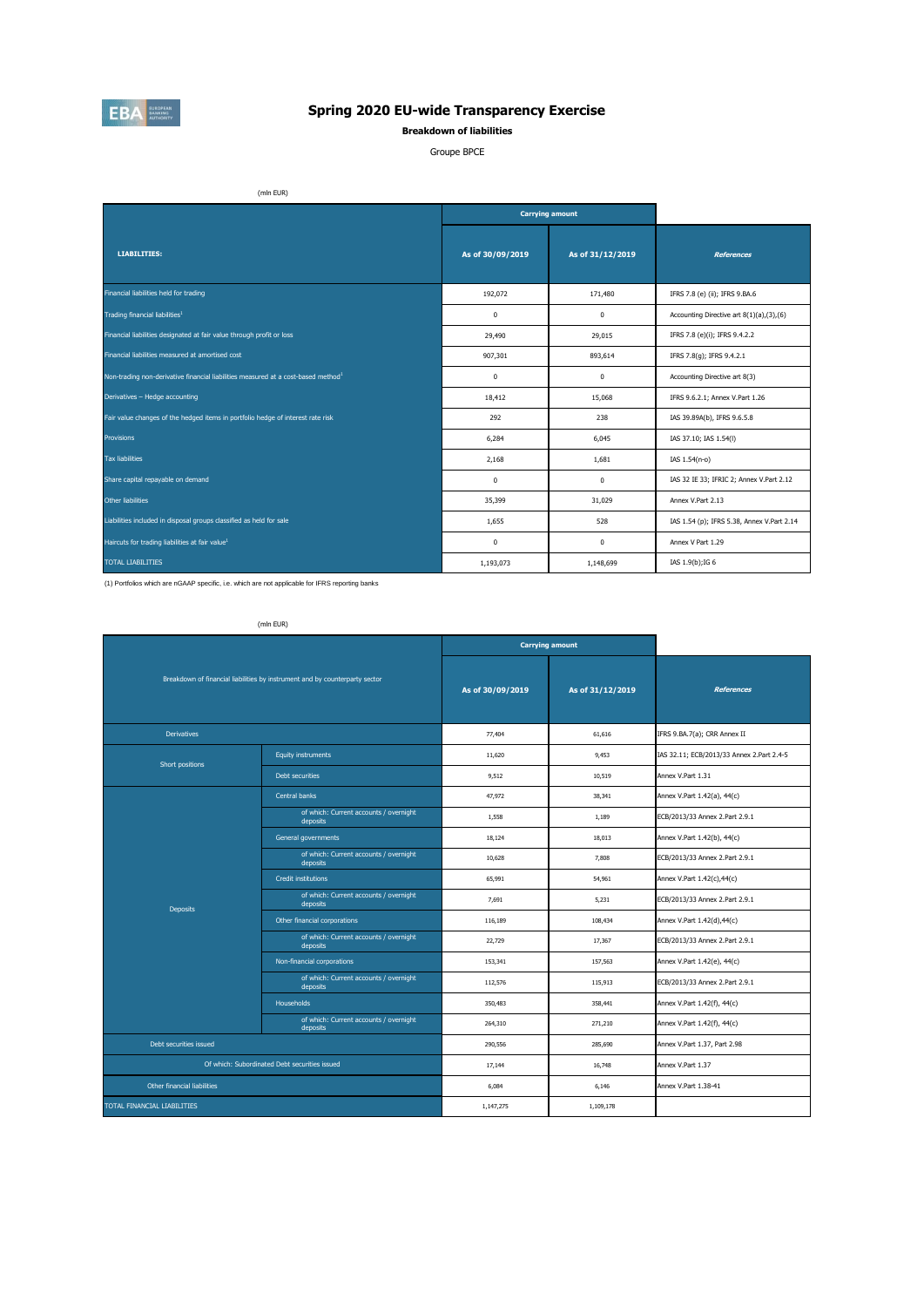#### **Spring 2020 EU-wide Transparency Exercise Market Risk**

Groupe BPCE

|                                           |                                   |                                   |                                                                                                                      |                                 |                                                                                                                       |                                        |                                                                                  |              |                                                  |                                                     |                               | TM.                                                   |                                                                                                                      |                                       |                                                                                                                       |                                                                                            |                                                     |                                                  |              |                                                     |                               |                                                       |
|-------------------------------------------|-----------------------------------|-----------------------------------|----------------------------------------------------------------------------------------------------------------------|---------------------------------|-----------------------------------------------------------------------------------------------------------------------|----------------------------------------|----------------------------------------------------------------------------------|--------------|--------------------------------------------------|-----------------------------------------------------|-------------------------------|-------------------------------------------------------|----------------------------------------------------------------------------------------------------------------------|---------------------------------------|-----------------------------------------------------------------------------------------------------------------------|--------------------------------------------------------------------------------------------|-----------------------------------------------------|--------------------------------------------------|--------------|-----------------------------------------------------|-------------------------------|-------------------------------------------------------|
|                                           |                                   |                                   | VaR (Memorandum item)                                                                                                |                                 |                                                                                                                       | <b>STRESSED VaR (Memorandum item)</b>  | <b>INCREMENTAL DEFAULT</b><br><b>AND MIGRATION RISK</b><br><b>CAPITAL CHARGE</b> |              | ALL PRICE RISKS CAPITAL CHARGE<br><b>FOR CTP</b> |                                                     |                               | VaR (Memorandum item)                                 |                                                                                                                      | <b>STRESSED VaR (Memorandum item)</b> |                                                                                                                       | <b>INCREMENTAL</b><br><b>DEFAULT AND</b><br><b>MIGRATION RISK</b><br><b>CAPITAL CHARGE</b> |                                                     | ALL PRICE RISKS CAPITAL CHARGE<br><b>FOR CTP</b> |              |                                                     |                               |                                                       |
| (mln EUR)                                 | <b>TOTAL RISK EXPOSURE AMOUNT</b> | <b>TOTAL RISK EXPOSURE AMOUNT</b> | <b>MULTIPLICATION</b><br>FACTOR (mc) x<br><b>AVERAGE OF</b><br><b>PREVIOUS 60</b><br><b>WORKING DAYS</b><br>(VaRavg) | <b>PREVIOUS</b><br>DAY (VaRt-1) | <b>MULTIPLICATION</b><br>FACTOR (ms) x<br><b>AVERAGE OF</b><br><b>PREVIOUS 60</b><br><b>WORKING DAYS</b><br>(SVaRavg) | <b>LATEST AVAILABLE</b><br>$(SVaRt-1)$ | <b>12 WEEKS</b><br><b>AVERAGE</b><br><b>MEASURE</b>                              | LAST MEASURE | <b>FLOOR</b>                                     | <b>12 WEEKS</b><br><b>AVERAGE</b><br><b>MEASURE</b> | <b>LAST</b><br><b>MEASURE</b> | <b>TOTAL RISK</b><br><b>EXPOSURE</b><br><b>AMOUNT</b> | <b>MULTIPLICATION</b><br>FACTOR (mc) x<br><b>AVERAGE OF</b><br><b>PREVIOUS 60</b><br><b>WORKING DAYS</b><br>(VaRavg) | <b>PREVIOUS DAY</b><br>$(VaRt-1)$     | <b>MULTIPLICATION</b><br>FACTOR (ms) x<br><b>AVERAGE OF</b><br><b>PREVIOUS 60</b><br><b>WORKING DAYS</b><br>(SVaRavg) | <b>LATEST</b><br><b>AVAILABLE (SVaRt-</b>                                                  | <b>12 WEEKS</b><br><b>AVERAGE</b><br><b>MEASURE</b> | <b>LAST</b><br><b>MEASURE</b>                    | <b>FLOOR</b> | <b>12 WEEKS</b><br><b>AVERAGE</b><br><b>MEASURE</b> | <b>LAST</b><br><b>MEASURE</b> | <b>TOTAL RISK</b><br><b>EXPOSURE</b><br><b>AMOUNT</b> |
|                                           | As of 30/09/2019                  | As of 31/12/2019                  |                                                                                                                      | As of 30/09/2019                |                                                                                                                       |                                        |                                                                                  |              |                                                  |                                                     |                               |                                                       | As of 31/12/2019                                                                                                     |                                       |                                                                                                                       |                                                                                            |                                                     |                                                  |              |                                                     |                               |                                                       |
| <b>Traded Debt Instruments</b>            | 2.972                             | 2.526                             |                                                                                                                      | 25                              | 144                                                                                                                   |                                        |                                                                                  |              |                                                  |                                                     |                               |                                                       |                                                                                                                      |                                       | 152                                                                                                                   |                                                                                            |                                                     |                                                  |              |                                                     |                               |                                                       |
| Of which: General risk                    | 807                               | 88                                |                                                                                                                      | $\sim$                          | 127                                                                                                                   |                                        |                                                                                  |              |                                                  |                                                     |                               |                                                       |                                                                                                                      |                                       | 120                                                                                                                   |                                                                                            |                                                     |                                                  |              |                                                     |                               |                                                       |
| Of which: Specific risk                   | 2,104                             | 1,560                             |                                                                                                                      |                                 |                                                                                                                       |                                        |                                                                                  |              |                                                  |                                                     |                               |                                                       |                                                                                                                      |                                       |                                                                                                                       |                                                                                            |                                                     |                                                  |              |                                                     |                               |                                                       |
| <b>Equities</b>                           |                                   | 490                               |                                                                                                                      |                                 |                                                                                                                       |                                        |                                                                                  |              |                                                  |                                                     |                               |                                                       |                                                                                                                      |                                       | 103                                                                                                                   |                                                                                            |                                                     |                                                  |              |                                                     |                               |                                                       |
| Of which: General risk                    |                                   |                                   |                                                                                                                      |                                 |                                                                                                                       |                                        |                                                                                  |              |                                                  |                                                     |                               |                                                       |                                                                                                                      |                                       |                                                                                                                       |                                                                                            |                                                     |                                                  |              |                                                     |                               |                                                       |
| Of which: Specific risk                   | 245                               |                                   |                                                                                                                      |                                 |                                                                                                                       |                                        |                                                                                  |              |                                                  |                                                     |                               |                                                       |                                                                                                                      |                                       |                                                                                                                       |                                                                                            |                                                     |                                                  |              |                                                     |                               |                                                       |
| Foreign exchange risk<br>Commodities risk | 3,149<br>835                      | 3,206<br>70                       |                                                                                                                      |                                 |                                                                                                                       |                                        |                                                                                  |              |                                                  |                                                     |                               |                                                       |                                                                                                                      |                                       |                                                                                                                       |                                                                                            |                                                     |                                                  |              |                                                     |                               |                                                       |
| <b>Total</b>                              | 7,309                             | 6,931                             | 107                                                                                                                  |                                 | <b>DEC</b>                                                                                                            | 54                                     | 21                                                                               |              |                                                  |                                                     |                               | 4.854                                                 | 168                                                                                                                  | $\sim$                                | 276                                                                                                                   | E7                                                                                         | $\mathbf{r}$                                        | 19                                               |              |                                                     |                               | 5,826                                                 |

Market risk template does not include CIU positions under the particular approach for position risk in CIUs (Articles 348(1), 350 (3) c) and 364 (2) a) CRR), which instead are included in the RWA OV1 template.

**EBA**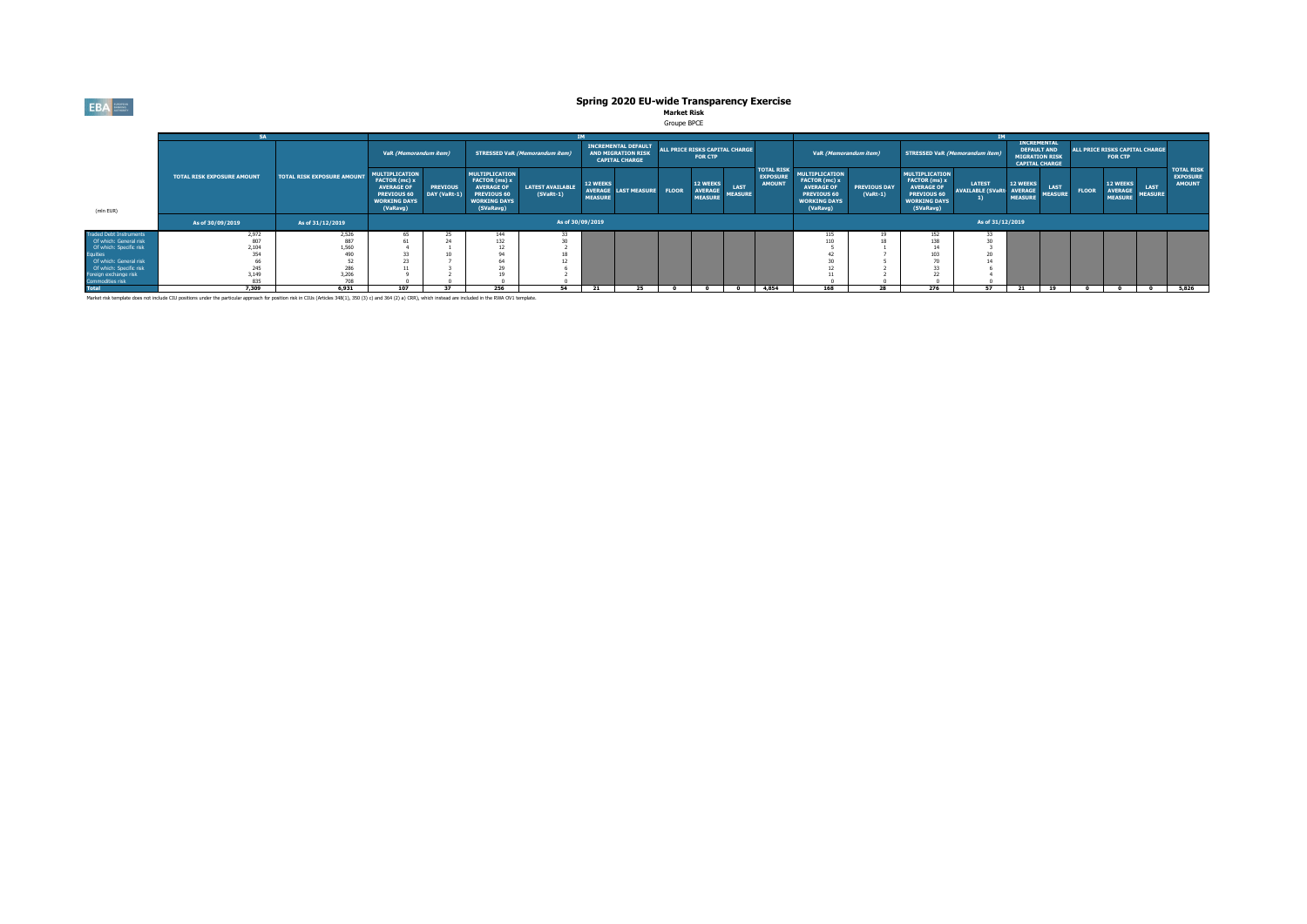

L

### **Spring 2020 EU-wide Transparency Exercise**

**Credit Risk - Standardised Approach**

Groupe BPCE

|                   |                                                                   |                                                                                                                |                                    |                             |                                            | <b>Standardised Approach</b>   |                                    |                             |                                            |
|-------------------|-------------------------------------------------------------------|----------------------------------------------------------------------------------------------------------------|------------------------------------|-----------------------------|--------------------------------------------|--------------------------------|------------------------------------|-----------------------------|--------------------------------------------|
|                   |                                                                   |                                                                                                                |                                    | As of 30/09/2019            |                                            |                                |                                    | As of 31/12/2019            |                                            |
|                   | (mln EUR, %)                                                      | Original Exposure <sup>1</sup>                                                                                 | <b>Exposure Value</b> <sup>1</sup> | <b>Risk exposure amount</b> | <b>Value adjustments</b><br>and provisions | Original Exposure <sup>1</sup> | <b>Exposure Value</b> <sup>1</sup> | <b>Risk exposure amount</b> | <b>Value adjustments</b><br>and provisions |
|                   | <b>Central governments or central banks</b>                       | 84.531                                                                                                         | 96,825                             | 5,683                       |                                            | 80.667                         | 92,604                             | 5.729                       |                                            |
|                   | <b>Regional governments or local authorities</b>                  | 51,550                                                                                                         | 59.003                             | 12,480                      |                                            | 51,091                         | 58,256                             | 12,179                      |                                            |
|                   | <b>Public sector entities</b>                                     | 22,387                                                                                                         | 19,242                             | 4.277                       |                                            | 22,043                         | 18,774                             | 4,055                       |                                            |
|                   | <b>Multilateral Development Banks</b>                             | 184                                                                                                            | 257                                |                             |                                            | 182                            | 262                                |                             |                                            |
|                   | <b>International Organisations</b>                                | 1,126                                                                                                          | 1,126                              |                             |                                            | 1.220                          | 1.220                              |                             |                                            |
|                   | <b>Institutions</b>                                               | 32,827                                                                                                         | 30,453                             | 2.060                       |                                            | 31,150                         | 29,122                             | 2.105                       |                                            |
|                   | <b>Corporates</b>                                                 | 104,467                                                                                                        | 80,504                             | 67,442                      |                                            | 107,032                        | 82,759                             | 69,433                      |                                            |
|                   | of which: SME                                                     | 27,418                                                                                                         | 20,552                             | 18,983                      |                                            | 29,387                         | 21,852                             | 19,988                      |                                            |
|                   | <b>Retail</b>                                                     | 22,165                                                                                                         | 8,438                              | 6,030                       |                                            | 25,035                         | 9,927                              | 7,110                       |                                            |
| Consolidated data | of which: SME                                                     | 2,653                                                                                                          | 2,048                              | 1,231                       |                                            | 3,136                          | 2,430                              | 1,478                       |                                            |
|                   | Secured by mortgages on immovable property                        | 67,997                                                                                                         | 55,719                             | 22,491                      |                                            | 67.592                         | 55,804                             | 22,486                      |                                            |
|                   | of which: SMF                                                     | 8,464                                                                                                          | 8,197                              | 3.472                       |                                            | 8,489                          | 8,216                              | 3,500                       |                                            |
|                   | <b>Exposures in default</b>                                       | 7,910                                                                                                          | 3,969                              | 4.513                       |                                            | 2,790 7,813                    | 3,774                              | 4,265                       | 2.917                                      |
|                   | Items associated with particularly high risk                      | 9,287                                                                                                          | 7,411                              | 11,116                      |                                            | 10,077<br>232                  | 8,043                              | 12,065                      |                                            |
|                   | <b>Covered bonds</b>                                              | 233                                                                                                            | 232                                | 57                          |                                            |                                | 232                                |                             |                                            |
|                   | Claims on institutions and corporates with a ST credit assessment | 523<br>796                                                                                                     | 418<br>793                         | 282<br>921                  |                                            | 619<br>740                     | 562<br>737                         | 331<br>802                  |                                            |
|                   | <b>Collective investments undertakings (CIU)</b>                  |                                                                                                                |                                    |                             |                                            |                                |                                    |                             |                                            |
|                   | <b>Equity</b>                                                     | 7.968                                                                                                          | 7.962                              | 7,093                       |                                            | 7.133                          | 22<br>7.132                        | 22<br>6.171                 |                                            |
|                   | <b>Other exposures</b>                                            | 413.954                                                                                                        |                                    | 144,447                     |                                            |                                | 369,232                            | 146,809                     |                                            |
|                   | <b>Standardised Total<sup>2</sup></b>                             | MARINE CONTRACTOR CONTRACTOR CONTRACTOR CONTRACTOR COMPANY AND CONTRACTOR AND CONTRACTOR CONTRACTOR CONTRACTOR | 372,354                            |                             | 4,216                                      | 412,648                        | <b>Contract Contract</b>           |                             | 4,329                                      |

<sup>(1)</sup> Original exposure, unlike Exposure value, is reported before taking into account any effect due to credit conversion factors or credit risk mitigation techniques (e.g. substitution effects).<br><sup>(2)</sup> Standardised Total

|               |                                                                      |                                                                                                                                                                                                                      |                                    |                             | <b>Standardised Approach</b>                                                                                                                                                                                  |                                |                                    |                             |                                                         |
|---------------|----------------------------------------------------------------------|----------------------------------------------------------------------------------------------------------------------------------------------------------------------------------------------------------------------|------------------------------------|-----------------------------|---------------------------------------------------------------------------------------------------------------------------------------------------------------------------------------------------------------|--------------------------------|------------------------------------|-----------------------------|---------------------------------------------------------|
|               |                                                                      |                                                                                                                                                                                                                      |                                    | As of 30/09/2019            |                                                                                                                                                                                                               |                                |                                    | As of 31/12/2019            |                                                         |
|               | (mln EUR, %)                                                         | Original Exposure <sup>1</sup>                                                                                                                                                                                       | <b>Exposure Value</b> <sup>1</sup> | <b>Risk exposure amount</b> | <b>Value adjustments</b><br>and provisions <sup>2</sup>                                                                                                                                                       | Original Exposure <sup>1</sup> | <b>Exposure Value</b> <sup>1</sup> | <b>Risk exposure amount</b> | <b>Value adjustments</b><br>and provisions <sup>2</sup> |
|               | <b>Central governments or central banks</b>                          | 67,941                                                                                                                                                                                                               | 80,118                             | 5,295                       |                                                                                                                                                                                                               | 65,966                         | 77,767                             | 5,397                       |                                                         |
|               | <b>Regional governments or local authorities</b>                     | 44,085                                                                                                                                                                                                               | 51,111                             | 10,000                      |                                                                                                                                                                                                               | 45.317                         | 51,771                             | 10,356                      |                                                         |
|               | <b>Public sector entities</b>                                        | 21,255                                                                                                                                                                                                               | 18,222                             | 3,986                       |                                                                                                                                                                                                               | 20,929                         | 17,843                             | 3,799                       |                                                         |
|               | <b>Multilateral Development Banks</b>                                |                                                                                                                                                                                                                      |                                    |                             |                                                                                                                                                                                                               |                                |                                    |                             |                                                         |
|               | <b>International Organisations</b>                                   |                                                                                                                                                                                                                      |                                    |                             |                                                                                                                                                                                                               |                                |                                    |                             |                                                         |
|               | <b>Tnstitutions</b>                                                  | 19,960                                                                                                                                                                                                               | 19,553                             | 1,207                       |                                                                                                                                                                                                               | 19,609                         | 17,248                             | 957                         |                                                         |
|               | <b>Corporates</b><br>of which: SME                                   | 91,428                                                                                                                                                                                                               | 70,104                             | 59.340                      |                                                                                                                                                                                                               | 93,753                         | 72.118                             | 60,938                      |                                                         |
|               | 26,498                                                               | 19,786                                                                                                                                                                                                               | 18,262                             |                             | 28,270                                                                                                                                                                                                        | 20,916                         | 19,099                             |                             |                                                         |
|               | <b>Retail</b>                                                        | 20,531                                                                                                                                                                                                               | 7,018                              | 5.017                       |                                                                                                                                                                                                               | 23,492                         | 8.526                              | 6,106                       |                                                         |
| <b>FRANCE</b> | of which: SMF                                                        | 2,339                                                                                                                                                                                                                | 1.779                              | 1.056                       |                                                                                                                                                                                                               | 2,840                          | 2.179                              | 1.313                       |                                                         |
|               | Secured by mortgages on immovable property                           | 64,579                                                                                                                                                                                                               | 52,357                             | 21,091                      |                                                                                                                                                                                                               | 64,235                         | 52,490                             | 21,107                      |                                                         |
|               | of which: SME                                                        | 8.415                                                                                                                                                                                                                | 8.149                              | 3.452                       |                                                                                                                                                                                                               | 8.422                          | 8.150                              | 3.472                       |                                                         |
|               | <b>Exposures in default</b>                                          | 7.077<br>9,068                                                                                                                                                                                                       | 3,651<br>7,226                     | 4.160<br>10,839             | 2.288                                                                                                                                                                                                         | 7,112<br>9,894                 | 3.465<br>7,890                     | 3.924<br>11,835             | 2.539                                                   |
|               | Items associated with particularly high risk<br><b>Covered bonds</b> | 150                                                                                                                                                                                                                  |                                    | 15                          |                                                                                                                                                                                                               |                                | 148                                | 15                          |                                                         |
|               | Claims on institutions and corporates with a ST credit assessment    | 287                                                                                                                                                                                                                  | 150<br>211                         | 159                         |                                                                                                                                                                                                               | 148<br>449                     | 392                                | 235                         |                                                         |
|               | Collective investments undertakings (CIU)                            | 418                                                                                                                                                                                                                  | 418                                | 755                         |                                                                                                                                                                                                               | 374                            | 374                                | 656                         |                                                         |
|               | <b>Equity</b>                                                        |                                                                                                                                                                                                                      |                                    |                             |                                                                                                                                                                                                               | 22                             | 22                                 | 22                          |                                                         |
|               | <b>Other exposures</b>                                               | 6.523                                                                                                                                                                                                                | 6.524                              | 6.105                       |                                                                                                                                                                                                               | 5,949                          | 5,949                              | 5.314                       |                                                         |
|               | <b>Standardised Total<sup>2</sup></b>                                |                                                                                                                                                                                                                      |                                    |                             | 3.591                                                                                                                                                                                                         |                                |                                    |                             | 3,846                                                   |
|               |                                                                      |                                                                                                                                                                                                                      |                                    |                             | <sup>(1)</sup> Original exposure, unlike Exposure value, is reported before taking into account any effect due to credit conversion factors or credit risk mitigation techniques (e.g. substitution effects). |                                |                                    |                             |                                                         |
|               |                                                                      | <sup>(2)</sup> Total value adjustments and provisions per country of counterparty excludes those for securitisation exposures, additional valuation adjustments (AVAs) and other own funds reductions related to the |                                    |                             |                                                                                                                                                                                                               |                                |                                    |                             |                                                         |
|               |                                                                      | exposures, but includes general credit risk adjustments.                                                                                                                                                             |                                    |                             |                                                                                                                                                                                                               |                                |                                    |                             |                                                         |

| As of 30/09/2019<br>As of 31/12/2019<br><b>Value adjustments</b><br><b>Value adjustments</b><br>Exposure Value <sup>1</sup><br><b>Exposure Value1</b><br><b>Risk exposure amount</b><br><b>Risk exposure amount</b><br>Original Exposure <sup>1</sup><br>Original Exposure <sup>1</sup><br>and provisions <sup>2</sup><br>and provisions <sup>2</sup><br>(min EUR, %)<br>Central governments or central banks<br>144<br>182<br>148<br>189<br>1.742<br>798<br>1.814<br>1.903<br>759<br>1.658<br><b>Regional governments or local authorities</b><br><b>Public sector entities</b><br><b>Multilateral Development Banks</b><br><b>International Organisations</b><br>4,766<br>4,861<br>140<br>113<br>4,185<br>4,180<br><b>Institutions</b><br>1.574<br>1.866<br>975<br>961<br>1,559<br>1.832<br><b>Corporates</b><br>53<br>57<br>$\Delta$<br>of which: SME<br><b>Retail</b><br>of which: SME<br><b>UNITED STATES</b><br>154<br>149<br>156<br>62<br>150<br>Secured by mortgages on immovable property<br>of which: SME<br><b>Exposures in default</b><br>Items associated with particularly high risk<br><b>Covered bonds</b><br>Claims on institutions and corporates with a ST credit assessment<br>Collective investments undertakings (CIU)<br><b>Equity</b><br>951<br>951<br>505<br>573<br>573<br>248<br><b>Other exposures</b><br><b>Standardised Total<sup>2</sup></b><br><sup>(4)</sup> Original exposure, unlike Exposure value, is reported before taking into account any effect due to credit conversion factors or credit risk mitigation techniques (e.g. substitution effects).<br>(2) Total value adjustments and provisions per country of counterparty excludes those for securitisation exposures, additional valuation adjustments (AVAs) and other own funds reductions related to the |  |  |  |  | <b>Standardised Approach</b> |  |  |  |  |  |  |  |
|----------------------------------------------------------------------------------------------------------------------------------------------------------------------------------------------------------------------------------------------------------------------------------------------------------------------------------------------------------------------------------------------------------------------------------------------------------------------------------------------------------------------------------------------------------------------------------------------------------------------------------------------------------------------------------------------------------------------------------------------------------------------------------------------------------------------------------------------------------------------------------------------------------------------------------------------------------------------------------------------------------------------------------------------------------------------------------------------------------------------------------------------------------------------------------------------------------------------------------------------------------------------------------------------------------------------------------------------------------------------------------------------------------------------------------------------------------------------------------------------------------------------------------------------------------------------------------------------------------------------------------------------------------------------------------------------------------------------------------------------------------------------------------------------------------|--|--|--|--|------------------------------|--|--|--|--|--|--|--|
|                                                                                                                                                                                                                                                                                                                                                                                                                                                                                                                                                                                                                                                                                                                                                                                                                                                                                                                                                                                                                                                                                                                                                                                                                                                                                                                                                                                                                                                                                                                                                                                                                                                                                                                                                                                                          |  |  |  |  |                              |  |  |  |  |  |  |  |
|                                                                                                                                                                                                                                                                                                                                                                                                                                                                                                                                                                                                                                                                                                                                                                                                                                                                                                                                                                                                                                                                                                                                                                                                                                                                                                                                                                                                                                                                                                                                                                                                                                                                                                                                                                                                          |  |  |  |  |                              |  |  |  |  |  |  |  |
|                                                                                                                                                                                                                                                                                                                                                                                                                                                                                                                                                                                                                                                                                                                                                                                                                                                                                                                                                                                                                                                                                                                                                                                                                                                                                                                                                                                                                                                                                                                                                                                                                                                                                                                                                                                                          |  |  |  |  |                              |  |  |  |  |  |  |  |
|                                                                                                                                                                                                                                                                                                                                                                                                                                                                                                                                                                                                                                                                                                                                                                                                                                                                                                                                                                                                                                                                                                                                                                                                                                                                                                                                                                                                                                                                                                                                                                                                                                                                                                                                                                                                          |  |  |  |  |                              |  |  |  |  |  |  |  |
|                                                                                                                                                                                                                                                                                                                                                                                                                                                                                                                                                                                                                                                                                                                                                                                                                                                                                                                                                                                                                                                                                                                                                                                                                                                                                                                                                                                                                                                                                                                                                                                                                                                                                                                                                                                                          |  |  |  |  |                              |  |  |  |  |  |  |  |
|                                                                                                                                                                                                                                                                                                                                                                                                                                                                                                                                                                                                                                                                                                                                                                                                                                                                                                                                                                                                                                                                                                                                                                                                                                                                                                                                                                                                                                                                                                                                                                                                                                                                                                                                                                                                          |  |  |  |  |                              |  |  |  |  |  |  |  |
|                                                                                                                                                                                                                                                                                                                                                                                                                                                                                                                                                                                                                                                                                                                                                                                                                                                                                                                                                                                                                                                                                                                                                                                                                                                                                                                                                                                                                                                                                                                                                                                                                                                                                                                                                                                                          |  |  |  |  |                              |  |  |  |  |  |  |  |
|                                                                                                                                                                                                                                                                                                                                                                                                                                                                                                                                                                                                                                                                                                                                                                                                                                                                                                                                                                                                                                                                                                                                                                                                                                                                                                                                                                                                                                                                                                                                                                                                                                                                                                                                                                                                          |  |  |  |  |                              |  |  |  |  |  |  |  |
|                                                                                                                                                                                                                                                                                                                                                                                                                                                                                                                                                                                                                                                                                                                                                                                                                                                                                                                                                                                                                                                                                                                                                                                                                                                                                                                                                                                                                                                                                                                                                                                                                                                                                                                                                                                                          |  |  |  |  |                              |  |  |  |  |  |  |  |
|                                                                                                                                                                                                                                                                                                                                                                                                                                                                                                                                                                                                                                                                                                                                                                                                                                                                                                                                                                                                                                                                                                                                                                                                                                                                                                                                                                                                                                                                                                                                                                                                                                                                                                                                                                                                          |  |  |  |  |                              |  |  |  |  |  |  |  |
|                                                                                                                                                                                                                                                                                                                                                                                                                                                                                                                                                                                                                                                                                                                                                                                                                                                                                                                                                                                                                                                                                                                                                                                                                                                                                                                                                                                                                                                                                                                                                                                                                                                                                                                                                                                                          |  |  |  |  |                              |  |  |  |  |  |  |  |
|                                                                                                                                                                                                                                                                                                                                                                                                                                                                                                                                                                                                                                                                                                                                                                                                                                                                                                                                                                                                                                                                                                                                                                                                                                                                                                                                                                                                                                                                                                                                                                                                                                                                                                                                                                                                          |  |  |  |  |                              |  |  |  |  |  |  |  |
|                                                                                                                                                                                                                                                                                                                                                                                                                                                                                                                                                                                                                                                                                                                                                                                                                                                                                                                                                                                                                                                                                                                                                                                                                                                                                                                                                                                                                                                                                                                                                                                                                                                                                                                                                                                                          |  |  |  |  |                              |  |  |  |  |  |  |  |
|                                                                                                                                                                                                                                                                                                                                                                                                                                                                                                                                                                                                                                                                                                                                                                                                                                                                                                                                                                                                                                                                                                                                                                                                                                                                                                                                                                                                                                                                                                                                                                                                                                                                                                                                                                                                          |  |  |  |  |                              |  |  |  |  |  |  |  |
|                                                                                                                                                                                                                                                                                                                                                                                                                                                                                                                                                                                                                                                                                                                                                                                                                                                                                                                                                                                                                                                                                                                                                                                                                                                                                                                                                                                                                                                                                                                                                                                                                                                                                                                                                                                                          |  |  |  |  |                              |  |  |  |  |  |  |  |
|                                                                                                                                                                                                                                                                                                                                                                                                                                                                                                                                                                                                                                                                                                                                                                                                                                                                                                                                                                                                                                                                                                                                                                                                                                                                                                                                                                                                                                                                                                                                                                                                                                                                                                                                                                                                          |  |  |  |  |                              |  |  |  |  |  |  |  |
|                                                                                                                                                                                                                                                                                                                                                                                                                                                                                                                                                                                                                                                                                                                                                                                                                                                                                                                                                                                                                                                                                                                                                                                                                                                                                                                                                                                                                                                                                                                                                                                                                                                                                                                                                                                                          |  |  |  |  |                              |  |  |  |  |  |  |  |
|                                                                                                                                                                                                                                                                                                                                                                                                                                                                                                                                                                                                                                                                                                                                                                                                                                                                                                                                                                                                                                                                                                                                                                                                                                                                                                                                                                                                                                                                                                                                                                                                                                                                                                                                                                                                          |  |  |  |  |                              |  |  |  |  |  |  |  |
|                                                                                                                                                                                                                                                                                                                                                                                                                                                                                                                                                                                                                                                                                                                                                                                                                                                                                                                                                                                                                                                                                                                                                                                                                                                                                                                                                                                                                                                                                                                                                                                                                                                                                                                                                                                                          |  |  |  |  |                              |  |  |  |  |  |  |  |
|                                                                                                                                                                                                                                                                                                                                                                                                                                                                                                                                                                                                                                                                                                                                                                                                                                                                                                                                                                                                                                                                                                                                                                                                                                                                                                                                                                                                                                                                                                                                                                                                                                                                                                                                                                                                          |  |  |  |  |                              |  |  |  |  |  |  |  |
|                                                                                                                                                                                                                                                                                                                                                                                                                                                                                                                                                                                                                                                                                                                                                                                                                                                                                                                                                                                                                                                                                                                                                                                                                                                                                                                                                                                                                                                                                                                                                                                                                                                                                                                                                                                                          |  |  |  |  |                              |  |  |  |  |  |  |  |

exposures, but includes general credit risk adjustments.

|                                                                                                                |                                |                                    |                             | <b>Standardised Approach</b>                            |                                |                       |                             |                                                  |
|----------------------------------------------------------------------------------------------------------------|--------------------------------|------------------------------------|-----------------------------|---------------------------------------------------------|--------------------------------|-----------------------|-----------------------------|--------------------------------------------------|
|                                                                                                                |                                |                                    | As of 30/09/2019            |                                                         |                                | As of 31/12/2019      |                             |                                                  |
| (min EUR, %)                                                                                                   | Original Exposure <sup>1</sup> | <b>Exposure Value</b> <sup>1</sup> | <b>Risk exposure amount</b> | <b>Value adjustments</b><br>and provisions <sup>2</sup> | Original Exposure <sup>1</sup> | <b>Exposure Value</b> | <b>Risk exposure amount</b> | Value adjustments<br>and provisions <sup>2</sup> |
| Central governments or central banks                                                                           |                                |                                    |                             |                                                         |                                |                       |                             |                                                  |
| <b>Regional governments or local authorities</b>                                                               |                                |                                    |                             |                                                         |                                |                       |                             |                                                  |
| <b>Public sector entities</b><br><b>Multilateral Development Banks</b>                                         |                                |                                    |                             |                                                         |                                |                       |                             |                                                  |
| <b>International Organisations</b>                                                                             |                                |                                    |                             |                                                         |                                |                       |                             |                                                  |
| <b>Institutions</b>                                                                                            | 2,808                          | 1,836                              | 169                         |                                                         | 2,697                          | 1,848                 | 159                         |                                                  |
| <b>Corporates</b>                                                                                              | 1.231                          | 1,077                              | 566                         |                                                         | 1.326                          | 1.168                 | 623                         |                                                  |
| of which: SME                                                                                                  | 92                             | 90                                 | 84                          |                                                         | 104                            | 101                   | 95                          |                                                  |
| <b>Retail</b><br>of which: SME                                                                                 |                                | 31                                 | 23                          |                                                         |                                | 34                    | 25                          |                                                  |
| UNITED KINGDOM Secured by mortgages on immovable property                                                      | 314                            | 308                                | 120                         |                                                         | 299                            | 295                   | 114                         |                                                  |
| of which: SME                                                                                                  |                                |                                    |                             |                                                         |                                |                       |                             |                                                  |
| <b>Exposures in default</b>                                                                                    |                                |                                    |                             |                                                         |                                |                       |                             |                                                  |
| Items associated with particularly high risk                                                                   |                                |                                    |                             |                                                         |                                |                       |                             |                                                  |
| <b>Covered bonds</b>                                                                                           |                                |                                    |                             |                                                         |                                |                       |                             |                                                  |
| Claims on institutions and corporates with a ST credit assessment<br>Collective investments undertakings (CIU) |                                |                                    |                             |                                                         |                                |                       | 59                          |                                                  |
| Equity                                                                                                         |                                |                                    |                             |                                                         |                                |                       |                             |                                                  |
| <b>Other exposures</b>                                                                                         | 195                            | 195                                | 195                         |                                                         | 403                            | 403                   | 403                         |                                                  |
| <b>Standardised Total</b> <sup>2</sup>                                                                         |                                |                                    |                             |                                                         |                                |                       |                             |                                                  |

<sup>(6</sup>Only of course, while Exposure, unite Exposure wite, is reported before taking into account any effect due to credit conversion factors or credit rake monitories (e.g. substitution effects).<br><sup>(2)</sup> Course, but included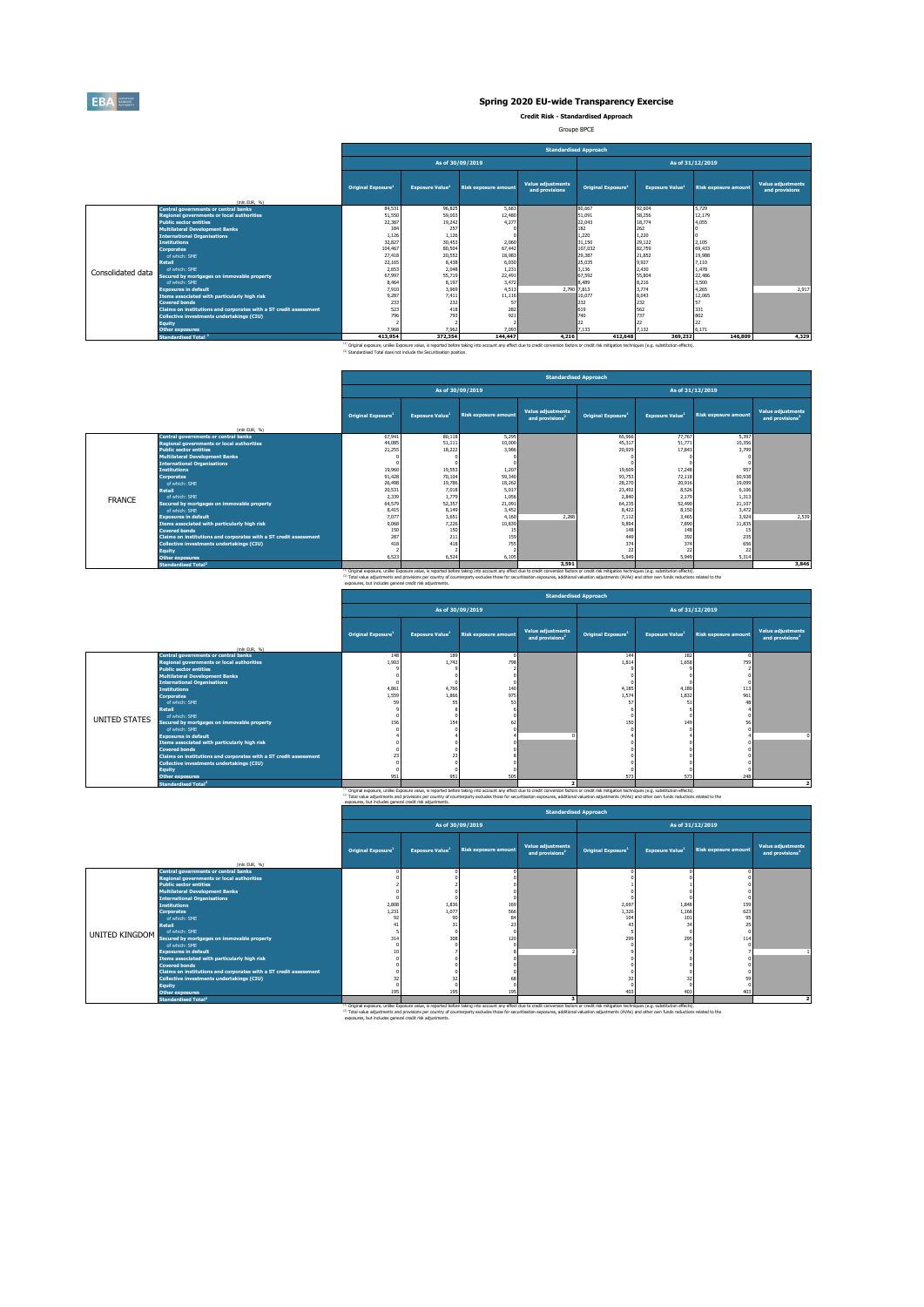

**Credit Risk - Standardised Approach**

Groupe BPCE

|            |                                                                                                                                                                                                                                                                                                                                                                                                                                                                                      |                                                           |                                                          | As of 30/09/2019                    |                                                         |                                                           |                                                    | As of 31/12/2019            |                                                  |
|------------|--------------------------------------------------------------------------------------------------------------------------------------------------------------------------------------------------------------------------------------------------------------------------------------------------------------------------------------------------------------------------------------------------------------------------------------------------------------------------------------|-----------------------------------------------------------|----------------------------------------------------------|-------------------------------------|---------------------------------------------------------|-----------------------------------------------------------|----------------------------------------------------|-----------------------------|--------------------------------------------------|
|            | (min EUR, %)                                                                                                                                                                                                                                                                                                                                                                                                                                                                         | Original Exposure <sup>1</sup>                            | <b>Exposure Value</b> <sup>1</sup>                       | <b>Risk exposure amount</b>         | <b>Value adjustments</b><br>and provisions <sup>2</sup> | Original Exposure <sup>1</sup>                            | <b>Exposure Value</b> <sup>1</sup>                 | <b>Risk exposure amount</b> | Value adjustments<br>and provisions <sup>2</sup> |
| LUXEMBOURG | <b>Central governments or central banks</b><br><b>Regional governments or local authorities</b><br><b>Public sector entities</b><br><b>Multilateral Development Banks</b><br><b>International Organisations</b><br><b>Institutions</b><br><b>Corporates</b><br>of which: SME<br><b>Retail</b><br>of which: SME<br>Secured by mortgages on immovable property<br>of which: SME<br><b>Exposures in default</b><br>Items associated with particularly high risk<br><b>Covered bonds</b> | 714<br>184<br>945<br>68<br>777<br>139<br>122<br>21<br>525 | 714<br>257<br>945<br>82<br>780<br>109<br>84<br>13<br>523 | 36<br>654<br>110<br>62<br>186<br>41 |                                                         | 919<br>182<br>984<br>50<br>775<br>188<br>112<br>22<br>524 | 920<br>262<br>984<br>64<br>843<br>168<br>76<br>522 | 729<br>169<br>55<br>185     | 28                                               |
|            | Claims on institutions and corporates with a ST credit assessment<br>Collective investments undertakings (CIU)<br><b>Equity</b><br><b>Other exposures</b><br><b>Standardised Total<sup>2</sup></b>                                                                                                                                                                                                                                                                                   |                                                           |                                                          |                                     | 33                                                      |                                                           |                                                    |                             | 32                                               |
|            |                                                                                                                                                                                                                                                                                                                                                                                                                                                                                      |                                                           |                                                          |                                     |                                                         |                                                           |                                                    |                             |                                                  |

**Standardised Total<sup>2</sup> 33 32** (1) Original exposure, unlike Exposure value, is reported before taking into account any effect due to credit conversion factors or credit risk mitigation techniques (e.g. substitution effects). (2) Total value adjustments and provisions per country of counterparty excludes those for securitisation exposures, additional valuation adjustments (AVAs) and other own funds reductions related to the **Standardised Approach**

|              |                                                                       |                                                          |                                    |                             |                                                  | pearson assess with open.                                                                                                                                                                                            |                                    |                             |                                                         |  |  |  |  |
|--------------|-----------------------------------------------------------------------|----------------------------------------------------------|------------------------------------|-----------------------------|--------------------------------------------------|----------------------------------------------------------------------------------------------------------------------------------------------------------------------------------------------------------------------|------------------------------------|-----------------------------|---------------------------------------------------------|--|--|--|--|
|              |                                                                       |                                                          |                                    | As of 30/09/2019            |                                                  |                                                                                                                                                                                                                      | As of 31/12/2019                   |                             |                                                         |  |  |  |  |
|              | (min EUR, %)                                                          | Original Exposure <sup>1</sup>                           | <b>Exposure Value</b> <sup>1</sup> | <b>Risk exposure amount</b> | Value adjustments<br>and provisions <sup>2</sup> | Original Exposure <sup>1</sup>                                                                                                                                                                                       | <b>Exposure Value</b> <sup>1</sup> | <b>Risk exposure amount</b> | <b>Value adjustments</b><br>and provisions <sup>2</sup> |  |  |  |  |
|              | <b>Central governments or central banks</b>                           | 3,711                                                    | 3,711                              | 66                          |                                                  | 3,579                                                                                                                                                                                                                | 3,579                              | 61                          |                                                         |  |  |  |  |
|              | <b>Regional governments or local authorities</b>                      | 1.361                                                    | 1,360                              | 272                         |                                                  | 1,324                                                                                                                                                                                                                | 1,322                              | 264                         |                                                         |  |  |  |  |
|              | <b>Public sector entities</b>                                         |                                                          |                                    |                             |                                                  |                                                                                                                                                                                                                      |                                    |                             |                                                         |  |  |  |  |
|              | <b>Multilateral Development Banks</b>                                 |                                                          |                                    |                             |                                                  |                                                                                                                                                                                                                      |                                    |                             |                                                         |  |  |  |  |
|              | <b>International Organisations</b>                                    |                                                          |                                    |                             |                                                  |                                                                                                                                                                                                                      |                                    |                             |                                                         |  |  |  |  |
|              | <b>Tnstitutions</b>                                                   |                                                          |                                    |                             |                                                  |                                                                                                                                                                                                                      |                                    |                             |                                                         |  |  |  |  |
|              | <b>Corporates</b>                                                     | 469                                                      | 322<br>43                          | 290                         |                                                  | 475<br>47                                                                                                                                                                                                            | 319<br>43                          | 289                         |                                                         |  |  |  |  |
|              | of which: SME                                                         |                                                          |                                    | 38                          |                                                  |                                                                                                                                                                                                                      |                                    |                             |                                                         |  |  |  |  |
|              | <b>Retail</b><br>of which: SME                                        |                                                          |                                    |                             |                                                  |                                                                                                                                                                                                                      |                                    |                             |                                                         |  |  |  |  |
| <b>ITALY</b> | Secured by mortgages on immovable property                            |                                                          |                                    |                             |                                                  |                                                                                                                                                                                                                      |                                    |                             |                                                         |  |  |  |  |
|              | of which: SME                                                         |                                                          |                                    |                             |                                                  |                                                                                                                                                                                                                      |                                    |                             |                                                         |  |  |  |  |
|              | <b>Exposures in default</b>                                           |                                                          |                                    |                             |                                                  |                                                                                                                                                                                                                      |                                    |                             |                                                         |  |  |  |  |
|              | Items associated with particularly high risk                          |                                                          |                                    |                             |                                                  |                                                                                                                                                                                                                      |                                    |                             |                                                         |  |  |  |  |
|              | <b>Covered bonds</b>                                                  |                                                          |                                    |                             |                                                  |                                                                                                                                                                                                                      |                                    |                             |                                                         |  |  |  |  |
|              | Claims on institutions and corporates with a ST credit assessment     |                                                          |                                    |                             |                                                  |                                                                                                                                                                                                                      |                                    |                             |                                                         |  |  |  |  |
|              | Collective investments undertakings (CIU)<br>313<br>310<br>321<br>318 |                                                          |                                    |                             |                                                  |                                                                                                                                                                                                                      |                                    |                             |                                                         |  |  |  |  |
|              | <b>Equity</b>                                                         |                                                          |                                    |                             |                                                  |                                                                                                                                                                                                                      |                                    |                             |                                                         |  |  |  |  |
|              | <b>Other exposures</b><br>68<br>68                                    |                                                          |                                    |                             |                                                  |                                                                                                                                                                                                                      |                                    |                             |                                                         |  |  |  |  |
|              | <b>Standardised Total<sup>2</sup></b>                                 |                                                          |                                    |                             | 14                                               |                                                                                                                                                                                                                      |                                    |                             | 13                                                      |  |  |  |  |
|              |                                                                       |                                                          |                                    |                             |                                                  | <sup>(1)</sup> Original exposure, unlike Exposure value, is reported before taking into account any effect due to credit conversion factors or credit risk mitigation techniques (e.g. substitution effects).        |                                    |                             |                                                         |  |  |  |  |
|              |                                                                       |                                                          |                                    |                             |                                                  | <sup>(2)</sup> Total value adjustments and provisions per country of counterparty excludes those for securitisation exposures, additional valuation adjustments (AVAs) and other own funds reductions related to the |                                    |                             |                                                         |  |  |  |  |
|              |                                                                       | exposures, but includes general credit risk adjustments. |                                    |                             |                                                  |                                                                                                                                                                                                                      |                                    |                             |                                                         |  |  |  |  |

exposures, but includes general credit risk adjustments.

**Standardised Approach**

|             |                                                                                   |                                                          | As of 30/09/2019                   |                             |                                                         |                                                                                                                                                                                                                                                                                                                                                                                                                            |                       | As of 31/12/2019            |                                                  |  |  |  |
|-------------|-----------------------------------------------------------------------------------|----------------------------------------------------------|------------------------------------|-----------------------------|---------------------------------------------------------|----------------------------------------------------------------------------------------------------------------------------------------------------------------------------------------------------------------------------------------------------------------------------------------------------------------------------------------------------------------------------------------------------------------------------|-----------------------|-----------------------------|--------------------------------------------------|--|--|--|
|             | (min EUR, %)                                                                      | Original Exposure <sup>1</sup>                           | <b>Exposure Value</b> <sup>1</sup> | <b>Risk exposure amount</b> | <b>Value adjustments</b><br>and provisions <sup>2</sup> | Original Exposure <sup>1</sup>                                                                                                                                                                                                                                                                                                                                                                                             | <b>Exposure Value</b> | <b>Risk exposure amount</b> | Value adjustments<br>and provisions <sup>2</sup> |  |  |  |
|             | <b>Central governments or central banks</b>                                       | 159                                                      | 159                                |                             |                                                         | 218                                                                                                                                                                                                                                                                                                                                                                                                                        | 218                   |                             |                                                  |  |  |  |
|             | <b>Regional governments or local authorities</b><br><b>Public sector entities</b> | 526                                                      | 1,137                              | 227<br>$\mathbf{10}$        |                                                         | 527                                                                                                                                                                                                                                                                                                                                                                                                                        | 1,139                 | 228<br>$\mathbf{1}$         |                                                  |  |  |  |
|             | <b>Multilateral Development Banks</b>                                             |                                                          |                                    |                             |                                                         |                                                                                                                                                                                                                                                                                                                                                                                                                            |                       |                             |                                                  |  |  |  |
|             | <b>International Organisations</b>                                                | 181                                                      | 181                                |                             |                                                         | 236                                                                                                                                                                                                                                                                                                                                                                                                                        | 236                   |                             |                                                  |  |  |  |
|             | <b>Institutions</b>                                                               | 728                                                      | 126                                | 31                          |                                                         | 705                                                                                                                                                                                                                                                                                                                                                                                                                        | 115                   | 26                          |                                                  |  |  |  |
|             | <b>Corporates</b>                                                                 | 1,081                                                    | 740                                | 658                         |                                                         | 1,017                                                                                                                                                                                                                                                                                                                                                                                                                      | 756                   | 686                         |                                                  |  |  |  |
|             | of which: SME<br><b>Retail</b>                                                    | 58                                                       | 56<br>17                           | 55<br>13                    |                                                         | 53                                                                                                                                                                                                                                                                                                                                                                                                                         | 5                     | 50                          |                                                  |  |  |  |
|             | of which: SME                                                                     | 12                                                       | 10                                 |                             |                                                         | 12                                                                                                                                                                                                                                                                                                                                                                                                                         |                       |                             |                                                  |  |  |  |
| SWITZERLAND | Secured by mortgages on immovable property                                        | 729                                                      | 716                                | 383                         |                                                         | 746                                                                                                                                                                                                                                                                                                                                                                                                                        | 734                   | 394                         |                                                  |  |  |  |
|             | of which: SME                                                                     |                                                          |                                    |                             |                                                         |                                                                                                                                                                                                                                                                                                                                                                                                                            |                       |                             |                                                  |  |  |  |
|             | <b>Exposures in default</b>                                                       |                                                          |                                    |                             |                                                         |                                                                                                                                                                                                                                                                                                                                                                                                                            |                       |                             | 26                                               |  |  |  |
|             | Items associated with particularly high risk<br><b>Covered bonds</b>              |                                                          |                                    |                             |                                                         |                                                                                                                                                                                                                                                                                                                                                                                                                            |                       |                             |                                                  |  |  |  |
|             | Claims on institutions and corporates with a ST credit assessment                 |                                                          |                                    |                             |                                                         |                                                                                                                                                                                                                                                                                                                                                                                                                            |                       |                             |                                                  |  |  |  |
|             | Collective investments undertakings (CIU)                                         |                                                          |                                    |                             |                                                         |                                                                                                                                                                                                                                                                                                                                                                                                                            |                       |                             |                                                  |  |  |  |
|             | <b>Equity</b>                                                                     |                                                          |                                    |                             |                                                         |                                                                                                                                                                                                                                                                                                                                                                                                                            |                       |                             |                                                  |  |  |  |
|             | <b>Other exposures</b>                                                            |                                                          |                                    |                             |                                                         |                                                                                                                                                                                                                                                                                                                                                                                                                            |                       |                             |                                                  |  |  |  |
|             | <b>Standardised Total<sup>2</sup></b>                                             |                                                          |                                    |                             | 30 <sup>1</sup>                                         |                                                                                                                                                                                                                                                                                                                                                                                                                            |                       |                             | 29                                               |  |  |  |
|             |                                                                                   | exposures, but includes general credit risk adjustments. |                                    |                             |                                                         | <sup>(1)</sup> Original exposure, unlike Exposure value, is reported before taking into account any effect due to credit conversion factors or credit risk mitigation techniques (e.g. substitution effects).<br>(2) Total value adjustments and provisions per country of counterparty excludes those for securitisation exposures, additional valuation adjustments (AVAs) and other own funds reductions related to the |                       |                             |                                                  |  |  |  |

|              |                                                                                                                                                                                                                                                                                                                                                                                                                                                                                                                                                                                                                                                   |                                     |                              |                             | <b>Standardised Approach</b>                     |                                     |                                     |                             |                                                         |
|--------------|---------------------------------------------------------------------------------------------------------------------------------------------------------------------------------------------------------------------------------------------------------------------------------------------------------------------------------------------------------------------------------------------------------------------------------------------------------------------------------------------------------------------------------------------------------------------------------------------------------------------------------------------------|-------------------------------------|------------------------------|-----------------------------|--------------------------------------------------|-------------------------------------|-------------------------------------|-----------------------------|---------------------------------------------------------|
|              |                                                                                                                                                                                                                                                                                                                                                                                                                                                                                                                                                                                                                                                   |                                     |                              | As of 30/09/2019            |                                                  |                                     |                                     | As of 31/12/2019            |                                                         |
|              | (mln EUR, %)                                                                                                                                                                                                                                                                                                                                                                                                                                                                                                                                                                                                                                      | Original Exposure <sup>1</sup>      | <b>Exposure Value1</b>       | <b>Risk exposure amount</b> | Value adjustments<br>and provisions <sup>2</sup> | Original Exposure <sup>1</sup>      | <b>Exposure Value</b> <sup>1</sup>  | <b>Risk exposure amount</b> | <b>Value adjustments</b><br>and provisions <sup>2</sup> |
| <b>JAPAN</b> | Central governments or central banks<br><b>Regional governments or local authorities</b><br><b>Public sector entities</b><br><b>Multilateral Development Banks</b><br><b>International Organisations</b><br><b>Institutions</b><br><b>Corporates</b><br>of which: SME<br><b>Retail</b><br>of which: SME<br>Secured by mortgages on immovable property<br>of which: SME<br><b>Exposures in default</b><br>Items associated with particularly high risk<br><b>Covered bonds</b><br>Claims on institutions and corporates with a ST credit assessment<br><b>Collective investments undertakings (CIU)</b><br><b>Equity</b><br><b>Other exposures</b> | 6,213<br>2,859<br>485<br>142<br>127 | 6,213<br>2,425<br>485<br>134 | 1,124<br>26<br>134<br>10    |                                                  | 4.262<br>1,440<br>628<br>134<br>128 | 4,262<br>1,188<br>628<br>127<br>128 | 525<br>127                  |                                                         |
|              | <b>Standardised Total<sup>2</sup></b>                                                                                                                                                                                                                                                                                                                                                                                                                                                                                                                                                                                                             |                                     |                              |                             |                                                  |                                     |                                     |                             |                                                         |

on the contract of the contract the contract when the contract and the the the securit and the due to endit conversion factors or credit rake monitor the income and the contract and the contract of the contract of the cont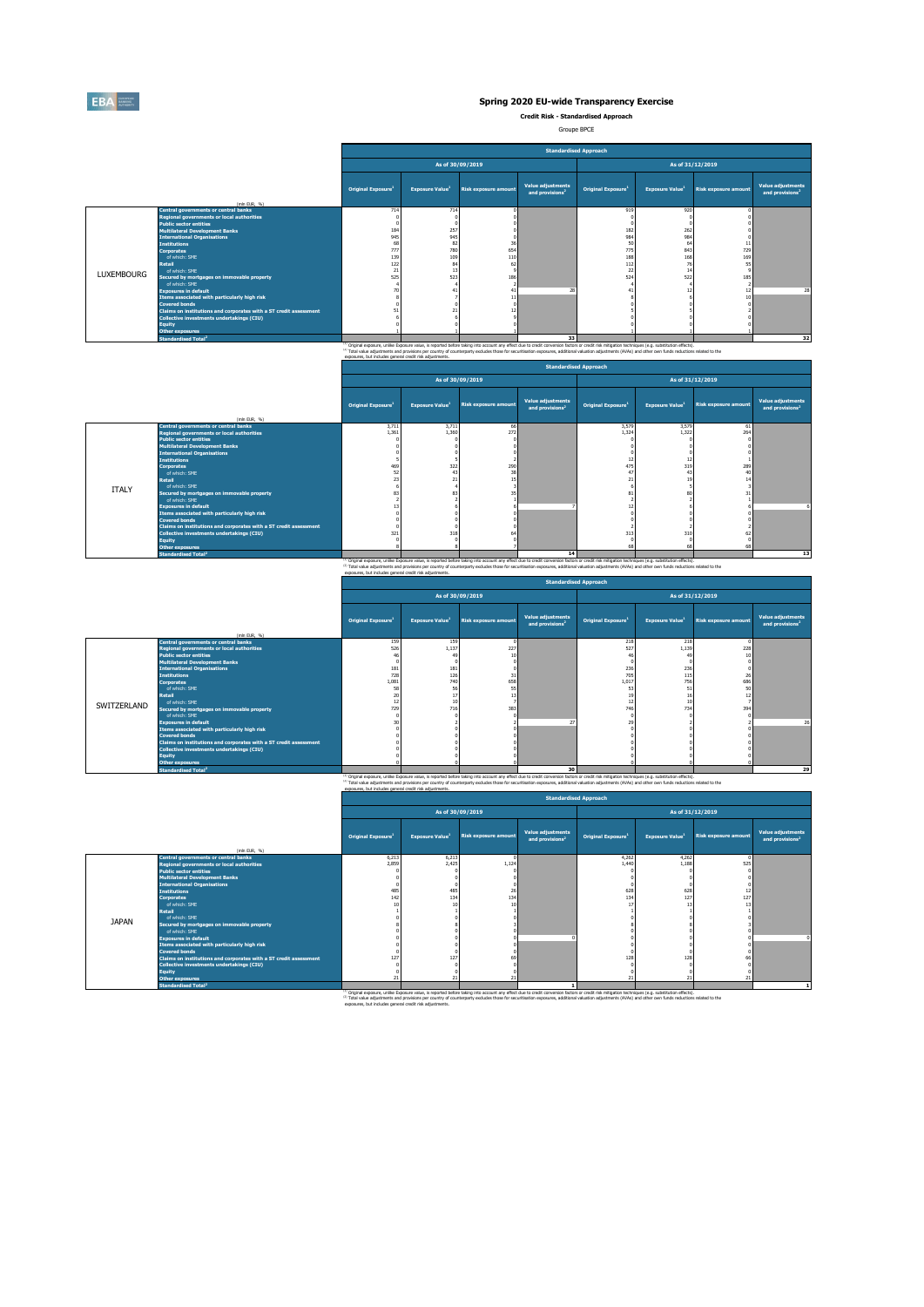

**Credit Risk - Standardised Approach**

Groupe BPCE

|       |                                                                                                                                                                                                           | <b>Standardised Approach</b>                             |                        |                             |                                                  |                                                                                                                                                                                                               |                                    |                             |                                                  |  |  |  |  |
|-------|-----------------------------------------------------------------------------------------------------------------------------------------------------------------------------------------------------------|----------------------------------------------------------|------------------------|-----------------------------|--------------------------------------------------|---------------------------------------------------------------------------------------------------------------------------------------------------------------------------------------------------------------|------------------------------------|-----------------------------|--------------------------------------------------|--|--|--|--|
|       |                                                                                                                                                                                                           |                                                          |                        | As of 30/09/2019            |                                                  |                                                                                                                                                                                                               |                                    | As of 31/12/2019            |                                                  |  |  |  |  |
|       | (min EUR. %)                                                                                                                                                                                              | Original Exposure <sup>1</sup>                           | <b>Exposure Value1</b> | <b>Risk exposure amount</b> | Value adjustments<br>and provisions <sup>2</sup> | Original Exposure <sup>1</sup>                                                                                                                                                                                | <b>Exposure Value</b> <sup>1</sup> | <b>Risk exposure amount</b> | Value adjustments<br>and provisions <sup>2</sup> |  |  |  |  |
|       | <b>Central governments or central banks</b>                                                                                                                                                               | 1,634                                                    | 1,648                  |                             |                                                  | 1,608                                                                                                                                                                                                         | 1,628                              |                             |                                                  |  |  |  |  |
|       | <b>Regional governments or local authorities</b>                                                                                                                                                          | 340                                                      | 324                    |                             |                                                  | 255                                                                                                                                                                                                           | 233                                |                             |                                                  |  |  |  |  |
|       | <b>Public sector entities</b>                                                                                                                                                                             |                                                          |                        |                             |                                                  |                                                                                                                                                                                                               |                                    |                             |                                                  |  |  |  |  |
|       | <b>Multilateral Development Banks</b>                                                                                                                                                                     |                                                          |                        |                             |                                                  |                                                                                                                                                                                                               |                                    |                             |                                                  |  |  |  |  |
|       | <b>International Organisations</b>                                                                                                                                                                        |                                                          |                        |                             |                                                  |                                                                                                                                                                                                               |                                    |                             |                                                  |  |  |  |  |
|       | <b>Institutions</b>                                                                                                                                                                                       | 155                                                      | 137                    |                             |                                                  | 235                                                                                                                                                                                                           | 216                                |                             |                                                  |  |  |  |  |
|       | <b>Corporates</b>                                                                                                                                                                                         | 312                                                      | 229                    | 223                         |                                                  | 348                                                                                                                                                                                                           | 240                                | 236                         |                                                  |  |  |  |  |
|       | of which: SME                                                                                                                                                                                             |                                                          |                        | 11                          |                                                  |                                                                                                                                                                                                               |                                    |                             |                                                  |  |  |  |  |
|       | Retail                                                                                                                                                                                                    |                                                          |                        |                             |                                                  |                                                                                                                                                                                                               |                                    |                             |                                                  |  |  |  |  |
| SPAIN | of which: SME                                                                                                                                                                                             |                                                          |                        |                             |                                                  |                                                                                                                                                                                                               |                                    |                             |                                                  |  |  |  |  |
|       | Secured by mortgages on immovable property                                                                                                                                                                |                                                          |                        |                             |                                                  |                                                                                                                                                                                                               |                                    |                             |                                                  |  |  |  |  |
|       | of which: SME                                                                                                                                                                                             |                                                          |                        |                             |                                                  |                                                                                                                                                                                                               |                                    |                             |                                                  |  |  |  |  |
|       | <b>Exposures in default</b>                                                                                                                                                                               |                                                          |                        |                             |                                                  |                                                                                                                                                                                                               |                                    |                             |                                                  |  |  |  |  |
|       | Items associated with particularly high risk                                                                                                                                                              |                                                          |                        |                             |                                                  |                                                                                                                                                                                                               |                                    |                             |                                                  |  |  |  |  |
|       | <b>Covered bonds</b>                                                                                                                                                                                      |                                                          |                        |                             |                                                  |                                                                                                                                                                                                               |                                    |                             |                                                  |  |  |  |  |
|       | Claims on institutions and corporates with a ST credit assessment                                                                                                                                         |                                                          |                        |                             |                                                  |                                                                                                                                                                                                               |                                    |                             |                                                  |  |  |  |  |
|       | Collective investments undertakings (CIU)                                                                                                                                                                 |                                                          |                        |                             |                                                  |                                                                                                                                                                                                               |                                    |                             |                                                  |  |  |  |  |
|       | <b>Equity</b>                                                                                                                                                                                             |                                                          |                        |                             |                                                  |                                                                                                                                                                                                               |                                    |                             |                                                  |  |  |  |  |
|       | <b>Other exposures</b>                                                                                                                                                                                    |                                                          |                        |                             |                                                  |                                                                                                                                                                                                               |                                    |                             |                                                  |  |  |  |  |
|       | <b>Standardised Total<sup>2</sup></b>                                                                                                                                                                     |                                                          |                        |                             |                                                  |                                                                                                                                                                                                               |                                    |                             |                                                  |  |  |  |  |
|       |                                                                                                                                                                                                           |                                                          |                        |                             |                                                  | <sup>(1)</sup> Original exposure, unlike Exposure value, is reported before taking into account any effect due to credit conversion factors or credit risk mitigation techniques (e.g. substitution effects). |                                    |                             |                                                  |  |  |  |  |
|       | (2) Total value adjustments and provisions per country of counterparty excludes those for securitisation exposures. additional valuation adjustments (AVAs) and other own funds reductions related to the |                                                          |                        |                             |                                                  |                                                                                                                                                                                                               |                                    |                             |                                                  |  |  |  |  |
|       |                                                                                                                                                                                                           | exposures, but includes general credit risk adjustments. |                        |                             |                                                  |                                                                                                                                                                                                               |                                    |                             |                                                  |  |  |  |  |

**Standardised Approach**

|                |                                                                                                                                                                                                                                                                                                                                                                                                                                                                                                                                                                                                                                                                                            | <b>Beangaraised Approach</b>                             |                                           |                                                                                                                                                                                                                                                                                                                                                                                                                            |                                                         |                                                   |                                    |                             |                                                  |  |  |  |  |
|----------------|--------------------------------------------------------------------------------------------------------------------------------------------------------------------------------------------------------------------------------------------------------------------------------------------------------------------------------------------------------------------------------------------------------------------------------------------------------------------------------------------------------------------------------------------------------------------------------------------------------------------------------------------------------------------------------------------|----------------------------------------------------------|-------------------------------------------|----------------------------------------------------------------------------------------------------------------------------------------------------------------------------------------------------------------------------------------------------------------------------------------------------------------------------------------------------------------------------------------------------------------------------|---------------------------------------------------------|---------------------------------------------------|------------------------------------|-----------------------------|--------------------------------------------------|--|--|--|--|
|                |                                                                                                                                                                                                                                                                                                                                                                                                                                                                                                                                                                                                                                                                                            |                                                          |                                           | As of 30/09/2019                                                                                                                                                                                                                                                                                                                                                                                                           |                                                         |                                                   |                                    | As of 31/12/2019            |                                                  |  |  |  |  |
|                | (min EUR. 96)                                                                                                                                                                                                                                                                                                                                                                                                                                                                                                                                                                                                                                                                              | Original Exposure <sup>1</sup>                           | <b>Exposure Value</b> <sup>1</sup>        | <b>Risk exposure amount</b>                                                                                                                                                                                                                                                                                                                                                                                                | <b>Value adjustments</b><br>and provisions <sup>2</sup> | Original Exposure <sup>1</sup>                    | <b>Exposure Value</b> <sup>1</sup> | <b>Risk exposure amount</b> | Value adjustments<br>and provisions <sup>2</sup> |  |  |  |  |
| <b>GERMANY</b> | <b>Central governments or central banks</b><br><b>Regional governments or local authorities</b><br><b>Public sector entities</b><br><b>Multilateral Development Banks</b><br><b>International Organisations</b><br><b>Tnstitutions</b><br><b>Corporates</b><br>of which: SME<br><b>Retail</b><br>of which: SME<br>Secured by mortgages on immovable property<br>of which: SME<br><b>Exposures in default</b><br>Items associated with particularly high risk<br><b>Covered bonds</b><br>Claims on institutions and corporates with a ST credit assessment<br>Collective investments undertakings (CIU)<br><b>Equity</b><br><b>Other exposures</b><br><b>Standardised Total<sup>2</sup></b> | 1,020<br>205<br>2,374<br>1,078<br>96<br>135              | 1,020<br>205<br>2,059<br>755<br>83<br>110 | 67<br>635<br>71                                                                                                                                                                                                                                                                                                                                                                                                            | 10                                                      | 911<br>169<br>117<br>2,020<br>1,133<br>101<br>122 | 911<br>169<br>117<br>1,763<br>799  | 68<br>654<br>73             | 12                                               |  |  |  |  |
|                |                                                                                                                                                                                                                                                                                                                                                                                                                                                                                                                                                                                                                                                                                            |                                                          |                                           | <sup>(3)</sup> Original exposure, unlike Exposure value, is reported before taking into account any effect due to credit conversion factors or credit risk mitigation techniques (e.g. substitution effects).<br>(2) Total value adjustments and provisions per country of counterparty excludes those for securitisation exposures, additional valuation adjustments (AVAs) and other own funds reductions related to the |                                                         |                                                   |                                    |                             |                                                  |  |  |  |  |
|                |                                                                                                                                                                                                                                                                                                                                                                                                                                                                                                                                                                                                                                                                                            | exposures, but includes general credit risk adjustments. |                                           |                                                                                                                                                                                                                                                                                                                                                                                                                            |                                                         |                                                   |                                    |                             |                                                  |  |  |  |  |
|                | <b>Standardised Approach</b>                                                                                                                                                                                                                                                                                                                                                                                                                                                                                                                                                                                                                                                               |                                                          |                                           |                                                                                                                                                                                                                                                                                                                                                                                                                            |                                                         |                                                   |                                    |                             |                                                  |  |  |  |  |

|         |                                                                   |                                                          | As of 30/09/2019                   |                             |                                                         |                                                                                                                                                                                                               |                             | As of 31/12/2019            |                                                  |  |  |  |
|---------|-------------------------------------------------------------------|----------------------------------------------------------|------------------------------------|-----------------------------|---------------------------------------------------------|---------------------------------------------------------------------------------------------------------------------------------------------------------------------------------------------------------------|-----------------------------|-----------------------------|--------------------------------------------------|--|--|--|
|         | (mln EUR, %)                                                      | Original Exposure <sup>1</sup>                           | <b>Exposure Value</b> <sup>1</sup> | <b>Risk exposure amount</b> | <b>Value adjustments</b><br>and provisions <sup>2</sup> | Original Exposure <sup>1</sup>                                                                                                                                                                                | Exposure Value <sup>1</sup> | <b>Risk exposure amount</b> | Value adjustments<br>and provisions <sup>2</sup> |  |  |  |
|         | <b>Central governments or central banks</b>                       | 251                                                      | 251                                |                             |                                                         | 248                                                                                                                                                                                                           | 249                         |                             |                                                  |  |  |  |
|         | <b>Regional governments or local authorities</b>                  | 138                                                      | 134                                |                             |                                                         | 135                                                                                                                                                                                                           | 131                         |                             |                                                  |  |  |  |
|         | <b>Public sector entities</b>                                     | 355                                                      | 355                                |                             |                                                         | 297                                                                                                                                                                                                           | 297                         |                             |                                                  |  |  |  |
|         | <b>Multilateral Development Banks</b>                             |                                                          |                                    |                             |                                                         |                                                                                                                                                                                                               |                             |                             |                                                  |  |  |  |
|         | <b>International Organisations</b>                                |                                                          |                                    |                             |                                                         |                                                                                                                                                                                                               |                             |                             |                                                  |  |  |  |
|         | <b>Institutions</b>                                               | 1,619                                                    | 1,170                              | 1,155                       |                                                         | 1,665                                                                                                                                                                                                         | 1,200                       | 1,184                       |                                                  |  |  |  |
|         | <b>Corporates</b><br>of which: SME                                | 140                                                      | 122                                | 119                         |                                                         | 217                                                                                                                                                                                                           | 179                         | 175                         |                                                  |  |  |  |
|         | <b>Retail</b>                                                     |                                                          | 67                                 | 50                          |                                                         |                                                                                                                                                                                                               | 90                          | 67                          |                                                  |  |  |  |
|         | of which: SME                                                     |                                                          |                                    |                             |                                                         |                                                                                                                                                                                                               |                             |                             |                                                  |  |  |  |
| BELGIUM | Secured by mortgages on immovable property                        | 945                                                      | 934                                | 352                         |                                                         | 900                                                                                                                                                                                                           | 895                         | 337                         |                                                  |  |  |  |
|         | of which: SME                                                     |                                                          |                                    |                             |                                                         | $\overline{2}$                                                                                                                                                                                                | 22                          |                             |                                                  |  |  |  |
|         | <b>Exposures in default</b>                                       |                                                          |                                    | 15                          |                                                         | 32                                                                                                                                                                                                            | 25                          | 31                          |                                                  |  |  |  |
|         | Items associated with particularly high risk                      | 152                                                      | 123                                | 184                         |                                                         | 118                                                                                                                                                                                                           | 97                          | 145                         |                                                  |  |  |  |
|         | <b>Covered bonds</b>                                              |                                                          |                                    |                             |                                                         |                                                                                                                                                                                                               |                             |                             |                                                  |  |  |  |
|         | Claims on institutions and corporates with a ST credit assessment |                                                          |                                    |                             |                                                         |                                                                                                                                                                                                               |                             |                             |                                                  |  |  |  |
|         | Collective investments undertakings (CIU)                         |                                                          |                                    |                             |                                                         |                                                                                                                                                                                                               |                             |                             |                                                  |  |  |  |
|         | <b>Equity</b>                                                     |                                                          |                                    |                             |                                                         |                                                                                                                                                                                                               |                             |                             |                                                  |  |  |  |
|         | <b>Other exposures</b>                                            |                                                          |                                    |                             |                                                         |                                                                                                                                                                                                               |                             |                             |                                                  |  |  |  |
|         | <b>Standardised Total<sup>2</sup></b>                             |                                                          |                                    |                             | 12                                                      |                                                                                                                                                                                                               |                             |                             |                                                  |  |  |  |
|         |                                                                   |                                                          |                                    |                             |                                                         | <sup>(1)</sup> Original exposure, unlike Exposure value, is reported before taking into account any effect due to credit conversion factors or credit risk mitigation techniques (e.g. substitution effects). |                             |                             |                                                  |  |  |  |
|         |                                                                   | exposures, but includes general credit risk adjustments. |                                    |                             |                                                         | (2) Total value adjustments and provisions per country of counterparty excludes those for securitisation exposures, additional valuation adjustments (AVAs) and other own funds reductions related to the     |                             |                             |                                                  |  |  |  |
|         |                                                                   |                                                          |                                    |                             |                                                         |                                                                                                                                                                                                               |                             |                             |                                                  |  |  |  |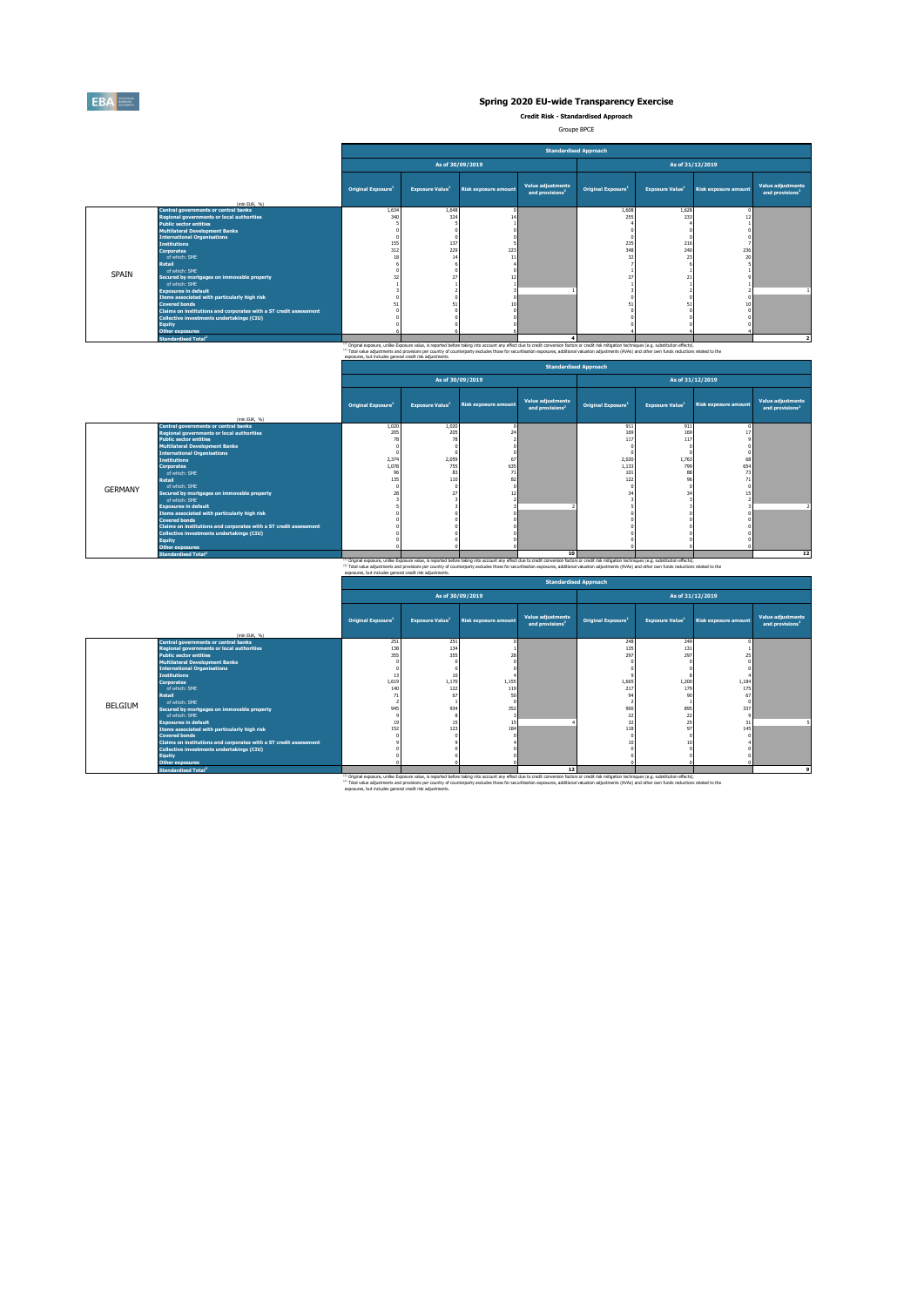EBA

### **Spring 2020 EU-wide Transparency Exercise**

**Credit Risk - IRB Approach** Groupe BPCE

(1) Original exposure, unlike Exposure value, is reported before taking into account any effect due to credit conversion factors or credit risk mitigation techniques (e.g. substitution effects).

(1) Original exposure, unlike Exposure value, is reported before taking into account any effect due to credit conversion factors or credit risk mitigation techniques (e.g. substitution effects).

| GIUGUE DI CL      |                                                                                                                                      |                                |                        |                                                             |                             |                        |                             |                                |                        |                              |                                                                                                                                                                                                    |                               |                      |
|-------------------|--------------------------------------------------------------------------------------------------------------------------------------|--------------------------------|------------------------|-------------------------------------------------------------|-----------------------------|------------------------|-----------------------------|--------------------------------|------------------------|------------------------------|----------------------------------------------------------------------------------------------------------------------------------------------------------------------------------------------------|-------------------------------|----------------------|
|                   |                                                                                                                                      |                                |                        |                                                             |                             |                        |                             | <b>IRB Approach</b>            |                        |                              |                                                                                                                                                                                                    |                               |                      |
|                   |                                                                                                                                      |                                |                        | As of 30/09/2019                                            |                             |                        |                             |                                |                        |                              | As of 31/12/2019                                                                                                                                                                                   |                               |                      |
|                   |                                                                                                                                      | Original Exposure <sup>3</sup> |                        | Exposure                                                    | <b>Risk exposure amount</b> |                        | Value<br>adiustments<br>and | Original Exposure <sup>1</sup> |                        | Exposure                     | <b>Risk exposure amount</b>                                                                                                                                                                        |                               | Value<br>adiustments |
|                   | (min EUR, %)                                                                                                                         |                                | Of which:<br>defaulted | Value                                                       |                             | Of which:<br>defaulted | provisions                  |                                | Of which:<br>defaulted | Value <sup>1</sup>           |                                                                                                                                                                                                    | Of which:<br>defaulted        | and provision:       |
|                   | <b>Central banks and central governments</b><br><b>Institutions</b><br>Corporates                                                    | 143,900<br>30,780<br>213.649   | 90<br>36<br>6.924      | 146.291<br>29,706<br>177,355                                | 815<br>4.694<br>89.235      | 2.881                  | 51<br>55<br>3.816           | 120.521<br>27.535<br>210,630   | 85<br>41<br>6.750      | 122.923<br>26.392<br>172.168 | 829<br>4.194<br>87.822                                                                                                                                                                             | $\Omega$<br>$\Omega$<br>2,698 | 3,793                |
|                   | Corporates - Of Which: Specialised Lending<br>Corporates - Of Which: SME<br><b>Retail</b>                                            | 26.697<br>33.812<br>393.315    | 695<br>1.433<br>9.508  | 20.784<br>29,418<br>384.251                                 | 5.731<br>23.157<br>63,284   | 514<br>325<br>4.118    | 175<br>791<br>6.193         | 26.385<br>35,209<br>407,738    | 660<br>1.347<br>9.423  | 20.148<br>30.556<br>394.916  | 5.503<br>23,806<br>65.713                                                                                                                                                                          | 464<br>261<br>4,019           | 138<br>758<br>6.138  |
| Consolidated data | Retail - Secured on real estate property<br>Retail - Secured on real estate property - Of Which: SME                                 | 246.997<br>47.215              | 3.852<br>1.502         | 242,506<br>46,409                                           | 36.118<br>16,406            | 1.434<br>600           | 2.084<br>1.104              | 252,336<br>48.184              | 3.836<br>1.466         | 247.663<br>47.386            | 36,950<br>16.721                                                                                                                                                                                   | 1,425<br>587                  | 2,056<br>1.075       |
|                   | Retail - Secured on real estate property - Of Which: non-SME<br><b>Retail - Qualifying Revolving</b><br><b>Retail - Other Retail</b> | 199,782<br>10.330<br>135,988   | 2.350<br>191<br>5.465  | 196.097<br>9.151<br>132.595                                 | 19,713<br>1.509<br>25.656   | 834<br>25<br>2,660     | 980<br>152<br>3.957         | 204.152<br>17.022<br>138,381   | 2.371<br>324<br>5.263  | 200.277<br>12.282<br>134.972 | 20,229<br>2,386<br>26.378                                                                                                                                                                          | 838<br>47<br>2,54             | 981<br>282<br>3,800  |
|                   | Retail - Other Retail - Of Which: SMF<br>Retail - Other Retail - Of Which: pop-SME<br>Equity                                         | 37.602<br>98.386<br>14.096     | 3.440<br>2.025         | 35.629<br>96.966<br>13.642                                  | 12,281<br>13,375<br>47.641  | 1.774<br>886<br>27     | 2.496<br>1.461              | 38,010<br>100.371<br>14.851    | 3.327<br>1.936         | 36.063<br>98,909<br>14.366   | 12,438<br>13,940<br>47.682                                                                                                                                                                         | 1,722<br>825<br>17            | 2.447<br>1.354       |
|                   | Other non credit-obligation assets<br><b>IRB Total<sup>2</sup></b>                                                                   |                                |                        |                                                             | 10.108<br>215,776           |                        |                             |                                |                        |                              | 9.752<br>215,994                                                                                                                                                                                   |                               |                      |
|                   |                                                                                                                                      |                                |                        | (2) IRB Total does not include the Securitisation position. |                             |                        |                             |                                |                        |                              | (1) Original exposure, unlike Exposure value, is reported before taking into account any effect due to credit conversion factors or credit risk mitigation techniques (e.g. substitution effects). |                               |                      |

|                                                                           |                                |                        |                                |                  |                             |                             | <b>IRB Approach</b>            |                        |                                |                                                                                                                                                                                                               |                             |                      |
|---------------------------------------------------------------------------|--------------------------------|------------------------|--------------------------------|------------------|-----------------------------|-----------------------------|--------------------------------|------------------------|--------------------------------|---------------------------------------------------------------------------------------------------------------------------------------------------------------------------------------------------------------|-----------------------------|----------------------|
|                                                                           |                                |                        |                                | As of 30/09/2019 |                             |                             |                                |                        |                                | As of 31/12/2019                                                                                                                                                                                              |                             |                      |
|                                                                           | Original Exposure <sup>3</sup> |                        | Exposure<br>Value <sup>1</sup> |                  | <b>Risk exposure amount</b> | Value<br>adiustments<br>and | Original Exposure <sup>1</sup> |                        | Exposure<br>Value <sup>1</sup> |                                                                                                                                                                                                               | <b>Risk exposure amount</b> | Value<br>adiustments |
| (mln EUR, %)                                                              |                                | Of which:<br>defaulted |                                |                  | Of which:<br>defaulted      | provisions                  |                                | Of which:<br>defaulted |                                |                                                                                                                                                                                                               | Of which:<br>defaulted      | and provisions       |
| Central banks and central governments                                     | 113,658                        |                        | 115.341                        |                  |                             |                             | 89,101                         |                        | 90.569                         |                                                                                                                                                                                                               |                             |                      |
| <b>Institutions</b>                                                       | 5.469                          |                        | 6.247                          | 1.223            |                             |                             | 4.639                          |                        | 5.560                          | 1.070                                                                                                                                                                                                         |                             |                      |
| Corporates                                                                | 107,273                        | 3.988                  | 90.642                         | 58,872           | 1.143                       | 2.281                       | 107.144                        | 4.040                  | 89,386                         | 59.243                                                                                                                                                                                                        | 1.213                       | 2.260                |
| Corporates - Of Which: Specialised Lending                                | 5.711                          | 25                     | 5.152                          | 1.004            | 10                          | 24                          | 5.827                          | 25                     | 5.123                          | 1.101                                                                                                                                                                                                         |                             | 23                   |
| Corporates - Of Which: SME                                                | 32.376                         | 1.351                  | 28.233                         | 21.991           | 263                         | 768                         | 33,988                         | 1.280                  | 29.567                         | 22.847                                                                                                                                                                                                        | 198                         | 729                  |
| <b>Retail</b>                                                             | 390.749                        | 9.439                  | 381.814                        | 62.909           | 4.093                       | 6.154                       | 405.132                        | 9.356                  | 392.438                        | 65.341                                                                                                                                                                                                        | 3.996                       | 6.101                |
| Retail - Secured on real estate property                                  | 245,339                        | 3.811                  | 240,872                        | 35,870           | 1.421                       | 2.064                       | 250,631                        | 3.793                  | 245.981                        | 36,699                                                                                                                                                                                                        | 1.411                       | 2.035                |
| Retail - Secured on real estate property - Of Which: SME<br><b>FRANCE</b> | 47,113                         | 1.498                  | 46,308                         | 16.361           | 599                         | 1.101                       | 48,079                         | 1.461                  | 47.282                         | 16.675                                                                                                                                                                                                        | 586                         | 1.072                |
| Retail - Secured on real estate property - Of Which: non-SME              | 198,226                        | 2.312                  | 194,564                        | 19.510           | 822                         | 963                         | 202,552                        | 2.331                  | 198,700                        | 20.023                                                                                                                                                                                                        | 825                         | 963                  |
| <b>Retail - Qualifying Revolving</b>                                      | 10.264                         | 190                    | 9.090                          | 1.501            | $^{24}$                     | 151                         | 16.952                         | 323                    | 12,218                         | 2.376                                                                                                                                                                                                         | 47                          | 281                  |
| <b>Retail - Other Retail</b>                                              | 135.146                        | 5.439                  | 131,852                        | 25.538           | 2.648                       | 3.939                       | 137,549                        | 5.241                  | 134,239                        | 26.266                                                                                                                                                                                                        | 2.538                       | 3.785                |
| Retail - Other Retail - Of Which: SME                                     | 37.494                         | 3.430                  | 35,540                         | 12.243           | 1,770                       | 2.489                       | 37.911                         | 3.319                  | 35.982                         | 12,403                                                                                                                                                                                                        | 1,719                       | 2.440                |
| Retail - Other Retail - Of Which: non-SME                                 | 97.652                         | 2.009                  | 96.312                         | 13.295           | 879                         | 1.450                       | 99.639                         | 1.922                  | 98.257                         | 13.863                                                                                                                                                                                                        | 819                         | 1.345                |
| Equity                                                                    | 12.262                         |                        | 11,808                         | 42.072           |                             |                             | 12.961                         |                        | 12.106                         | 40.545                                                                                                                                                                                                        |                             |                      |
| Other non credit-obligation assets                                        |                                |                        |                                |                  |                             |                             |                                |                        |                                |                                                                                                                                                                                                               |                             |                      |
| <b>IRB Total</b>                                                          |                                |                        |                                |                  |                             |                             |                                |                        |                                |                                                                                                                                                                                                               |                             |                      |
|                                                                           |                                |                        |                                |                  |                             |                             |                                |                        |                                | <sup>(3)</sup> Original exposure, unlike Exposure value, is reported before taking into account any effect due to credit conversion factors or credit risk mitigation techniques (e.g. substitution effects). |                             |                      |

|               |                                                              |                                |                        |                   |                  |                             |                             | <b>IRB Approach</b>            |                        |                   |                  |                             |                      |
|---------------|--------------------------------------------------------------|--------------------------------|------------------------|-------------------|------------------|-----------------------------|-----------------------------|--------------------------------|------------------------|-------------------|------------------|-----------------------------|----------------------|
|               |                                                              |                                |                        |                   | As of 30/09/2019 |                             |                             |                                |                        |                   | As of 31/12/2019 |                             |                      |
|               |                                                              | Original Exposure <sup>1</sup> |                        | Exposure<br>Value |                  | <b>Risk exposure amount</b> | Value<br>adiustments<br>and | Original Exposure <sup>1</sup> |                        | Exposure<br>Value |                  | <b>Risk exposure amount</b> | Value<br>adjustments |
|               | (min EUR, %)                                                 |                                | Of which:<br>defaulted |                   |                  | Of which:<br>defaulted      | provisions                  |                                | Of which:<br>defaulted |                   |                  | Of which:<br>defaulted      | and provision:       |
|               | Central banks and central governments                        | 15.127                         |                        | 15.152            | 0                |                             |                             | 16.379                         | $\Omega$               | 16.402            |                  | $\Omega$                    |                      |
|               | <b>Institutions</b>                                          | 4.202                          | 14                     | 3.916             | 348              | $\Omega$                    | 14                          | 3.093                          | 13                     | 2.883             | 375              | $\Omega$                    | 13                   |
|               | <b>Corporates</b>                                            | 26.561                         | 694                    | 21.211            | 6.913            | 675                         | 175                         | 25,910                         | 587                    | 21.254            | 6.478            | 461                         | 182                  |
|               | Corporates - Of Which: Specialised Lending                   | 5.754                          | 250                    | 4.158             | 1.505            | 179                         | 13                          | 4.768                          | 239                    | 3.486             | 1.247            | 167                         |                      |
|               | Corporates - Of Which: SME                                   | 162                            | 30                     | 132               | 119              | 60                          |                             | 96                             | 29                     | 96                | 100              | 58                          |                      |
|               | <b>Retail</b>                                                | 168                            |                        | 158               | 18               |                             |                             | 172                            |                        | 162               | 19               |                             |                      |
|               | Retail - Secured on real estate property                     | 120                            |                        | 119               | 13               |                             |                             | 123                            |                        | 122               | 14               |                             |                      |
| UNITED STATES | Retail - Secured on real estate property - Of Which: SME     |                                | $\Omega$               |                   |                  |                             |                             |                                |                        |                   |                  |                             |                      |
|               | Retail - Secured on real estate property - Of Which: non-SME | 118                            |                        | 117               | 12               |                             |                             | 121                            |                        | 120               | 14               |                             |                      |
|               | <b>Retail - Qualifying Revolving</b>                         |                                |                        |                   |                  |                             |                             |                                |                        |                   |                  |                             |                      |
|               | <b>Retail - Other Retail</b>                                 | 43                             |                        | 35                |                  |                             |                             | 45                             |                        | 37                |                  |                             |                      |
|               | Retail - Other Retail - Of Which: SME                        |                                | $\Omega$               |                   |                  |                             |                             |                                |                        |                   |                  |                             |                      |
|               | Retail - Other Retail - Of Which: non-SME                    | 42                             | $\Omega$               | 35                |                  |                             |                             |                                |                        | 36                |                  |                             |                      |
|               | Equity                                                       | 645                            | $\theta$               | 645               | 2.144            | $\epsilon$                  |                             | 732                            |                        | 732               | 2.417            | $\Omega$                    |                      |
|               | Other non credit-obligation assets                           |                                |                        |                   |                  |                             |                             |                                |                        |                   |                  |                             |                      |
|               | <b>IRB Total</b>                                             |                                |                        |                   |                  |                             |                             |                                |                        |                   |                  |                             |                      |

|                       |                     |                                                              |                                |                        |                                |                  |                             |                             | <b>IRB Approach</b>            |                        |                                |                  |                        |                      |
|-----------------------|---------------------|--------------------------------------------------------------|--------------------------------|------------------------|--------------------------------|------------------|-----------------------------|-----------------------------|--------------------------------|------------------------|--------------------------------|------------------|------------------------|----------------------|
|                       |                     |                                                              |                                |                        |                                | As of 30/09/2019 |                             |                             |                                |                        |                                | As of 31/12/2019 |                        |                      |
|                       |                     |                                                              | Original Exposure <sup>1</sup> |                        | Exposure<br>Value <sup>1</sup> |                  | <b>Risk exposure amount</b> | Value<br>adiustments<br>and | Original Exposure <sup>1</sup> |                        | Exposure<br>Value <sup>1</sup> |                  | Risk exposure amount   | Value<br>adiustments |
|                       |                     | (min EUR, %)                                                 |                                | Of which:<br>defaulted |                                |                  | Of which:<br>defaulted      | provisions                  |                                | Of which:<br>defaulted |                                |                  | Of which:<br>defaulted | and provision:       |
|                       |                     | <b>Central banks and central governments</b>                 | 299                            |                        | 404                            | $\Omega$         |                             |                             | 255                            |                        | 375                            |                  | $\Omega$               |                      |
|                       | <b>Institutions</b> |                                                              | 5.068                          | $\Omega$               | 4.865                          | 599              | $\Omega$                    |                             | 4.588                          | $\Omega$               | 4.216                          | 540              | $\Omega$               |                      |
|                       | Corporates          |                                                              | 5.962                          | 46                     | 7.492                          | 2.229            | 88                          | 36                          | 6.616                          | 40                     | 7.712                          | 2.131            | 76                     | 25                   |
|                       |                     | Corporates - Of Which: Specialised Lending                   | 1.023                          | 35                     | 764                            | 382              | 70                          |                             | 1.004                          | 35                     | 767                            | 399              | 69                     |                      |
|                       |                     | Corporates - Of Which: SME                                   | 120                            | $\Omega$               | 120                            | 114              |                             |                             | 115                            | $\Omega$               | 115                            | 111              |                        |                      |
|                       | <b>Retail</b>       |                                                              | 273                            | w                      | 259                            | 41               |                             |                             | 272                            |                        | 261                            | 38               |                        |                      |
|                       |                     | Retail - Secured on real estate property                     | 207                            |                        | 203                            | 31               |                             |                             | 216                            |                        | 213                            | 30               |                        |                      |
| <b>UNITED KINGDOM</b> |                     | Retail - Secured on real estate property - Of Which: SME     |                                |                        |                                |                  |                             |                             |                                |                        |                                |                  |                        |                      |
|                       |                     | Retail - Secured on real estate property - Of Which: non-SME | 205                            |                        | 202                            | 31               |                             |                             | 214                            |                        | 211                            | 30               |                        |                      |
|                       |                     | <b>Retail - Qualifying Revolving</b>                         |                                | $\Omega$               |                                |                  |                             |                             |                                |                        |                                |                  |                        |                      |
|                       |                     | <b>Retail - Other Retail</b>                                 | 60                             |                        | 50                             | ۰                |                             |                             | 50                             |                        | 41                             |                  |                        |                      |
|                       |                     | Retail - Other Retail - Of Which: SME                        |                                | $\Omega$               |                                |                  |                             |                             |                                |                        |                                |                  |                        |                      |
|                       |                     | Retail - Other Retail - Of Which: non-SME                    | 57                             |                        | 48                             | ×.               |                             |                             | 48                             |                        | 40                             |                  |                        |                      |
|                       | Equity              |                                                              | 95                             |                        | 95                             | 256              |                             |                             | 84                             |                        | 84                             | 223              |                        |                      |
|                       |                     | Other non credit-obligation assets                           |                                |                        |                                |                  |                             |                             |                                |                        |                                |                  |                        |                      |
|                       | <b>IRB Total</b>    |                                                              |                                |                        |                                |                  |                             |                             |                                |                        |                                |                  |                        |                      |

|                   |                                                                      |                                |                        |                          |                  |                             |                             | <b>IRB Approach</b>            |                        |                                       |                                                                                                                                                                                                               |                             |                      |
|-------------------|----------------------------------------------------------------------|--------------------------------|------------------------|--------------------------|------------------|-----------------------------|-----------------------------|--------------------------------|------------------------|---------------------------------------|---------------------------------------------------------------------------------------------------------------------------------------------------------------------------------------------------------------|-----------------------------|----------------------|
|                   |                                                                      |                                |                        |                          | As of 30/09/2019 |                             |                             |                                |                        |                                       | As of 31/12/2019                                                                                                                                                                                              |                             |                      |
|                   |                                                                      | Original Exposure <sup>1</sup> |                        | <b>Exposure</b><br>Value |                  | <b>Risk exposure amount</b> | Value<br>adjustments<br>and | Original Exposure <sup>1</sup> |                        | <b>Exposure</b><br>Value <sup>1</sup> |                                                                                                                                                                                                               | <b>Risk exposure amount</b> | Value<br>adiustments |
|                   | (min EUR, %)                                                         |                                | Of which:<br>defaulted |                          |                  | Of which:<br>defaulted      | provisions                  |                                | Of which:<br>defaulted |                                       |                                                                                                                                                                                                               | Of which:<br>defaulted      | and provisions       |
|                   | <b>Central banks and central governments</b>                         | 1.687                          | $\Omega$               | 1,878                    | $\Omega$         |                             |                             | 1.555                          |                        | 1.757                                 |                                                                                                                                                                                                               |                             | $\Omega$             |
|                   | <b>Institutions</b>                                                  | 1.015                          | $\Omega$               | 993                      | 40               |                             |                             | 917                            |                        | 906                                   | 48                                                                                                                                                                                                            |                             |                      |
|                   | Corporates                                                           | 6.279                          | 83                     | 6.612                    | 2.011            |                             | Q <sub>1</sub>              | 7.438                          | 78                     | 6,946                                 | 2.317                                                                                                                                                                                                         |                             | 76                   |
|                   | Corporates - Of Which: Specialised Lending                           | 992                            | 18                     | 945                      | 171              |                             | 21                          | 1.320                          | 14                     | 1.179                                 | 165                                                                                                                                                                                                           |                             |                      |
|                   | Corporates - Of Which: SME                                           | 109                            | $\Omega$               | 107                      | $Q_0$            |                             |                             | 62                             |                        | 59                                    | 47                                                                                                                                                                                                            |                             |                      |
|                   | Retail                                                               | 131                            |                        | 124                      | 26               |                             |                             | 119                            |                        | 115                                   | 21                                                                                                                                                                                                            |                             |                      |
|                   | Retail - Secured on real estate property                             | 65                             |                        | 63                       | 10               |                             |                             | 64                             |                        | 62                                    |                                                                                                                                                                                                               |                             |                      |
| <b>LUXEMBOURG</b> | Retail - Secured on real estate property - Of Which: SME             |                                |                        | ŃΩ                       |                  |                             |                             |                                |                        | 60                                    |                                                                                                                                                                                                               |                             |                      |
|                   | Retail - Secured on real estate property - Of Which: non-SME         | 62                             | $\Omega$               |                          |                  |                             |                             | 61<br>$\sim$                   |                        |                                       |                                                                                                                                                                                                               |                             |                      |
|                   | <b>Retail - Qualifying Revolving</b><br><b>Retail - Other Retail</b> | 64                             |                        | 59                       | 16               |                             |                             | 53                             |                        | 51                                    | 13                                                                                                                                                                                                            |                             |                      |
|                   | Retail - Other Retail - Of Which: SME                                | 32                             |                        | 28                       | 12               |                             |                             | 22                             |                        | $^{21}$                               | 10                                                                                                                                                                                                            |                             |                      |
|                   |                                                                      | 32                             | $\Omega$               | 31                       |                  |                             |                             | 31                             |                        | 3C                                    |                                                                                                                                                                                                               |                             |                      |
|                   | Retail - Other Retail - Of Which: non-SME<br>Equity                  | 461                            |                        | 461                      | 1.220            |                             |                             | 435                            |                        | 435                                   | 1.150                                                                                                                                                                                                         |                             |                      |
|                   | Other non credit-obligation assets                                   |                                |                        |                          |                  |                             |                             |                                |                        |                                       |                                                                                                                                                                                                               |                             |                      |
|                   | <b>IRB Total</b>                                                     |                                |                        |                          |                  |                             |                             |                                |                        |                                       |                                                                                                                                                                                                               |                             |                      |
|                   |                                                                      |                                |                        |                          |                  |                             |                             |                                |                        |                                       | <sup>(3)</sup> Original exposure, unlike Exposure value, is reported before taking into account any effect due to credit conversion factors or credit risk mitigation techniques (e.g. substitution effects). |                             |                      |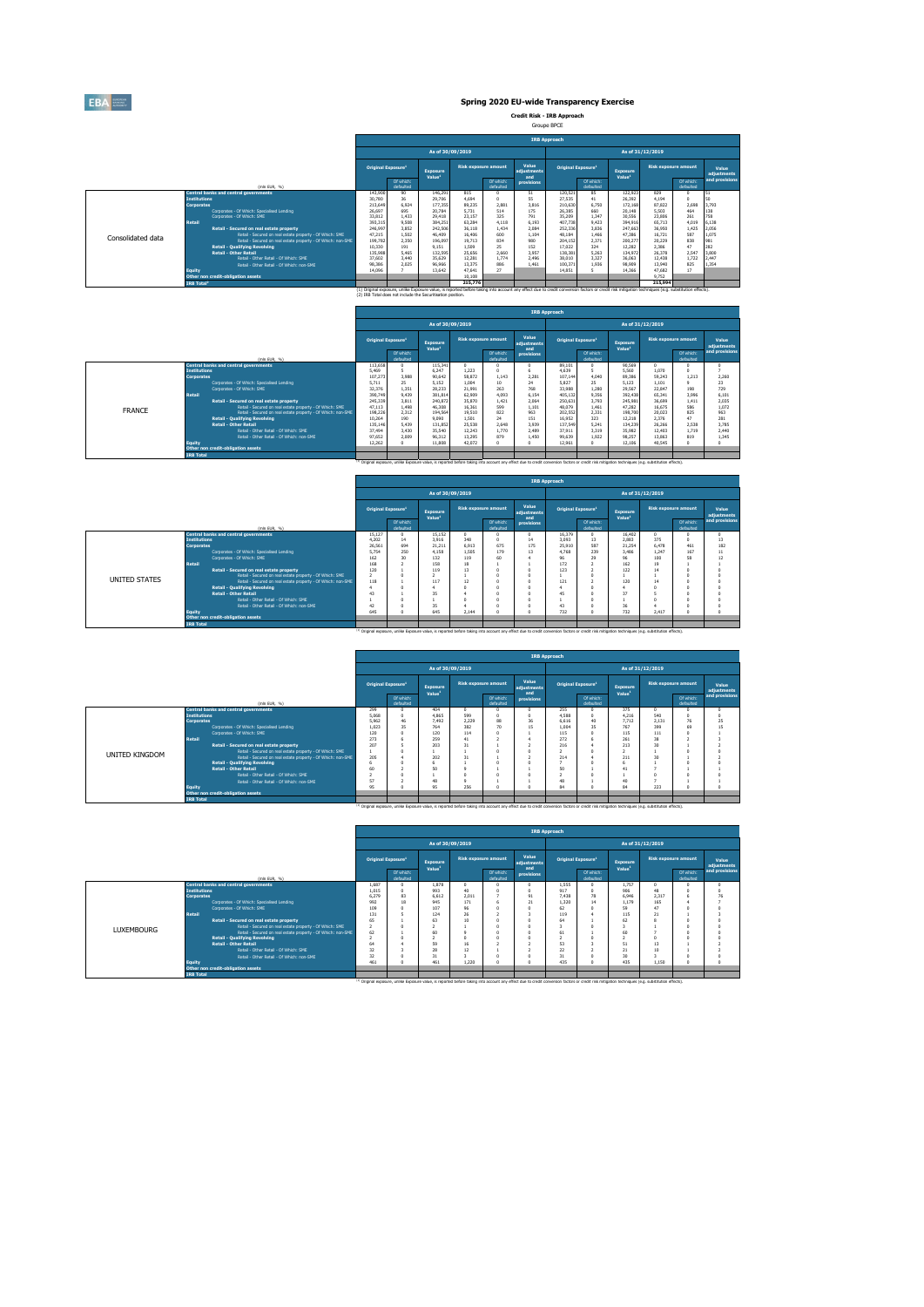EBA

### **Spring 2020 EU-wide Transparency Exercise**

**Credit Risk - IRB Approach** Groupe BPCE

|              |                     |                                                              |                                |                        |                                |                  |                             |                                                                                                                                                                                                               | <b>IRB Approach</b>            |                        |                                |                  |                             |                      |
|--------------|---------------------|--------------------------------------------------------------|--------------------------------|------------------------|--------------------------------|------------------|-----------------------------|---------------------------------------------------------------------------------------------------------------------------------------------------------------------------------------------------------------|--------------------------------|------------------------|--------------------------------|------------------|-----------------------------|----------------------|
|              |                     |                                                              |                                |                        |                                | As of 30/09/2019 |                             |                                                                                                                                                                                                               |                                |                        |                                | As of 31/12/2019 |                             |                      |
|              |                     |                                                              | Original Exposure <sup>1</sup> |                        | Exposure<br>Value <sup>1</sup> |                  | <b>Risk exposure amount</b> | Value<br>adiustments<br>and                                                                                                                                                                                   | Original Exposure <sup>1</sup> |                        | Exposure<br>Value <sup>1</sup> |                  | <b>Risk exposure amount</b> | Value<br>adiustments |
|              |                     | (min EUR, %)                                                 |                                | Of which:<br>defaulted |                                |                  | Of which:<br>defaulted      | provisions                                                                                                                                                                                                    |                                | Of which:<br>defaulted |                                |                  | Of which:<br>defaulted      | and provisions       |
|              |                     | <b>Central banks and central governments</b>                 | 779                            |                        | 1.105                          | 119              |                             |                                                                                                                                                                                                               | 830                            |                        | 1,194                          | 126              |                             | $\Omega$             |
|              | <b>Institutions</b> |                                                              | 406                            | ĸ<br>239               | 328                            | 187              |                             |                                                                                                                                                                                                               | 328                            | 242                    | 225                            | 138              | $\theta$                    |                      |
|              | Corporates          | Corporates - Of Which: Specialised Lending                   | 5.133<br>1.883                 | 170                    | 4.114<br>1.555                 | 2.265<br>508     | 152<br>109                  | 88<br>32                                                                                                                                                                                                      | 5.162<br>1.916                 | 165                    | 4.147<br>1.597                 | 2.264<br>466     | 102<br>59                   | 94<br>32             |
|              |                     | Corporates - Of Which: SME                                   | 74                             |                        | 56                             | 60               |                             |                                                                                                                                                                                                               | 73                             |                        | 55                             | 55               |                             |                      |
|              | <b>Retail</b>       |                                                              | 60                             |                        | 57                             |                  |                             |                                                                                                                                                                                                               | 60                             |                        | 57                             | 10               |                             |                      |
|              |                     | Retail - Secured on real estate property                     | 35                             |                        | 35                             |                  |                             |                                                                                                                                                                                                               | 35                             |                        | 35                             |                  |                             |                      |
|              |                     | Retail - Secured on real estate property - Of Which: SME     | $\overline{2}$                 |                        |                                |                  |                             |                                                                                                                                                                                                               |                                |                        |                                |                  | $\Omega$                    |                      |
| <b>ITALY</b> |                     | Retail - Secured on real estate property - Of Which: non-SME | 34                             |                        | 34                             |                  |                             |                                                                                                                                                                                                               | 34                             |                        | 33                             |                  |                             |                      |
|              |                     | <b>Retail - Qualifying Revolving</b>                         |                                |                        |                                |                  |                             |                                                                                                                                                                                                               |                                |                        |                                |                  |                             |                      |
|              |                     | <b>Retail - Other Retail</b>                                 | 22                             |                        | 20                             |                  |                             |                                                                                                                                                                                                               | 22                             |                        | 19                             |                  |                             |                      |
|              |                     | Retail - Other Retail - Of Which: SME                        | ٠                              |                        |                                |                  |                             |                                                                                                                                                                                                               |                                |                        |                                |                  |                             |                      |
|              |                     | Retail - Other Retail - Of Which: non-SME                    | 20                             |                        | 18                             |                  |                             |                                                                                                                                                                                                               | 20                             |                        | 18                             |                  | $\theta$                    |                      |
|              | Equity              |                                                              | 22                             |                        | 22                             | 52               |                             |                                                                                                                                                                                                               | 22                             |                        | 22                             | 50               | ı                           |                      |
|              |                     | Other non credit-obligation assets                           |                                |                        |                                |                  |                             |                                                                                                                                                                                                               |                                |                        |                                |                  |                             |                      |
|              | <b>IRB Total</b>    |                                                              |                                |                        |                                |                  |                             |                                                                                                                                                                                                               |                                |                        |                                |                  |                             |                      |
|              |                     |                                                              |                                |                        |                                |                  |                             | <sup>(3)</sup> Original exposure, unlike Exposure value, is reported before taking into account any effect due to credit conversion factors or credit risk mitigation techniques (e.g. substitution effects). |                                |                        |                                |                  |                             |                      |

|             |                                                                          |                                |                        |                                |                  |                             |                             | <b>IRB Approach</b>            |                        |                                |                                                                                                                                                                                                               |                             |                      |
|-------------|--------------------------------------------------------------------------|--------------------------------|------------------------|--------------------------------|------------------|-----------------------------|-----------------------------|--------------------------------|------------------------|--------------------------------|---------------------------------------------------------------------------------------------------------------------------------------------------------------------------------------------------------------|-----------------------------|----------------------|
|             |                                                                          |                                |                        |                                | As of 30/09/2019 |                             |                             |                                |                        |                                | As of 31/12/2019                                                                                                                                                                                              |                             |                      |
|             |                                                                          | Original Exposure <sup>3</sup> |                        | Exposure<br>Value <sup>1</sup> |                  | <b>Risk exposure amount</b> | Value<br>adiustments<br>and | Original Exposure <sup>1</sup> |                        | Exposure<br>Value <sup>1</sup> |                                                                                                                                                                                                               | <b>Risk exposure amount</b> | Value<br>adiustments |
|             | (min EUR, %)                                                             |                                | Of which:<br>defaulted |                                |                  | Of which:<br>defaulted      | provisions                  |                                | Of which:<br>defaulted |                                |                                                                                                                                                                                                               | Of which:<br>defaulted      | and provision:       |
|             | <b>Central banks and central governments</b>                             | $\Omega$                       |                        | $\Omega$                       | $\Omega$         | $\Omega$                    |                             | $\theta$                       | $\Omega$               | U.                             | O                                                                                                                                                                                                             | $\Omega$                    |                      |
|             | <b>Institutions</b>                                                      | 1.048                          | $\Omega$               | 923                            | 77               | $\Omega$                    |                             | 1.534                          | $^{\circ}$             | 1.431                          | 104                                                                                                                                                                                                           | $\Omega$                    |                      |
|             | <b>Corporates</b>                                                        | 6.057                          | 34                     | 4.497                          | 1.486            | 26                          | 33                          | 5.702                          | 33                     | 3,569                          | 1.168                                                                                                                                                                                                         | 27                          | 31                   |
|             | Corporates - Of Which: Specialised Lending<br>Corporates - Of Which: SME | 103                            | $\Omega$<br>$\Omega$   | 50                             | 11               |                             |                             | 88                             | $\Omega$               | 38                             |                                                                                                                                                                                                               |                             |                      |
|             | <b>Retail</b>                                                            | 396                            | 20                     | 385                            | 62               |                             |                             | 410                            | 22                     | 398                            | 63                                                                                                                                                                                                            |                             | 12                   |
|             | Retail - Secured on real estate property                                 | 323                            | 17                     | 318                            | 50               |                             |                             | 338                            | 19                     | 332                            | S2                                                                                                                                                                                                            |                             | 10 <sub>1</sub>      |
|             | Retail - Secured on real estate property - Of Which: SME                 |                                | $\Omega$               |                                |                  |                             |                             |                                |                        |                                |                                                                                                                                                                                                               |                             |                      |
| SWITZERLAND | Retail - Secured on real estate property - Of Which: non-SME             | 320                            | 17                     | 315                            | 49               |                             |                             | 335                            | 19                     | 329                            | 51                                                                                                                                                                                                            |                             | 10                   |
|             | <b>Retail - Qualifying Revolving</b>                                     | 10                             | $\Omega$               | $\mathsf q$                    |                  |                             |                             | 10                             | $\Omega$               |                                |                                                                                                                                                                                                               |                             |                      |
|             | <b>Retail - Other Retail</b>                                             | 63                             |                        | 57                             | 10               |                             |                             | 62                             |                        | 57                             | 10                                                                                                                                                                                                            |                             |                      |
|             | Retail - Other Retail - Of Which: SME                                    |                                | $\Omega$               |                                |                  |                             |                             |                                |                        |                                |                                                                                                                                                                                                               |                             |                      |
|             | Retail - Other Retail - Of Which: non-SME                                | 62                             |                        | 56                             | 10               |                             |                             | 61                             |                        | 56                             | 10                                                                                                                                                                                                            |                             |                      |
|             | Equity                                                                   | 22                             | $\theta$               | 22                             | 76               | $\theta$                    |                             | 26                             |                        | 26                             | Q <sub>1</sub>                                                                                                                                                                                                | $\Omega$                    |                      |
|             | Other non credit-obligation assets                                       |                                |                        |                                |                  |                             |                             |                                |                        |                                |                                                                                                                                                                                                               |                             |                      |
|             | <b>IRB Total</b>                                                         |                                |                        |                                |                  |                             |                             |                                |                        |                                |                                                                                                                                                                                                               |                             |                      |
|             |                                                                          |                                |                        |                                |                  |                             |                             |                                |                        |                                | <sup>(3)</sup> Original exposure, unlike Exposure value, is reported before taking into account any effect due to credit conversion factors or credit risk mitigation techniques (e.g. substitution effects). |                             |                      |

|              |                                                                      |       |                                |                                |                  |                             |                             | <b>IRB Approach</b>            |                        |                                |                      |                        |                      |
|--------------|----------------------------------------------------------------------|-------|--------------------------------|--------------------------------|------------------|-----------------------------|-----------------------------|--------------------------------|------------------------|--------------------------------|----------------------|------------------------|----------------------|
|              |                                                                      |       |                                |                                | As of 30/09/2019 |                             |                             |                                |                        |                                | As of 31/12/2019     |                        |                      |
|              |                                                                      |       | Original Exposure <sup>1</sup> | Exposure<br>Value <sup>1</sup> |                  | <b>Risk exposure amount</b> | Value<br>adiustments<br>and | Original Exposure <sup>1</sup> |                        | Exposure<br>Value <sup>1</sup> | Risk exposure amount |                        | Value<br>adjustments |
|              | (min EUR, %)                                                         |       | Of which:<br>defaulted         |                                |                  | Of which:<br>defaulted      | provisions                  |                                | Of which:<br>defaulted |                                |                      | Of which:<br>defaulted | and provisions       |
|              | Central banks and central governments                                | 1.082 |                                | 1,082                          | 86               |                             |                             | 1.040                          |                        | 1,040                          | 83                   |                        | $^{\circ}$           |
|              | <b>Institutions</b>                                                  | 1.211 |                                | 1,210                          | 211              |                             |                             | 653                            |                        | 651                            | 67                   |                        |                      |
|              | <b>Corporates</b>                                                    | 1,831 |                                | 1.762                          | 229              |                             |                             | 2.186                          |                        | 2.037                          | 246                  |                        |                      |
|              | Corporates - Of Which: Specialised Lending                           | 1.025 |                                | 961                            | 143              |                             |                             | 952                            |                        | 874                            | 130                  |                        |                      |
|              | Corporates - Of Which: SME                                           |       |                                |                                |                  |                             |                             |                                |                        |                                |                      |                        |                      |
|              | <b>Retail</b>                                                        | 20    |                                | 19                             |                  |                             |                             | 20                             |                        | 20                             |                      |                        |                      |
|              | Retail - Secured on real estate property                             | 13    |                                | 13                             |                  |                             |                             | 14                             |                        | 14                             |                      |                        |                      |
| <b>JAPAN</b> | Retail - Secured on real estate property - Of Which: SME             | 12    |                                | 12                             |                  |                             |                             | 13                             |                        | 13                             |                      |                        |                      |
|              | Retail - Secured on real estate property - Of Which: non-SME         |       |                                |                                |                  |                             |                             |                                |                        |                                |                      |                        |                      |
|              | <b>Retail - Qualifying Revolving</b><br><b>Retail - Other Retail</b> |       |                                |                                |                  |                             |                             |                                |                        |                                |                      |                        |                      |
|              | Retail - Other Retail - Of Which: SME                                |       |                                |                                |                  |                             |                             |                                |                        |                                |                      |                        |                      |
|              | Retail - Other Retail - Of Which: non-SME                            |       |                                |                                |                  |                             |                             |                                |                        |                                |                      |                        |                      |
|              | Equity                                                               |       |                                |                                | 16               |                             |                             | 21                             |                        | 21                             | 63                   |                        |                      |
|              | Other non credit-obligation assets                                   |       |                                |                                |                  |                             |                             |                                |                        |                                |                      |                        |                      |
|              | <b>IRB Total</b>                                                     |       |                                |                                |                  |                             |                             |                                |                        |                                |                      |                        |                      |

(1) Original exposure, unlike Exposure value, is reported before taking into account any effect due to credit conversion factors or credit risk mitigation techniques (e.g. substitution effects).

(1) Original exposure, unlike Exposure value, is reported before taking into account any effect due to credit conversion factors or credit risk mitigation techniques (e.g. substitution effects).

(1) Original exposure, unlike Exposure value, is reported before taking into account any effect due to credit conversion factors or credit risk mitigation techniques (e.g. substitution effects).

|       |                                   |                                                                      |                                |                        |                                |                  |                             |                                                                                                                                                                                                               | <b>IRB Approach</b>            |                        |                                |                  |                        |                      |
|-------|-----------------------------------|----------------------------------------------------------------------|--------------------------------|------------------------|--------------------------------|------------------|-----------------------------|---------------------------------------------------------------------------------------------------------------------------------------------------------------------------------------------------------------|--------------------------------|------------------------|--------------------------------|------------------|------------------------|----------------------|
|       |                                   |                                                                      |                                |                        |                                | As of 30/09/2019 |                             |                                                                                                                                                                                                               |                                |                        |                                | As of 31/12/2019 |                        |                      |
|       |                                   |                                                                      | Original Exposure <sup>1</sup> |                        | Exposure<br>Value <sup>1</sup> |                  | <b>Risk exposure amount</b> | Value<br>adiustments<br>and                                                                                                                                                                                   | Original Exposure <sup>1</sup> |                        | Exposure<br>Value <sup>1</sup> |                  | Risk exposure amount   | Value<br>adjustments |
|       |                                   | (mln EUR, %)                                                         |                                | Of which:<br>defaulted |                                |                  | Of which:<br>defaulted      | provisions                                                                                                                                                                                                    |                                | Of which:<br>defaulted |                                |                  | Of which:<br>defaulted | and provisions       |
|       |                                   | <b>Central banks and central governments</b>                         | 1.431                          |                        | 1.506                          | 112              |                             |                                                                                                                                                                                                               | 1.454                          |                        | 1,607                          |                  |                        | $\Omega$             |
|       | <b>Institutions</b><br>Corporates |                                                                      | 1.087<br>4.116                 | $\Omega$<br>88         | 1,002<br>3,253                 | 150<br>1.535     | $33 -$                      | 58                                                                                                                                                                                                            | 1.062<br>4.217                 | 84                     | 980<br>3.428                   | 155<br>1.523     | $\Omega$<br>23         | S <sub>8</sub>       |
|       |                                   | Corporates - Of Which: Specialised Lending                           | 1.271                          | 37                     | 926                            | 304              | 11                          | 25                                                                                                                                                                                                            | 1.221                          | 37                     | 911                            | 268              |                        | 24                   |
|       |                                   | Corporates - Of Which: SME                                           | 140                            |                        | 134                            | 171              |                             |                                                                                                                                                                                                               | 157                            |                        | 137                            | 97               |                        |                      |
|       | <b>Retail</b>                     |                                                                      | 78                             |                        | 75                             | 10               |                             |                                                                                                                                                                                                               | 80                             |                        | 77                             | 11               |                        |                      |
|       |                                   | Retail - Secured on real estate property                             | 40                             |                        | 40                             |                  |                             |                                                                                                                                                                                                               | 41                             |                        | 41                             |                  |                        |                      |
| SPAIN |                                   | Retail - Secured on real estate property - Of Which: SME             | $\overline{2}$                 |                        |                                |                  |                             |                                                                                                                                                                                                               |                                |                        |                                |                  |                        |                      |
|       |                                   | Retail - Secured on real estate property - Of Which: non-SME         | 38                             |                        | 38                             |                  |                             |                                                                                                                                                                                                               | 38                             |                        | 38                             |                  | $\Omega$               |                      |
|       |                                   | <b>Retail - Qualifving Revolving</b><br><b>Retail - Other Retail</b> | 35                             |                        | 32                             |                  |                             |                                                                                                                                                                                                               | 35                             |                        | 33                             |                  |                        |                      |
|       |                                   | Retail - Other Retail - Of Which: SME                                |                                |                        |                                |                  |                             |                                                                                                                                                                                                               |                                |                        |                                |                  | ť                      |                      |
|       |                                   | Retail - Other Retail - Of Which: non-SME                            | 32                             |                        | 31                             |                  |                             |                                                                                                                                                                                                               | 32                             |                        | 32                             |                  | ć                      |                      |
|       | <b>Equity</b>                     |                                                                      |                                |                        |                                | 20 <sub>1</sub>  |                             |                                                                                                                                                                                                               |                                |                        |                                | 14               |                        |                      |
|       |                                   | Other non credit-obligation assets                                   |                                |                        |                                |                  |                             |                                                                                                                                                                                                               |                                |                        |                                |                  |                        |                      |
|       | <b>IRB Total</b>                  |                                                                      |                                |                        |                                |                  |                             |                                                                                                                                                                                                               |                                |                        |                                |                  |                        |                      |
|       |                                   |                                                                      |                                |                        |                                |                  |                             | <sup>(3)</sup> Original exposure, unlike Exposure value, is reported before taking into account any effect due to credit conversion factors or credit risk mitigation techniques (e.g. substitution effects). |                                |                        |                                |                  |                        |                      |

|                |                                                              |                                |                        |                                |                  |                        |                             | <b>IRB Approach</b>            |                        |                                |                  |                        |                      |
|----------------|--------------------------------------------------------------|--------------------------------|------------------------|--------------------------------|------------------|------------------------|-----------------------------|--------------------------------|------------------------|--------------------------------|------------------|------------------------|----------------------|
|                |                                                              |                                |                        |                                | As of 30/09/2019 |                        |                             |                                |                        |                                | As of 31/12/2019 |                        |                      |
|                |                                                              | Original Exposure <sup>1</sup> |                        | Exposure<br>Value <sup>1</sup> |                  | Risk exposure amount   | Value<br>adjustments<br>and | Original Exposure <sup>1</sup> |                        | Exposure<br>Value <sup>1</sup> |                  | Risk exposure amount   | Value<br>adjustments |
|                | (mln EUR, %)                                                 |                                | Of which:<br>defaulted |                                |                  | Of which:<br>defaulted | provisions                  |                                | Of which:<br>defaulted |                                |                  | Of which:<br>defaulted | and provisions       |
|                | Central banks and central governments                        | 1.229                          |                        | 1,229                          |                  |                        |                             | 1,260                          |                        | 1,260                          |                  |                        |                      |
|                | <b>Institutions</b>                                          | 919                            |                        | 920                            | 213              |                        |                             | 755                            | $\Omega$               | 756                            | 172              |                        |                      |
|                | Corporates                                                   | 5.218                          | 105                    | 5.164                          | 1.570            | 39                     | 37                          | 2.005                          | 73                     | 1.959                          | 559              | 19                     | 61                   |
|                | Corporates - Of Which: Specialised Lending                   | 434                            |                        | 400                            | 45               |                        |                             | 849                            | o                      | 695                            | 65               |                        |                      |
|                | Corporates - Of Which: SME                                   | 75                             |                        | 75                             | 38               |                        |                             | 10                             |                        | 10                             |                  |                        |                      |
|                | <b>Retail</b>                                                | 126                            |                        | 118                            | 17               |                        |                             | 130                            |                        | 122                            | 18               |                        |                      |
|                | Retail - Secured on real estate property                     | 74                             |                        | 73                             |                  |                        |                             | 77                             |                        | 75                             | 10               |                        |                      |
| <b>GFRMANY</b> | Retail - Secured on real estate property - Of Which: SME     |                                |                        |                                |                  |                        |                             |                                |                        |                                |                  |                        |                      |
|                | Retail - Secured on real estate property - Of Which: non-SME | 71                             |                        | 70                             |                  |                        |                             | 75                             |                        | 73                             |                  |                        |                      |
|                | <b>Retail - Qualifying Revolving</b>                         |                                |                        |                                |                  |                        |                             |                                |                        |                                |                  |                        |                      |
|                | <b>Retail - Other Retail</b>                                 | 47                             |                        | 41                             |                  |                        |                             | 48                             |                        | 42                             |                  |                        |                      |
|                | Retail - Other Retail - Of Which: SME                        |                                |                        |                                |                  |                        |                             |                                |                        |                                |                  |                        |                      |
|                | Retail - Other Retail - Of Which: non-SME                    | 39                             |                        | 34                             |                  |                        |                             | 39                             |                        | 34                             |                  |                        |                      |
|                | Equity                                                       | 31                             |                        | 31                             | 95               |                        |                             | 40                             | n                      | 40                             | 121              |                        |                      |
|                | Other non credit-obligation assets                           |                                |                        |                                |                  |                        |                             |                                |                        |                                |                  |                        |                      |
|                | <b>IRB Total</b>                                             |                                |                        |                                |                  |                        |                             |                                |                        |                                |                  |                        |                      |

|         |                                                              |                                |                        |                                |                  |                        |                             | <b>IRB Approach</b>            |                        |                                |                  |                        |                      |
|---------|--------------------------------------------------------------|--------------------------------|------------------------|--------------------------------|------------------|------------------------|-----------------------------|--------------------------------|------------------------|--------------------------------|------------------|------------------------|----------------------|
|         |                                                              |                                |                        |                                | As of 30/09/2019 |                        |                             |                                |                        |                                | As of 31/12/2019 |                        |                      |
|         |                                                              | Original Exposure <sup>1</sup> |                        | Exposure<br>Value <sup>1</sup> |                  | Risk exposure amount   | Value<br>adjustments<br>and | Original Exposure <sup>1</sup> |                        | Exposure<br>Value <sup>1</sup> |                  | Risk exposure amount   | Value<br>adjustments |
|         | (mln EUR, %)                                                 |                                | Of which:<br>defaulted |                                |                  | Of which:<br>defaulted | provisions                  |                                | Of which:<br>defaulted |                                |                  | Of which:<br>defaulted | and provisions       |
|         | Central banks and central governments                        | 1.457                          |                        | 1.901                          |                  |                        |                             | 1.432                          |                        | 1.871                          |                  |                        |                      |
|         | <b>Institutions</b>                                          | 882                            |                        | 875                            | 48               |                        |                             | 848                            | $\Omega$               | 842                            | 57               |                        |                      |
|         | Corporates                                                   | 1,237                          | 47                     | 945                            | 453              | 96                     |                             | 1.469                          | 48                     | 1.177                          | 603              | 99                     | 25                   |
|         | Corporates - Of Which: Specialised Lending                   | 174                            |                        | 162                            | 28               |                        |                             | 170                            |                        | 159                            | 27               |                        |                      |
|         | Corporates - Of Which: SME                                   | 19                             |                        | 18                             | 16               |                        |                             | 31                             |                        | 31                             | 31               |                        |                      |
|         | <b>Retail</b>                                                | 227                            |                        | 206                            | 33               |                        |                             | 228                            |                        | 206                            | 32               |                        |                      |
|         | Retail - Secured on real estate property                     | 114                            |                        | 113                            | 19               |                        |                             | 116                            |                        | 115                            | 20               |                        |                      |
| BELGIUM | Retail - Secured on real estate property - Of Which: SME     | 9                              |                        |                                |                  |                        |                             | 10                             |                        | 10                             |                  |                        |                      |
|         | Retail - Secured on real estate property - Of Which: non-SME | 105                            |                        | 104                            | 16               |                        |                             | 106                            |                        | 105                            | 16               |                        |                      |
|         | <b>Retail - Qualifying Revolving</b>                         |                                |                        |                                |                  |                        |                             |                                |                        |                                |                  |                        |                      |
|         | <b>Retail - Other Retail</b>                                 | 107                            |                        | 87                             | 13               |                        |                             | 104                            |                        | 85                             | 11               |                        |                      |
|         | Retail - Other Retail - Of Which: SME                        | 10 <sub>1</sub>                |                        |                                |                  |                        |                             |                                |                        |                                |                  |                        |                      |
|         | Retail - Other Retail - Of Which: non-SME                    | 97                             |                        | 80                             | 10               |                        |                             | 97                             |                        | 8£                             | 10               |                        |                      |
|         | Equity                                                       | 108                            |                        | 108                            | 273              |                        |                             | 106                            | o                      | 106                            | 269              |                        |                      |
|         | Other non credit-obligation assets                           |                                |                        |                                |                  |                        |                             |                                |                        |                                |                  |                        |                      |
|         | <b>IRB Total</b>                                             |                                |                        |                                |                  |                        |                             |                                |                        |                                |                  |                        |                      |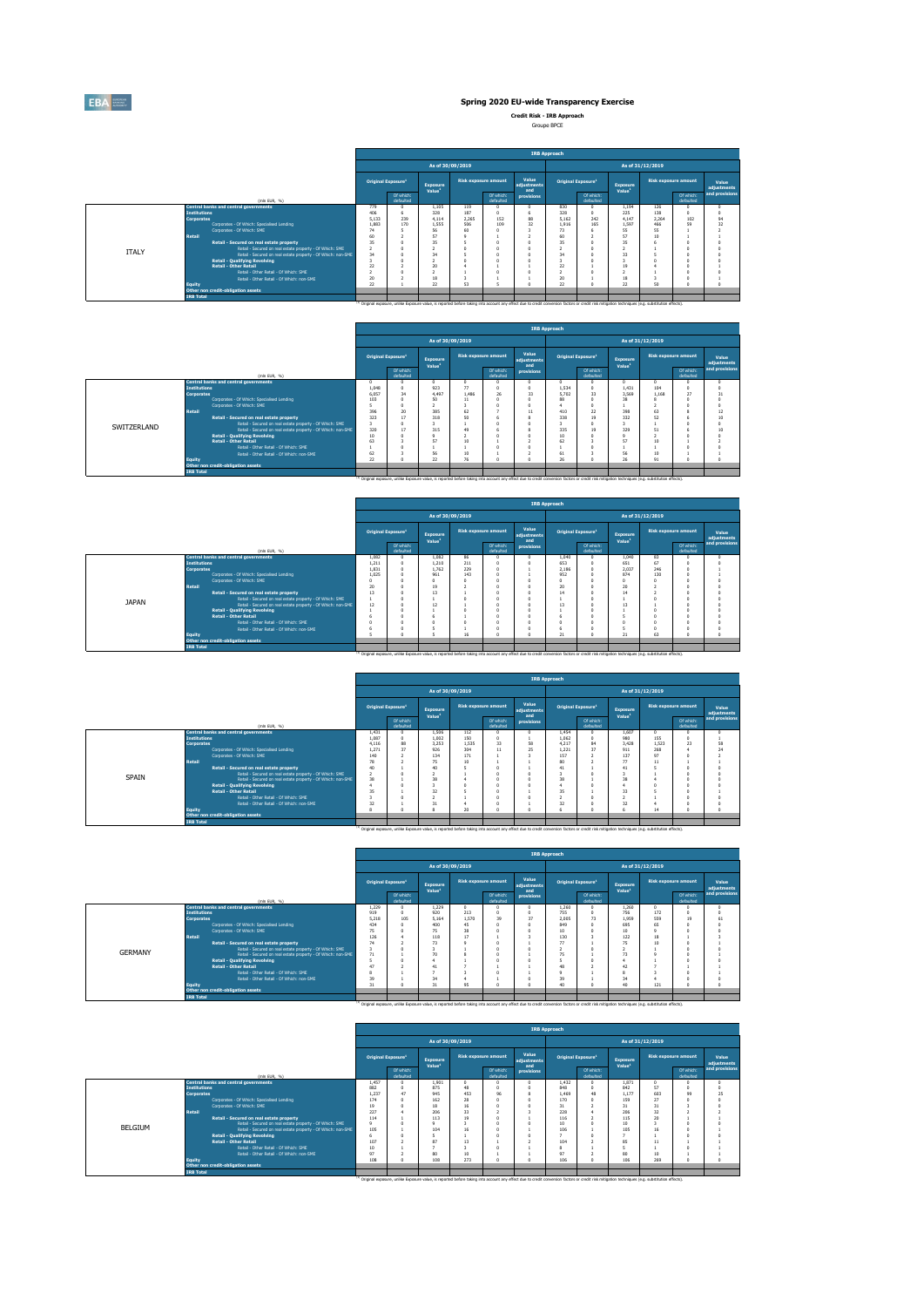

|                                                                                                                                     |                         |                                                                    |                                                                                            |                                                |                                                    |                                                                                                                | Groupe BPCE                                     |                                      |                                                  |                                     |                                      |                                    |                                           |                                  |
|-------------------------------------------------------------------------------------------------------------------------------------|-------------------------|--------------------------------------------------------------------|--------------------------------------------------------------------------------------------|------------------------------------------------|----------------------------------------------------|----------------------------------------------------------------------------------------------------------------|-------------------------------------------------|--------------------------------------|--------------------------------------------------|-------------------------------------|--------------------------------------|------------------------------------|-------------------------------------------|----------------------------------|
|                                                                                                                                     |                         |                                                                    |                                                                                            |                                                |                                                    |                                                                                                                | As of 31/12/2019                                |                                      |                                                  |                                     |                                      |                                    |                                           |                                  |
|                                                                                                                                     |                         |                                                                    |                                                                                            |                                                |                                                    |                                                                                                                | <b>Direct exposures</b>                         |                                      |                                                  |                                     |                                      |                                    |                                           |                                  |
|                                                                                                                                     | (mln EUR)               |                                                                    |                                                                                            | On balance sheet                               |                                                    |                                                                                                                |                                                 |                                      | <b>Derivatives</b>                               |                                     |                                      |                                    | <b>Off balance sheet</b>                  |                                  |
|                                                                                                                                     |                         |                                                                    |                                                                                            |                                                |                                                    |                                                                                                                |                                                 |                                      |                                                  |                                     |                                      |                                    | <b>Off-balance sheet exposures</b>        |                                  |
|                                                                                                                                     |                         |                                                                    |                                                                                            |                                                |                                                    |                                                                                                                |                                                 | Derivatives with positive fair value |                                                  |                                     | Derivatives with negative fair value |                                    |                                           |                                  |
|                                                                                                                                     |                         |                                                                    |                                                                                            |                                                |                                                    |                                                                                                                |                                                 |                                      |                                                  |                                     |                                      |                                    |                                           |                                  |
| <b>Residual Maturity</b>                                                                                                            | <b>Country / Region</b> | Total gross carrying amount of non-<br>derivative financial assets | Total carrying amount of<br>non-derivative financial<br>assets (net of short<br>positions) | of which: Financial assets<br>held for trading | designated at fair value<br>through profit or loss | of which: Financial assets   of which: Financial assets at<br>fair value through other<br>comprehensive income | of which: Financial assets at<br>amortised cost | Carrying amount                      | Notional amount                                  | Carrying amount                     | Notional amount                      | <b>Nominal</b>                     | Provisions                                | Risk weighted<br>exposure amount |
|                                                                                                                                     |                         |                                                                    |                                                                                            |                                                |                                                    |                                                                                                                |                                                 |                                      |                                                  |                                     |                                      |                                    |                                           |                                  |
| [ 0 - 3M [<br>[3M-1Y]<br>$[1Y - 2Y]$                                                                                                |                         | $\Omega$<br>260<br>16                                              | $\sqrt{2}$<br>260<br>16                                                                    | $\Omega$<br>$\circ$<br>$\Omega$                | $\Omega$<br>$\overline{0}$<br>$\overline{0}$       | $\sqrt{2}$<br>260<br>$16\,$                                                                                    | n<br>$\circ$<br>$\circ$                         | 5<br>1<br>$\overline{2}$             | 450<br>150<br>230                                | $\mathbf{0}$<br>$\circ$<br>$\Omega$ | $\,$ 0<br>$\,$ 0<br>$\circ$          | $\,$ 0<br>$\mathbf{0}$<br>$\theta$ | $\mathbf{0}$<br>$\overline{0}$<br>$\circ$ |                                  |
| [ 2Y - 3Y [<br>[3Y - 5Y [                                                                                                           | Austria                 | 112<br>239                                                         | 112<br>239                                                                                 | $\circ$<br>$\circ$                             | $\overline{0}$<br>$\overline{0}$                   | 112<br>223                                                                                                     | $^{\circ}$<br>$16\,$                            | 5<br>38                              | 183<br>609                                       |                                     | $\circ$<br>175                       | $\Omega$                           | $\Omega$<br>$\Omega$                      |                                  |
| [5Y - 10Y [<br>[10Y - more<br>Total                                                                                                 |                         | 334<br>14<br>974                                                   | 334<br>14<br>974                                                                           | $\mathbf{1}$<br>14<br>14                       | $\overline{0}$<br>$\Omega$<br>$\overline{0}$       | 312<br>$\sqrt{2}$<br>923                                                                                       | 21<br>$\circ$<br>37                             | $12\,$<br>62                         | 150<br>1,772                                     | $\Omega$<br>$\overline{a}$          | $\Omega$<br>175                      | $\mathbf{a}$<br>$\overline{0}$     | $\overline{0}$<br>$\overline{\bullet}$    | $\overline{\bullet}$             |
| $[0 - 3M]$<br>$I 3M - 1YI$<br><b>F 1Y - 2Y F</b>                                                                                    |                         | -3<br>466<br>74                                                    | 442                                                                                        | $\overline{ }$<br>24<br>$\overline{0}$         |                                                    | $\overline{0}$<br>$\Omega$<br>27                                                                               | $\overline{0}$<br>10<br>47                      | $\overline{0}$<br>$\mathbf{0}$       | $\overline{\phantom{a}}$<br>$\overline{0}$<br>18 |                                     | 156<br>$\overline{0}$<br>100         | $\overline{0}$                     | $\overline{0}$                            |                                  |
| <b>F2Y - 3Y F</b><br>[3Y - 5Y [<br><b>ISY - 10Y I</b>                                                                               | Belgium                 | 143<br>513<br>1,391                                                | $\frac{74}{133}$<br>476<br>1,193                                                           | $\overline{0}$<br>29<br>166                    |                                                    | 137<br>473<br>1,225                                                                                            | 6<br>11<br>$^{\circ}$                           | 8<br>$^{\circ}$<br>202               | 55<br>$\overline{0}$<br>679                      | 143                                 | $\Omega$<br>1,030<br>$\Omega$        | $\Omega$                           | $\Omega$                                  |                                  |
| [10Y - more<br>Total<br>T0-3MT                                                                                                      |                         | 2,611                                                              | 2,319                                                                                      | 239                                            | $\Omega$                                           | 1,863                                                                                                          | 74                                              | 210                                  | 752                                              | 146                                 | 1,286                                | $\mathbf{R}$                       | $\bullet$                                 | 26                               |
| $I 3M - 1YI$<br>$[1Y - 2Y]$<br><b>F2Y-3YF</b><br>[3Y - 5Y I]<br><b>FSY - 10Y F</b><br>[10Y - more<br>Total                          | Bulgaria                |                                                                    |                                                                                            |                                                |                                                    |                                                                                                                |                                                 |                                      |                                                  |                                     |                                      |                                    |                                           |                                  |
| $10 - 3M$<br>$\begin{array}{c} 13M - 1YI \\ 1Y - 2YI \end{array}$<br>[ 2Y - 3Y [<br>[3Y - 5Y  <br><b>FSY - 10Y F</b><br>[10Y - more | Cyprus                  |                                                                    |                                                                                            |                                                |                                                    |                                                                                                                |                                                 |                                      |                                                  |                                     |                                      |                                    |                                           |                                  |
| Total<br>$10 - 3M$<br>$[3M-1Y]$<br><b>F 1Y - 2Y F</b><br><b>F2Y - 3Y F</b><br>[3Y - 5Y I]<br><b>FSY - 10Y F</b><br>[10Y - more      | <b>Czech Republic</b>   |                                                                    |                                                                                            |                                                |                                                    |                                                                                                                |                                                 |                                      |                                                  |                                     |                                      |                                    |                                           |                                  |
| Total<br>$10 - 3M1$<br>[ 3M - 1Y I<br>[ 1Y - 2Y [                                                                                   |                         | 32                                                                 | 32                                                                                         |                                                |                                                    | 32                                                                                                             |                                                 | $\Omega$                             | $^{404}_{0}$<br>$\Omega$                         |                                     |                                      |                                    |                                           |                                  |
| <b>F2Y-3YF</b><br>[3Y - 5Y  <br><b>FSY - 10Y F</b><br>[10Y - more                                                                   | <b>Denmark</b>          | $\Omega$<br>39<br>37<br>$\Omega$                                   | $\sqrt{2}$<br>39<br>37<br>$\sqrt{2}$                                                       |                                                |                                                    | $\Omega$<br>39<br>37<br>$\Omega$                                                                               |                                                 | 148                                  | 33<br>561                                        | 18                                  | 20<br>59                             |                                    |                                           |                                  |
| Total<br>$[0 - 3M]$<br>$I 3M - 1YI$<br><b>F 1Y - 2Y F</b><br><b>F2Y-3YF</b><br>[3Y - 5Y [<br><b>ISY - 10Y I</b><br>[10Y - more      | Estonia                 | 108                                                                | 108                                                                                        | $\overline{0}$                                 | $\overline{\phantom{a}}$                           | 108                                                                                                            | $\overline{\bullet}$                            | 156                                  | 998                                              | 23                                  | 103                                  | $\overline{\mathbf{0}}$            | $\overline{0}$                            | 24                               |
| Total                                                                                                                               |                         |                                                                    |                                                                                            |                                                |                                                    |                                                                                                                |                                                 |                                      |                                                  |                                     |                                      |                                    |                                           |                                  |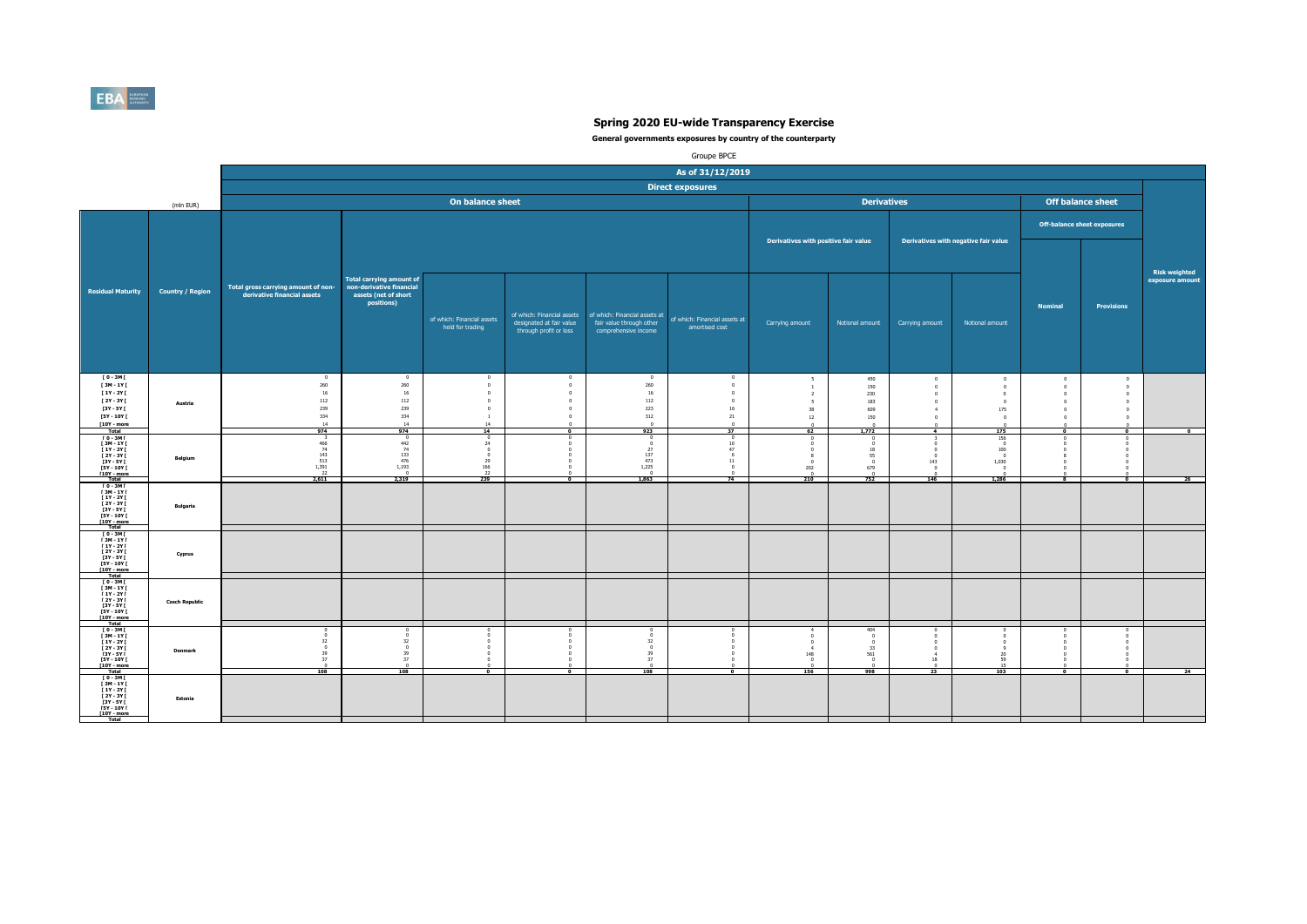

|                                                                                                                                                                                        |                         |                                                                                 |                                                                                                   |                                                               |                                                    |                                                                                                                | Groupe BPCE                                                               |                                                                |                                                                            |                                                                                      |                                                                      |                                                                          |                             |                                  |
|----------------------------------------------------------------------------------------------------------------------------------------------------------------------------------------|-------------------------|---------------------------------------------------------------------------------|---------------------------------------------------------------------------------------------------|---------------------------------------------------------------|----------------------------------------------------|----------------------------------------------------------------------------------------------------------------|---------------------------------------------------------------------------|----------------------------------------------------------------|----------------------------------------------------------------------------|--------------------------------------------------------------------------------------|----------------------------------------------------------------------|--------------------------------------------------------------------------|-----------------------------|----------------------------------|
|                                                                                                                                                                                        |                         |                                                                                 |                                                                                                   |                                                               |                                                    |                                                                                                                | As of 31/12/2019                                                          |                                                                |                                                                            |                                                                                      |                                                                      |                                                                          |                             |                                  |
|                                                                                                                                                                                        |                         |                                                                                 |                                                                                                   |                                                               |                                                    |                                                                                                                | <b>Direct exposures</b>                                                   |                                                                |                                                                            |                                                                                      |                                                                      |                                                                          |                             |                                  |
|                                                                                                                                                                                        | (mln EUR)               |                                                                                 |                                                                                                   | On balance sheet                                              |                                                    |                                                                                                                |                                                                           |                                                                | <b>Derivatives</b>                                                         |                                                                                      |                                                                      |                                                                          | <b>Off balance sheet</b>    |                                  |
|                                                                                                                                                                                        |                         |                                                                                 |                                                                                                   |                                                               |                                                    |                                                                                                                |                                                                           |                                                                |                                                                            |                                                                                      |                                                                      |                                                                          | Off-balance sheet exposures |                                  |
|                                                                                                                                                                                        |                         |                                                                                 |                                                                                                   |                                                               |                                                    |                                                                                                                |                                                                           | Derivatives with positive fair value                           |                                                                            |                                                                                      | Derivatives with negative fair value                                 |                                                                          |                             |                                  |
| <b>Residual Maturity</b>                                                                                                                                                               | <b>Country / Region</b> | Total gross carrying amount of non-<br>derivative financial assets              | <b>Total carrying amount of</b><br>non-derivative financial<br>assets (net of short<br>positions) | of which: Financial assets<br>held for trading                | designated at fair value<br>through profit or loss | of which: Financial assets   of which: Financial assets at<br>fair value through other<br>comprehensive income | of which: Financial assets at<br>amortised cost                           | Carrying amount                                                | Notional amount                                                            | Carrying amount                                                                      | Notional amount                                                      | <b>Nominal</b>                                                           | <b>Provisions</b>           | Risk weighted<br>exposure amount |
| T0-3M<br>13M - 1Y F<br>$[1Y - 2Y]$<br>[ 2Y - 3Y I<br>[3Y - 5Y  <br><b>FSY - 10Y F</b><br>[10Y - more<br>Total                                                                          | Finland                 | 58<br>71<br>$\begin{array}{r} 262 \\ 305 \\ 161 \end{array}$<br>858             | $\frac{58}{71}$<br>$\frac{262}{305}$<br>161<br>856                                                | $\overline{\phantom{0}}$                                      |                                                    | 53<br>70<br>262<br>305<br>136<br>825                                                                           | 24<br>24                                                                  | 167<br>92<br>349                                               | $\frac{90}{234}$<br>$\frac{135}{1.670}$<br>835<br>$\frac{288}{3,288}$      | 19<br>11<br>$21\,$<br>$\overline{51}$                                                | 205<br>46<br>$\Omega$<br>110<br>361                                  | $\overline{\phantom{a}}$                                                 |                             |                                  |
| $10 - 3M1$<br>[3M-1Y]<br>$\begin{array}{c} 111 \overline{111} - 211 \\ 121 \overline{111} \\ 121 \overline{111} \end{array}$<br>[3Y - 5Y  <br><b>FSY - 10Y F</b><br><b>F10Y</b> - more | France                  | 3,265<br>6,901<br>59,885<br>2,792<br>8,576<br>20,388<br>53,826<br>155,634       | 3,143<br>6,832<br>59,656<br>2,656<br>8,302<br>19,604<br>53,058<br>153,253                         | 1,398<br>231<br>264<br>178<br>316<br>1,061<br>4,278<br>7,726  |                                                    | $\overline{0}$<br>$\frac{535}{2,318}$<br>$2,090$<br>$3,713$<br>122<br>9,535                                    | 1,852<br>5,674<br>56,895<br>1,819<br>6,072<br>15,241<br>48,482<br>136,035 | $\frac{93}{28}$<br>59<br>93<br>96<br>854<br>$\frac{65}{1,287}$ | 6.443<br>2.121<br>$878$<br>1.160<br>1.465<br>4.900<br>$\frac{671}{17,639}$ | $\frac{77}{122}$<br>$^{60}_{15}$<br>$\frac{53}{262}$<br>$\frac{124}{715}$            | 6.323<br>5.678<br>759<br>550<br>205<br>2.146<br>$\frac{469}{16,131}$ | 909<br>2.621<br>592<br>763<br>$\frac{212}{572}$<br>$\frac{1.645}{7,314}$ |                             | 14,256                           |
| T 0 - 3M I<br>[3M-1Y]<br><b>F 1Y - 2Y F</b><br>[ 2Y - 3Y I<br>[3Y - 5Y  <br>[5Y - 10Y [<br>[10Y - more<br>Total                                                                        | Germany                 | 126<br>1,082<br>290<br>341<br>986<br>427<br>-6<br>3,258                         | 124<br>1,067<br>$\begin{array}{r} 141 \\ 219 \\ 513 \\ 232 \end{array}$<br>2.295                  | 20<br>29<br>$\frac{17}{43}$<br>117                            |                                                    | دد<br>100<br>240<br>320<br>969<br>373<br>$\Omega$<br>2.037                                                     | 876<br>21<br>21<br>$\Omega$<br>11<br>$^{\circ}$<br>1.013                  | $^{71}_{19}$<br>$\frac{11}{13}$<br>30<br>470<br>199<br>812     | 2.656<br>805<br>$\frac{294}{378}$<br>570<br>3,340<br>827<br>8.871          | $\begin{array}{c} 134 \\ 87 \end{array}$<br>$^{46}_{62}$<br>171<br>278<br>187<br>966 | 2.552<br>2,860<br>968<br>420<br>1.407<br>2,270<br>749<br>11,226      | $\overline{a}$                                                           |                             | 26                               |
| T 0 - 3M I<br>[3M-1Y]<br>[1Y-2Y]<br>[ 2Y - 3Y [<br>[3Y - 5Y  <br><b>FSY - 10Y F</b><br><b>F10Y</b> - more                                                                              | Croatia                 |                                                                                 |                                                                                                   |                                                               |                                                    |                                                                                                                |                                                                           |                                                                |                                                                            |                                                                                      |                                                                      |                                                                          |                             |                                  |
| [ 0 - 3M [<br>[ 3M - 1Y [<br><b>F1Y-2YF</b><br>[ 2Y - 3Y I<br>[3Y - 5Y [<br><b>FSY - 10Y F</b><br><b>F10Y</b> - more                                                                   | Greece                  | $\overline{A}$                                                                  |                                                                                                   |                                                               |                                                    | $\overline{ }$                                                                                                 |                                                                           |                                                                | $\overline{\bullet}$                                                       |                                                                                      |                                                                      |                                                                          |                             |                                  |
| T 0 - 3M I<br>[3M-1Y]<br><b>F 1Y - 2Y F</b><br>[ 2Y - 3Y I<br><b>13Y - 5Y I</b><br>15Y - 10Y I<br><b>T10Y</b> - more<br>Total                                                          | Hungary                 | $\overline{0}$                                                                  |                                                                                                   |                                                               |                                                    | $\sqrt{2}$                                                                                                     | $\mathbf{a}$                                                              |                                                                | $\frac{244}{8}$<br>252                                                     | 16                                                                                   | 539<br>357<br>896                                                    |                                                                          |                             |                                  |
| $10 - 3M1$<br>[3M-1Y]<br>$11Y - 2YI$<br>[ 2Y - 3Y [<br>[3Y - 5Y  <br>[5Y - 10Y  <br><b>F10Y</b> - more                                                                                 | Ireland                 | $\Omega$<br>100<br>$\begin{array}{c} 0 \\ 185 \\ 103 \\ 472 \end{array}$<br>860 | 100<br>$\begin{array}{c} 0 \\ 185 \\ 103 \\ 472 \end{array}$<br>860                               |                                                               |                                                    | $\Omega$<br>100<br>$\begin{array}{c} 0 \\ 185 \\ 103 \end{array}$<br>472<br>860                                |                                                                           |                                                                | 125<br>$\sqrt{2}$<br>125                                                   |                                                                                      | 625<br>95<br>720                                                     |                                                                          |                             |                                  |
| $I$ 0 - 3M $I$<br>[3M-1Y]<br>$11Y - 2YI$<br><b>F2Y - 3Y F</b><br>[3Y - 5Y F<br>$[5Y - 10Y]$<br>[10Y - more<br>Total                                                                    | Italy                   | 537<br>653<br>1,933<br>$\frac{412}{643}$<br>2,044<br>2,878<br>9,101             | 53<br>653<br>1,352<br>355<br>591<br>1,790<br>2.846<br>8,124                                       | 479<br>$\frac{288}{1,741}$<br>352<br>38<br>565<br>88<br>3,551 | $\Omega$                                           | 56<br>357<br>$192$<br>$\frac{55}{183}$<br>151<br>994                                                           | 407<br>1,249<br>2,786<br>4,448                                            | 56<br>78                                                       | $_{\rm 218}^{\rm 218}$<br>51<br>$\frac{13}{18}$<br>895<br>557<br>1,751     | 15<br>$\overline{42}$<br>78                                                          | 751<br>269<br>10<br>$\frac{695}{897}$<br>342<br>2,965                | $\Omega$                                                                 | $\Omega$                    | 410                              |
| $[0 - 3M]$<br>$13M - 1YI$<br>[ 1Y - 2Y [<br><b>F2Y - 3Y F</b><br><b>13Y - 5Y F</b><br><b>FSY - 10Y F</b><br>[10Y - more<br>Total                                                       | Latvia                  | 65                                                                              | 65<br>$\overline{82}$                                                                             |                                                               |                                                    | $\theta$<br>65<br>82                                                                                           |                                                                           |                                                                |                                                                            |                                                                                      |                                                                      |                                                                          |                             |                                  |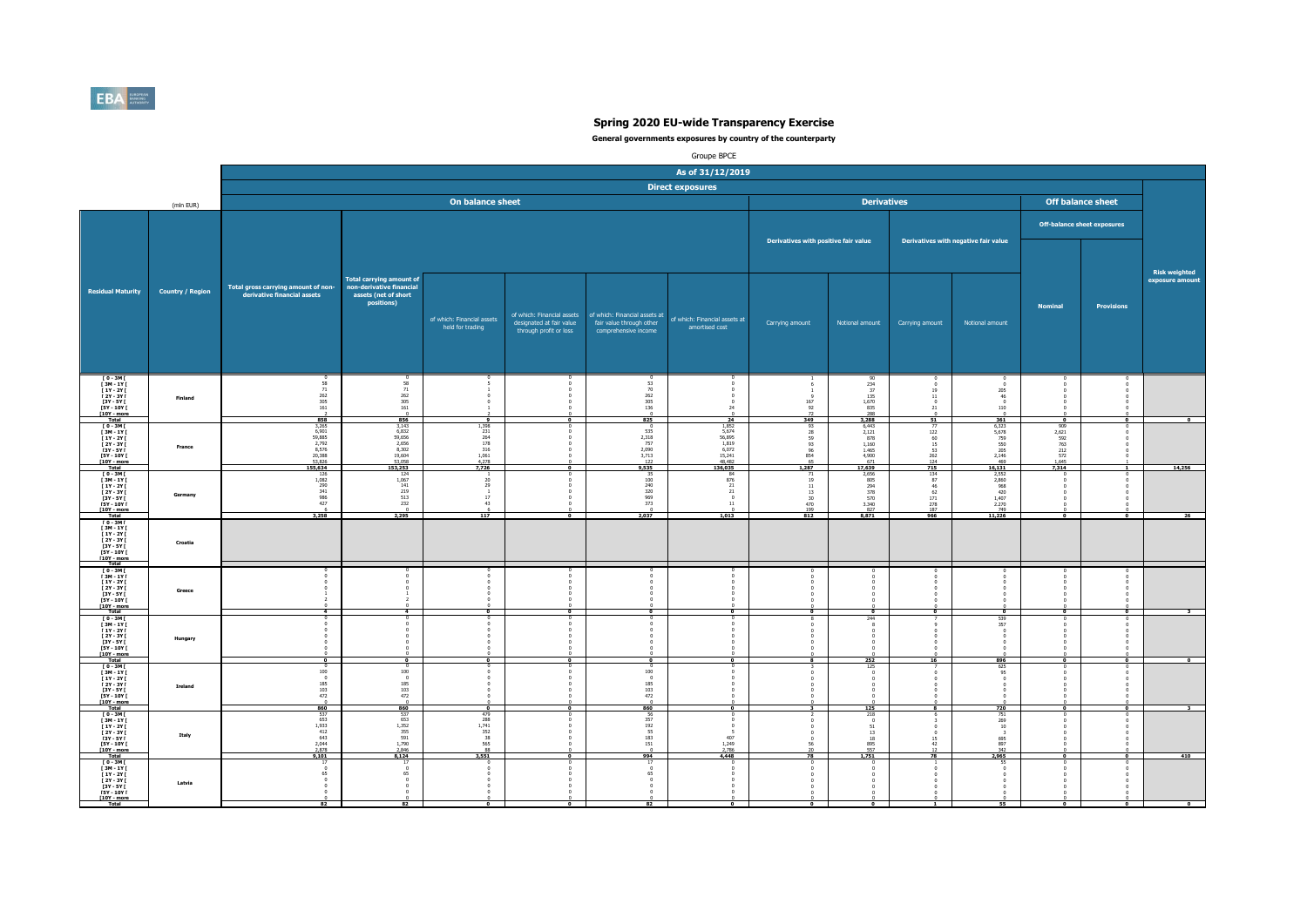

|                                                                                 |                         | Groupe BPCE                                                                                                       |                                                  |                                                |                                        |                                                                                        |                                                 |                                      |                                                   |                                                                                 |                                           |                                  |                             |                                         |  |
|---------------------------------------------------------------------------------|-------------------------|-------------------------------------------------------------------------------------------------------------------|--------------------------------------------------|------------------------------------------------|----------------------------------------|----------------------------------------------------------------------------------------|-------------------------------------------------|--------------------------------------|---------------------------------------------------|---------------------------------------------------------------------------------|-------------------------------------------|----------------------------------|-----------------------------|-----------------------------------------|--|
|                                                                                 |                         | As of 31/12/2019<br><b>Direct exposures</b><br>On balance sheet<br><b>Derivatives</b><br><b>Off balance sheet</b> |                                                  |                                                |                                        |                                                                                        |                                                 |                                      |                                                   |                                                                                 |                                           |                                  |                             |                                         |  |
|                                                                                 |                         |                                                                                                                   |                                                  |                                                |                                        |                                                                                        |                                                 |                                      |                                                   |                                                                                 |                                           |                                  |                             |                                         |  |
|                                                                                 | (mln EUR)               |                                                                                                                   |                                                  |                                                |                                        |                                                                                        |                                                 |                                      |                                                   |                                                                                 |                                           |                                  |                             |                                         |  |
|                                                                                 |                         |                                                                                                                   |                                                  |                                                |                                        |                                                                                        |                                                 |                                      |                                                   |                                                                                 |                                           |                                  | Off-balance sheet exposures |                                         |  |
|                                                                                 |                         |                                                                                                                   |                                                  |                                                |                                        |                                                                                        |                                                 | Derivatives with positive fair value |                                                   |                                                                                 | Derivatives with negative fair value      |                                  |                             |                                         |  |
|                                                                                 |                         |                                                                                                                   |                                                  |                                                |                                        |                                                                                        |                                                 |                                      |                                                   |                                                                                 |                                           |                                  |                             |                                         |  |
|                                                                                 |                         |                                                                                                                   | <b>Total carrying amount of</b>                  |                                                |                                        |                                                                                        |                                                 |                                      |                                                   |                                                                                 |                                           |                                  |                             | <b>Risk weighted</b><br>exposure amount |  |
| <b>Residual Maturity</b>                                                        | <b>Country / Region</b> | Total gross carrying amount of non-<br>derivative financial assets                                                | non-derivative financial<br>assets (net of short |                                                |                                        |                                                                                        |                                                 |                                      |                                                   |                                                                                 |                                           |                                  |                             |                                         |  |
|                                                                                 |                         |                                                                                                                   | positions)                                       |                                                |                                        |                                                                                        |                                                 |                                      |                                                   |                                                                                 |                                           | <b>Nominal</b>                   | Provisions                  |                                         |  |
|                                                                                 |                         |                                                                                                                   |                                                  | of which: Financial assets<br>held for trading | designated at fair value               | of which: Financial assets   of which: Financial assets at<br>fair value through other | of which: Financial assets at<br>amortised cost | Carrying amount                      | Notional amount                                   | Carrying amount                                                                 | Notional amount                           |                                  |                             |                                         |  |
|                                                                                 |                         |                                                                                                                   |                                                  |                                                | through profit or loss                 | comprehensive income                                                                   |                                                 |                                      |                                                   |                                                                                 |                                           |                                  |                             |                                         |  |
|                                                                                 |                         |                                                                                                                   |                                                  |                                                |                                        |                                                                                        |                                                 |                                      |                                                   |                                                                                 |                                           |                                  |                             |                                         |  |
| $I$ 0 - 3M $I$                                                                  |                         |                                                                                                                   |                                                  |                                                |                                        |                                                                                        |                                                 |                                      |                                                   |                                                                                 |                                           |                                  |                             |                                         |  |
| $13M - 1YI$<br>[ 1Y - 2Y [                                                      |                         | $66$ 0<br>54                                                                                                      | 54                                               |                                                |                                        | 66n<br>54<br>$\Omega$                                                                  |                                                 |                                      |                                                   | $\frac{0}{0}$<br>58                                                             | $^{91}_{\hphantom{1}0}$<br>52             |                                  |                             |                                         |  |
| [ 2Y - 3Y ]<br>[ 3Y - 5Y ]<br><b>FSY - 10Y F</b>                                | Lithuania               |                                                                                                                   |                                                  |                                                |                                        |                                                                                        |                                                 |                                      |                                                   |                                                                                 |                                           |                                  |                             |                                         |  |
| [10Y - more<br>Total<br>T 0 - 3M F                                              |                         | 120                                                                                                               | 120                                              | $\overline{\phantom{a}}$                       | $\overline{\phantom{a}}$<br>$^{\circ}$ | 120                                                                                    | $\overline{\ }$<br>$^{\circ}$                   | $\Omega$<br>$\mathbf{q}$             | $\overline{\phantom{a}}$                          | 58<br>188                                                                       | 143                                       | $\overline{\bullet}$<br>$\Omega$ | $\bullet$                   | $\bullet$                               |  |
| 13M-1YT<br>[2Y-3Y]                                                              |                         | 554<br>330<br>237<br>397                                                                                          | 536<br>330<br>234<br>392                         | $^{465}_{\qquad 0}$<br>$\sqrt{2}$              |                                        | 89<br>34<br>210<br>285                                                                 | 61<br>26<br>101                                 | 65<br>53<br>76                       | 784<br>2.062<br>$738$<br>1.473                    | $\frac{332}{215}$                                                               | 2.919<br>484<br>2.768<br>3.949            |                                  |                             |                                         |  |
| [3Y - 5Y F<br><b>FSY - 10Y F</b>                                                | Luxembourg              | 1,016<br>1,000                                                                                                    | 997<br>987                                       | $\frac{11}{17}$<br>${\sf 52}$                  |                                        | 925<br>908                                                                             | 74<br>39                                        | 138<br>451<br>1.182                  | 2.603<br>2.996                                    | 267<br>70                                                                       | 1.475<br>1.921                            |                                  |                             |                                         |  |
| <b>F10Y</b> - more<br>$10 - 3M$                                                 |                         | 3,543                                                                                                             | 3,483                                            | 553                                            | $\Omega$                               | 2,453                                                                                  | 302                                             | 1,974<br>-1                          | $\frac{9.389}{20,045}$<br>$^{20}_{\hphantom{0}0}$ | $\frac{2.613}{3,689}$<br>$^{\circ}$                                             | $\frac{11.126}{24,642}$<br>$^{\circ}$     | n                                |                             |                                         |  |
| [ 3M - 1Y [<br>$\Gamma$ 1Y - 2Y $\Gamma$<br>[2Y-3Y]                             | Malta                   |                                                                                                                   |                                                  | $\Omega$                                       |                                        |                                                                                        |                                                 |                                      |                                                   |                                                                                 |                                           |                                  |                             |                                         |  |
| $13Y - SYI$<br>[5Y - 10Y [<br>[10Y - more                                       |                         |                                                                                                                   |                                                  |                                                |                                        |                                                                                        |                                                 |                                      |                                                   |                                                                                 |                                           |                                  |                             |                                         |  |
| Total<br>$I$ 0 - 3M $I$                                                         |                         | $\bullet$<br>76                                                                                                   | $\bullet$<br>67                                  | $\bullet$                                      | $\bullet$                              | $\bullet$<br>$\theta$                                                                  | $\mathbf 0$<br>67                               |                                      | 20<br>12.538<br>18.122                            | $\overline{\phantom{a}}$<br>63                                                  | $\bullet$                                 | $\Omega$                         | $\Omega$                    | $\sim$                                  |  |
| $\begin{array}{c} 13M - 1YI \\ 11Y - 2YI \end{array}$<br>$[2Y-3Y]$              | <b>Netherlands</b>      | 80<br>$\begin{array}{c} 231 \\ 168 \end{array}$                                                                   | 80                                               | $\Omega$                                       |                                        | 54<br>226                                                                              | 26                                              | 85<br>187<br>227<br>122              | $8.549$<br>$5,138$                                | $\begin{array}{r} 66 \\ 66 \\ 117 \\ 386 \\ 1.085 \\ 313 \\ \ldots \end{array}$ | 2.197<br>3.818<br>2.132<br>5,664          |                                  |                             |                                         |  |
| <b>T3Y - 5Y F</b><br><b>FSY - 10Y F</b>                                         |                         | 388<br>15                                                                                                         | $\begin{array}{r} 221 \\ 138 \\ 233 \end{array}$ | $\frac{165}{15}$                               |                                        | $163\,$<br>223                                                                         |                                                 |                                      | 32                                                | $\frac{313}{2,343}$                                                             | 12.012<br>1.065<br>$\frac{1.065}{27,953}$ |                                  |                             |                                         |  |
| <b>F10Y</b> - more<br>$[0-3M]$<br>[3M-1Y]                                       |                         | 962<br>$\overline{0}$                                                                                             | 746<br>$\mathbf{u}$                              | 199<br>$\Omega$                                | $\overline{0}$                         | 666<br>$\Omega$                                                                        | 93                                              | 621                                  | 44,379                                            |                                                                                 |                                           |                                  |                             | $\overline{\bullet}$                    |  |
| $\begin{array}{c} 111 - 211 \\ 121 - 311 \\ 121 - 311 \end{array}$<br>[3Y - 5Y] | Poland                  | 20<br>$\overline{0}$<br>12                                                                                        | 20<br>12                                         |                                                |                                        | 20<br>$\overline{0}$<br>12                                                             | $\Omega$                                        |                                      |                                                   |                                                                                 |                                           |                                  |                             |                                         |  |
| <b>FSY - 10Y F</b><br><b>F10Y</b> - more                                        |                         | 232<br>298<br>562                                                                                                 | $\frac{232}{298}$<br>562                         |                                                |                                        | $\frac{30}{0}$<br>62                                                                   | 202<br>298<br>500                               |                                      |                                                   |                                                                                 |                                           |                                  |                             | 103                                     |  |
| T 0 - 3M F<br>[ 3M - 1Y [                                                       |                         | 73<br>73                                                                                                          | 73<br>73                                         |                                                |                                        | 16<br>73                                                                               | 58<br>$\Omega$                                  |                                      |                                                   |                                                                                 | 43                                        |                                  |                             |                                         |  |
| $\begin{array}{c} 111 - 211 \\ 121 - 311 \end{array}$<br>[3Y - 5Y               | Portugal                | 189<br>199<br>973                                                                                                 | 189<br>199<br>973                                |                                                |                                        | 148<br>$\frac{121}{973}$                                                               | 41<br>78                                        |                                      |                                                   |                                                                                 |                                           |                                  |                             |                                         |  |
| <b>FSY - 10Y F</b><br><b>10Y</b> - more<br>Total                                |                         | 1,508                                                                                                             | 1,508                                            |                                                |                                        | 1,331                                                                                  | 177                                             |                                      | P                                                 |                                                                                 | 43                                        | $\overline{ }$                   |                             | 57                                      |  |
| $10 - 3M1$<br>[ 3M - 1Y  <br>[ 1Y - 2Y                                          |                         |                                                                                                                   |                                                  |                                                |                                        |                                                                                        |                                                 |                                      |                                                   |                                                                                 |                                           |                                  |                             |                                         |  |
| [ 2Y - 3Y [<br>[3Y - 5Y  <br><b>FSY - 10Y F</b>                                 | Romania                 |                                                                                                                   |                                                  |                                                |                                        |                                                                                        |                                                 |                                      |                                                   |                                                                                 |                                           |                                  |                             |                                         |  |
| [10Y - more<br>Total                                                            |                         |                                                                                                                   |                                                  |                                                |                                        |                                                                                        |                                                 |                                      |                                                   |                                                                                 |                                           |                                  |                             |                                         |  |
| T 0 - 3M T<br>$I 3M - 1YI$<br>$11Y - 2YI$                                       |                         |                                                                                                                   |                                                  |                                                |                                        |                                                                                        |                                                 |                                      | $\frac{6}{54}$<br>$\overline{\phantom{0}}$        |                                                                                 |                                           |                                  |                             |                                         |  |
| <b>F2Y - 3Y F</b><br>[3Y - 5Y I]<br>[5Y - 10Y [                                 | Slovakia                |                                                                                                                   |                                                  |                                                |                                        |                                                                                        |                                                 |                                      | 62<br>160                                         |                                                                                 |                                           |                                  |                             |                                         |  |
| [10Y - more<br>Total<br>[0-3M]                                                  |                         | 17                                                                                                                | 15                                               | 15                                             | $\bullet$                              | $\overline{2}$                                                                         | $\bullet$                                       |                                      | 276                                               | $\bullet$                                                                       | $\bullet$                                 | $\bullet$                        | $\bullet$                   | $\bullet$                               |  |
| $13M - 1Y$<br>$[1Y - 2Y]$<br><b>F2Y - 3Y F</b>                                  |                         |                                                                                                                   |                                                  |                                                |                                        |                                                                                        |                                                 |                                      |                                                   |                                                                                 |                                           |                                  |                             |                                         |  |
| <b>E3Y - 5Y F</b><br><b>FSY - 10Y F</b>                                         | Slovenia                |                                                                                                                   |                                                  |                                                |                                        |                                                                                        |                                                 |                                      |                                                   |                                                                                 |                                           |                                  |                             |                                         |  |
| $[10Y - more]$<br>Total                                                         |                         |                                                                                                                   |                                                  |                                                |                                        |                                                                                        |                                                 |                                      |                                                   |                                                                                 |                                           |                                  |                             |                                         |  |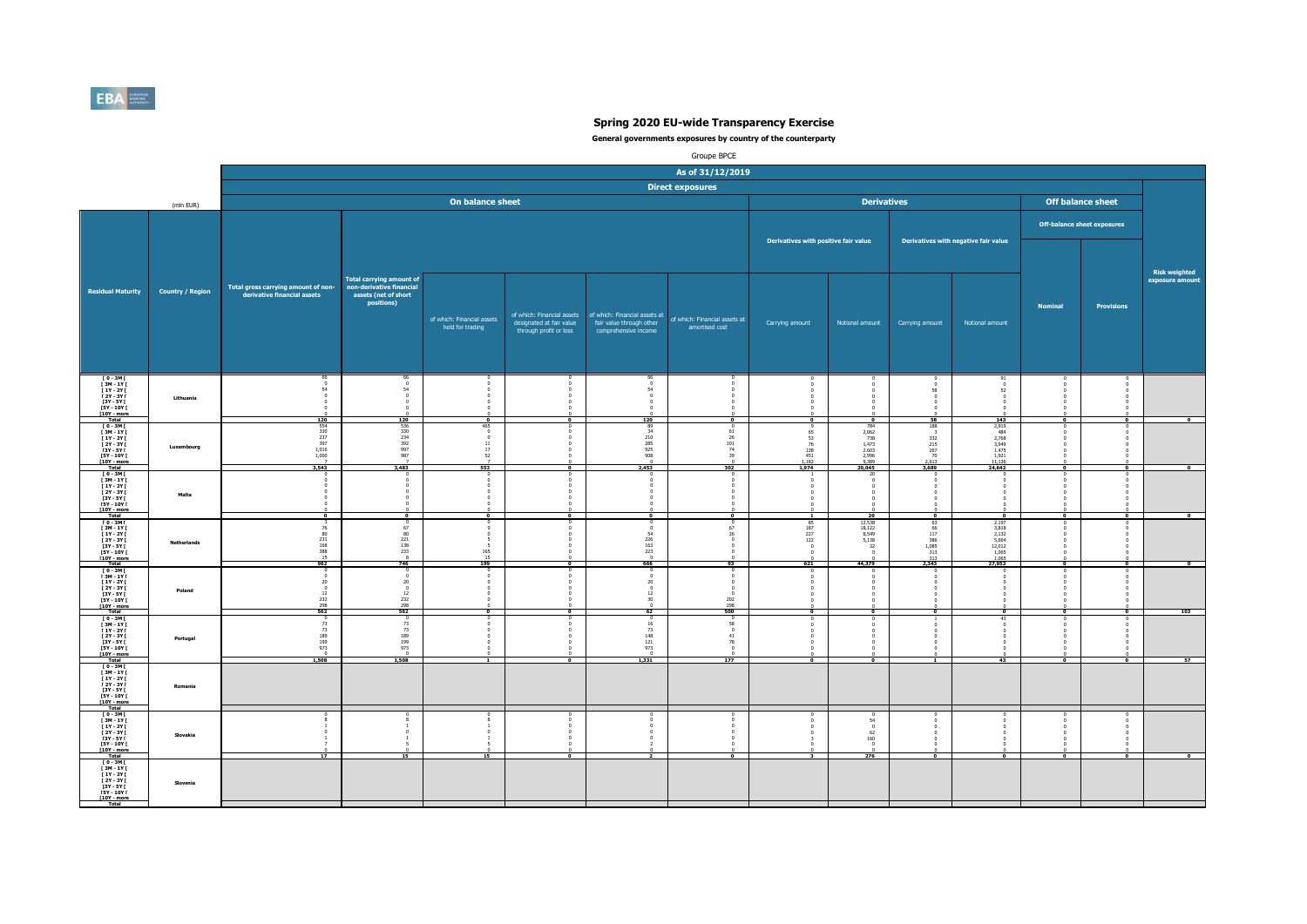

|                                                                                                                                                                               |                         |                                                                                             |                                                                                                   |                                                |                                                                                  |                                                                                            | Groupe BPCE                                     |                                                                                  |                                                                                               |                                                |                                                                               |                                                                          |                                  |                                  |  |
|-------------------------------------------------------------------------------------------------------------------------------------------------------------------------------|-------------------------|---------------------------------------------------------------------------------------------|---------------------------------------------------------------------------------------------------|------------------------------------------------|----------------------------------------------------------------------------------|--------------------------------------------------------------------------------------------|-------------------------------------------------|----------------------------------------------------------------------------------|-----------------------------------------------------------------------------------------------|------------------------------------------------|-------------------------------------------------------------------------------|--------------------------------------------------------------------------|----------------------------------|----------------------------------|--|
|                                                                                                                                                                               |                         | As of 31/12/2019<br><b>Direct exposures</b>                                                 |                                                                                                   |                                                |                                                                                  |                                                                                            |                                                 |                                                                                  |                                                                                               |                                                |                                                                               |                                                                          |                                  |                                  |  |
|                                                                                                                                                                               |                         |                                                                                             |                                                                                                   |                                                |                                                                                  |                                                                                            |                                                 |                                                                                  |                                                                                               |                                                |                                                                               |                                                                          |                                  |                                  |  |
|                                                                                                                                                                               | (mln EUR)               |                                                                                             |                                                                                                   | On balance sheet                               |                                                                                  |                                                                                            |                                                 |                                                                                  | <b>Derivatives</b>                                                                            |                                                |                                                                               |                                                                          | <b>Off balance sheet</b>         |                                  |  |
|                                                                                                                                                                               |                         |                                                                                             |                                                                                                   |                                                |                                                                                  |                                                                                            |                                                 |                                                                                  |                                                                                               |                                                | Off-balance sheet exposures                                                   |                                                                          |                                  |                                  |  |
|                                                                                                                                                                               |                         | Total gross carrying amount of non-<br>derivative financial assets                          |                                                                                                   |                                                |                                                                                  |                                                                                            |                                                 | Derivatives with positive fair value                                             |                                                                                               | Derivatives with negative fair value           |                                                                               |                                                                          |                                  |                                  |  |
| <b>Residual Maturity</b>                                                                                                                                                      | <b>Country / Region</b> |                                                                                             | <b>Total carrying amount of</b><br>non-derivative financial<br>assets (net of short<br>positions) | of which: Financial assets<br>held for trading | of which: Financial assets<br>designated at fair value<br>through profit or loss | of which: Financial assets at<br>fair value through other<br>comprehensive income          | of which: Financial assets at<br>amortised cost | Carrying amount                                                                  | Notional amount                                                                               | Carrying amount                                | Notional amount                                                               | <b>Nominal</b>                                                           | Provisions                       | Risk weighted<br>exposure amount |  |
| ГО-ЗМГ<br>ГЗМ-1ҮГ<br>[ 1Y - 2Y [<br><b>F2Y - 3Y F</b><br>[3Y - 5Y [<br><b>FSY - 10Y F</b><br>[10Y - more<br>Total                                                             | Spain                   | $\begin{array}{r} 101 \\ 85 \\ 400 \\ 701 \\ 1,380 \\ 1,054 \\ 122 \\ \end{array}$<br>3,843 | $\begin{array}{r} 101 \\ 85 \\ 400 \\ 701 \\ 1,380 \\ 1,027 \\ 122 \end{array}$<br>3,816          | $\frac{17}{43}$<br>61                          | $\overline{\phantom{a}}$                                                         | $\begin{array}{c} 101 \\ 85 \end{array}$<br>400<br>638<br>1,248<br>981<br>$\circ$<br>3,453 | $\sim$<br>$63$<br>$126$<br>$56$<br>$79$<br>324  | 17<br>23                                                                         | 1.083<br>$\sqrt{2}$<br>41<br>1,125                                                            | $\Omega$                                       | $\Omega$<br>$\overline{\cdot}$                                                | $\Omega$<br>$\sim$<br>÷                                                  | $\overline{0}$                   | $\overline{13}$                  |  |
| T 0 - 3M F<br>[3M-1Y]<br>[ 2Y - 3Y [<br>[3Y - 5Y  <br><b>FSY - 10Y F</b><br><b>F10Y</b> - more                                                                                | Sweden                  |                                                                                             |                                                                                                   |                                                |                                                                                  |                                                                                            |                                                 |                                                                                  |                                                                                               |                                                |                                                                               |                                                                          |                                  |                                  |  |
| $10 - 3M$<br>$[3M - 1Y]$<br><b>F 1Y - 2Y F</b><br>[2Y-3Y]<br>$13Y - SYI$<br>[5Y - 10Y [<br>[10Y - more<br>Total                                                               | <b>United Kingdom</b>   | $\frac{3,006}{30}$<br>54<br>$\overline{0}$<br>31<br>$\mathbf{a}$<br>3.121                   | $3,006$<br>$30$<br>$54$<br>$\overline{0}$<br>31<br>$\mathbf{0}$<br>3.121                          | 2,982<br>$\Omega$<br>2,982                     | $\bullet$                                                                        | $\frac{24}{0}$<br>$^{54}_{\hphantom{1}0}$<br>31<br>$\Omega$<br>109                         | $\overline{\phantom{a}}$                        | $\frac{0}{15}$<br>$\,$ 0<br>$\overline{z}$<br>19<br>35<br>37<br>$\overline{108}$ | $^{45}_{97}$<br>$\begin{array}{c} 18 \\ 136 \\ 615 \end{array}$<br>671<br>$\frac{268}{1.849}$ | 10<br>46                                       | $\frac{0}{77}$<br>$\frac{11}{159}$<br>904<br>151<br>$\frac{223}{1.524}$       | $^{\circ}$<br>$\Omega$<br>$\Omega$<br>$^{\circ}$<br>$\overline{\bullet}$ | $\Omega$<br>$\overline{\bullet}$ |                                  |  |
| $I$ 0 - 3M $I$<br>  3M - 1Y  <br>  1Y - 2Y  <br>  2Y - 3Y  <br><b>13Y - 5Y I</b><br><b>ISY - 10Y F</b><br><b>f10Y</b> - more                                                  | <b>Iceland</b>          |                                                                                             |                                                                                                   |                                                |                                                                                  |                                                                                            |                                                 |                                                                                  |                                                                                               |                                                |                                                                               |                                                                          |                                  |                                  |  |
| $[0-3M]$<br>[ 3M - 1Y  <br>$\begin{array}{c} 111 \overline{11} \\ 121 \overline{11} \\ 131 \overline{1} \end{array}$<br>[3Y - 5Y]<br><b>FSY - 10Y F</b><br><b>f10Y</b> - more | Liechtenstein           |                                                                                             |                                                                                                   |                                                |                                                                                  |                                                                                            |                                                 |                                                                                  |                                                                                               |                                                |                                                                               |                                                                          |                                  |                                  |  |
| T 0 - 3M F<br><b>F3M-1YF</b><br>$\begin{array}{c} 111 - 211 \\ 121 - 311 \end{array}$<br>[3Y - 5Y  <br><b>FSY - 10Y F</b><br>[10Y - more]<br>Total                            | Norway                  | 25<br>26                                                                                    | 25<br>$\Omega$<br>26                                                                              |                                                |                                                                                  | 25<br>$\Omega$<br>25                                                                       |                                                 | $^{15}_{\hphantom{1}0}$<br>$15\,$<br>$\overline{0}$<br>30                        | 47<br>$\Omega$<br>36<br>82                                                                    | $\Omega$<br>31<br>65<br>34<br>$\frac{11}{143}$ | 45<br>$\theta$<br>239<br>$\overline{0}$<br>$^{424}_{202}$<br>$\frac{39}{950}$ | O.                                                                       | $\Omega$<br>᠊ᢆ                   |                                  |  |
| $10 - 3M1$<br>[ 3M - 1Y  <br>[ 1Y - 2Y  <br>[ 2Y - 3Y [<br>$13Y - 5YI$<br>$15Y - 10YI$<br><b>F10Y</b> - more                                                                  | Australia               | $\Omega$<br>10<br>$\overline{a}$<br>10                                                      | $\Omega$<br>$\mathbf{0}$<br>$\Omega$<br>$\overline{0}$<br>10<br>10                                |                                                | $\overline{ }$                                                                   | $\sim$<br>$\Omega$<br>10<br>10                                                             |                                                 |                                                                                  | $\overline{ }$                                                                                |                                                | $\overline{0}$                                                                | $\overline{0}$                                                           | $\overline{\bullet}$             |                                  |  |
| [0-3M]<br>[3M-1Y]<br>$11Y - 2YI$<br><b>F2Y - 3Y F</b><br>[3Y - 5Y  <br>[5Y - 10Y  <br>[10Y - more<br>Total                                                                    | Canada                  | 16<br>28<br>$\sqrt{2}$<br>82<br>94<br>261                                                   | 41<br>16<br>28<br>$\Omega$<br>82<br>94<br>261                                                     | $\Omega$                                       | $\overline{\phantom{a}}$                                                         | 41<br>16<br>$\overline{28}$<br>$\sqrt{2}$<br>43<br>94<br>223                               | 38<br>38                                        | n.<br>$\overline{\phantom{a}}$                                                   | $\overline{\phantom{a}}$                                                                      | $\mathbf{r}$                                   | n.<br>$\bullet$                                                               | $\Omega$<br>$^{\circ}$<br>45<br>$\Omega$<br>45                           | $\sim$<br>$\bullet$              |                                  |  |
| [0-3M]<br>$13M - 1Y$<br>$[1Y - 2Y]$<br><b>F2Y - 3Y F</b><br><b>13Y - 5Y F</b><br><b>FSY - 10Y F</b><br>$[10Y - more]$<br>Total                                                | <b>Hong Kong</b>        | 23                                                                                          | 23                                                                                                | $\Omega$                                       | $\Omega$                                                                         | 23                                                                                         | $\Omega$                                        |                                                                                  | $\Omega$                                                                                      | $\Omega$                                       | $\overline{0}$                                                                | $\overline{0}$                                                           | $^{\circ}$                       | $\overline{0}$                   |  |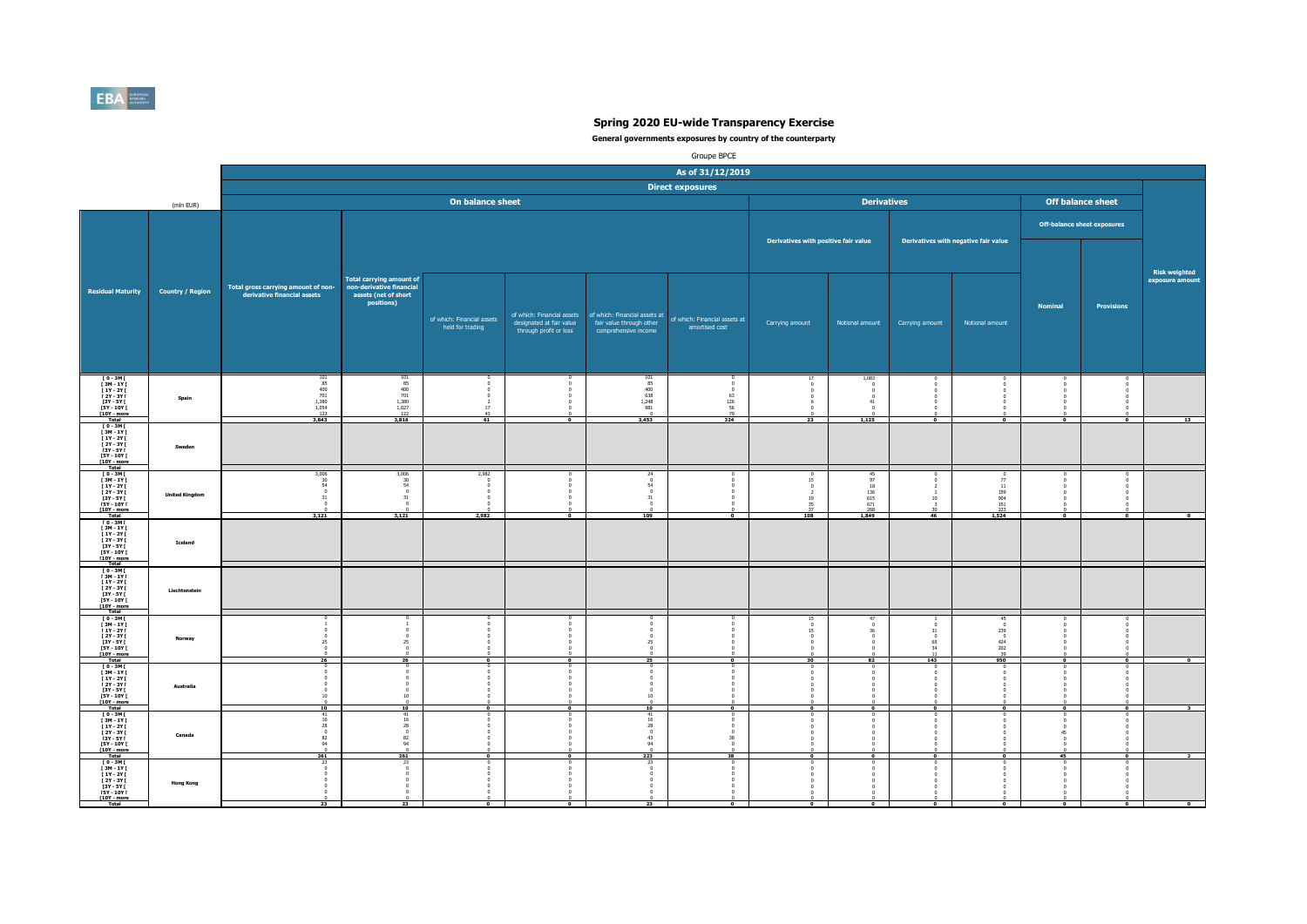

|                                                                                                                           |                                                                     |                                                                    |                                                                                                     |                                                       |                                                        |                                                                 | Groupe BPCE                                                                                                          |                                                       |                                                                                                       |                                                         |                                                                        |                                                                                                 |                          |                                  |
|---------------------------------------------------------------------------------------------------------------------------|---------------------------------------------------------------------|--------------------------------------------------------------------|-----------------------------------------------------------------------------------------------------|-------------------------------------------------------|--------------------------------------------------------|-----------------------------------------------------------------|----------------------------------------------------------------------------------------------------------------------|-------------------------------------------------------|-------------------------------------------------------------------------------------------------------|---------------------------------------------------------|------------------------------------------------------------------------|-------------------------------------------------------------------------------------------------|--------------------------|----------------------------------|
|                                                                                                                           |                                                                     |                                                                    |                                                                                                     |                                                       |                                                        |                                                                 | As of 31/12/2019                                                                                                     |                                                       |                                                                                                       |                                                         |                                                                        |                                                                                                 |                          |                                  |
|                                                                                                                           |                                                                     |                                                                    |                                                                                                     |                                                       |                                                        |                                                                 | <b>Direct exposures</b>                                                                                              |                                                       |                                                                                                       |                                                         |                                                                        |                                                                                                 |                          |                                  |
|                                                                                                                           | (mln EUR)                                                           |                                                                    |                                                                                                     | On balance sheet                                      |                                                        |                                                                 |                                                                                                                      |                                                       | <b>Derivatives</b>                                                                                    |                                                         |                                                                        |                                                                                                 | <b>Off balance sheet</b> |                                  |
|                                                                                                                           |                                                                     |                                                                    |                                                                                                     |                                                       |                                                        |                                                                 |                                                                                                                      |                                                       |                                                                                                       |                                                         |                                                                        | Off-balance sheet exposures                                                                     |                          |                                  |
|                                                                                                                           |                                                                     |                                                                    |                                                                                                     |                                                       |                                                        |                                                                 |                                                                                                                      | Derivatives with positive fair value                  |                                                                                                       | Derivatives with negative fair value                    |                                                                        |                                                                                                 |                          |                                  |
| <b>Residual Maturity</b>                                                                                                  | <b>Country / Region</b>                                             | Total gross carrying amount of non-<br>derivative financial assets | Total carrying amount of<br>non-derivative financial<br>assets (net of short<br>positions)          | of which: Financial assets                            | of which: Financial assets<br>designated at fair value | of which: Financial assets at<br>fair value through other       | of which: Financial assets at                                                                                        | Carrying amount                                       | Notional amount                                                                                       | Carrying amount                                         | Notional amount                                                        | <b>Nominal</b>                                                                                  | <b>Provisions</b>        | Risk weighted<br>exposure amount |
|                                                                                                                           |                                                                     |                                                                    |                                                                                                     | held for trading                                      | through profit or loss                                 | comprehensive income                                            | amortised cost                                                                                                       |                                                       |                                                                                                       |                                                         |                                                                        |                                                                                                 |                          |                                  |
| [0-3M]<br>[3M-1Y]<br>[1Y-2Y]<br><b>F2Y-3YF</b><br>[3Y - 5Y  <br>[5Y - 10Y  <br>[10Y - more                                | Japan                                                               | 4,262<br>382<br>537<br>82<br>77<br>64<br>1,408<br>6,812            | $\begin{array}{r} 4,262 \\ 382 \\ 537 \end{array}$<br>82<br>$\overline{77}$<br>48<br>1,392<br>6,779 | 17<br>16<br>33                                        | $\overline{0}$                                         | 382<br>537<br>82<br>77<br>1,078                                 | 4,262<br>48<br>1,392<br>5,701                                                                                        |                                                       | $\overline{0}$                                                                                        |                                                         |                                                                        |                                                                                                 |                          | 608                              |
| $I$ 0 - 3M $I$<br>[3M-1Y]<br><b>F 1Y - 2Y F</b><br><b>F2Y - 3Y F</b><br>[3Y - 5Y  <br><b>FSY - 10Y F</b><br>T10Y - more   | U.S.                                                                | 1,095<br>109<br>3,931<br>2,110<br>1,656<br>1,450<br>3.182          | 891<br>109<br>3,931<br>2,110<br>1,655<br>1,440<br>3.182                                             | 1,095<br>21<br>$\overline{0}$<br>203<br>$46$<br>2.439 | n                                                      | $\frac{0}{58}$<br>3,931<br>2,102<br>1,125<br>363<br>$\sim$      | $\Omega$<br>328<br>1,041<br>743                                                                                      | 28<br>11<br>$\frac{21}{22}$<br>$\frac{19}{80}$<br>340 | 384<br>1.258<br>438<br>465<br>138<br>1.536<br>$\frac{2.129}{6,347}$                                   | $^{\circ}$<br>18<br>$\frac{56}{57}$<br>83<br>120<br>333 | $\overline{0}$<br>1.861<br>$491$<br>$1.120$<br>3.341<br>3.150<br>3.650 |                                                                                                 |                          |                                  |
| $10 - 3M1$<br>[ 3M - 1Y [<br><b>F 1Y - 2Y F</b><br><b>F2Y-3YF</b><br>[3Y - 5Y  <br>[5Y - 10Y [<br>[10Y - more             | China                                                               | 13,534<br>2,094<br>$\Omega$<br>$\Omega$<br>19<br>$\Omega$          | 13,318<br>2,09<br>19                                                                                | 3,813<br>2,094<br>$\Omega$                            |                                                        | 7,578<br>$\sim$<br>$\Omega$<br>19<br>$^{\circ}$                 | 2,112                                                                                                                | 521                                                   | 552                                                                                                   | 667<br>15                                               | 13,612<br>1.811                                                        |                                                                                                 |                          | 780                              |
| Total<br>T 0 - 3M F<br>[ 3M - 1Y  <br>  1Y - 2Y  <br>[2Y-3Y]<br>[3Y - 5Y  <br><b>ISY - 10Y F</b><br>T10Y - more           | Switzerland                                                         | 2.113<br>217<br>$\Omega$<br>$\overline{0}$<br>16<br>139<br>418     | 2.113<br>217<br>$\overline{0}$<br>16<br>139<br>418                                                  | 2.094                                                 | $\Omega$                                               | 19                                                              | $\Omega$<br>217<br>$^{\circ}$<br>$\circ$<br>16<br>139<br>418                                                         | $\bullet$<br>28                                       | 552<br>2.813<br>925<br>13<br>$\overline{\phantom{0}}$                                                 | 15                                                      | 1,811<br>2.030<br>541                                                  | $\mathbf{r}$                                                                                    |                          |                                  |
| $[0 - 3M]$<br>[3M-1Y]<br><b>F 1Y - 2Y F</b><br><b>F2Y - 3Y F</b><br>[3Y - 5Y [<br><b>FSY - 10Y F</b><br>T10Y - more       | Other advanced eco<br>non EEA                                       | 790<br>860<br>660<br>23<br>54                                      | 790<br>86<br>660<br>23<br>54                                                                        | $\overline{\phantom{0}}$                              | $\overline{\phantom{a}}$                               | $\overline{0}$<br>836<br>660<br>$\circ$<br>$\Omega$<br>23<br>54 | 790                                                                                                                  | 33                                                    | 3,751                                                                                                 | 17                                                      | 2,572                                                                  |                                                                                                 | $\overline{\phantom{a}}$ | 226                              |
| $10 - 3M1$<br>[ 3M - 1Y [<br><b>F1Y-2YF</b><br><b>F2Y-3YF</b><br><b>13Y - 5Y I</b><br>15Y - 10Y I<br>[10Y - more          | <b>Other Central and eastern</b><br><b>Europe countries non EEA</b> | 1,599                                                              | 1,599                                                                                               | 24                                                    | ō                                                      | 1,573                                                           |                                                                                                                      | $\overline{0}$                                        | $\overline{\bullet}$                                                                                  |                                                         | $^{\circ}$                                                             | $\overline{0}$                                                                                  | $\Omega$                 | $\overline{\phantom{0}}$         |
| Total<br><b>FO-3MF</b><br>[ 3M - 1Y [<br>[ 1Y - 2Y [<br>[2Y-3Y]<br>[3Y - 5Y  <br><b>FSY - 10Y F</b><br><b>F10Y</b> - more | <b>Middle East</b>                                                  | $-6$<br>2,754<br>1,756<br>252<br>27<br>$\frac{85}{117}$<br>4,991   | 6<br>2,754<br>1,756<br>252<br>27<br>$rac{85}{117}$<br>4,991                                         | $\bullet$<br>2,754<br>1,633<br>$^{\circ}$<br>4,391    | $\Omega$<br>$\Omega$<br>$\overline{ }$                 | $\overline{\bullet}$<br>$\Omega$<br>$\overline{0}$              | $\overline{2}$<br>$\sim$<br>$\begin{array}{r} 124 \\ 252 \\ 27 \end{array}$<br>$\frac{80}{117}$<br>$\sqrt{2}$<br>600 | $\bullet$<br>$\Omega$<br>n<br>17<br>$\Omega$<br>36    | $\overline{\bullet}$<br>$^{\circ}$<br>$\sqrt{2}$<br>283<br>$\overline{0}$<br>47<br>$\ddot{47}$<br>377 | ÷<br>$\Omega$                                           | $\overline{\bullet}$<br>$\sim$                                         | $\overline{\bullet}$<br>$\Omega$<br>$^{\circ}$<br>$256\,$<br>$\overline{0}$<br>$\frac{11}{267}$ | $\overline{\phantom{a}}$ | 12<br>187                        |
| $I$ 0 - 3M $I$<br>[3M-1Y]<br>$11Y - 2YI$<br><b>F2Y-3YF</b><br>[3Y - 5Y  <br>[5Y - 10Y [<br>[10Y - more<br>Total           | Latin America and the<br>Caribbean                                  | -19<br>47<br>20<br>$\frac{24}{133}$<br>200<br>413<br>856           | 19<br>47<br>$\frac{20}{24}$<br>133<br>200<br>413<br>856                                             | $\bullet$                                             | $\bullet$                                              | $\bullet$                                                       | 18<br>47<br>20<br>$\frac{21}{132}$<br>172<br>391<br>802                                                              | $\bullet$                                             | - 0<br>6                                                                                              | $\bullet$                                               | $\bullet$                                                              | -2<br>41<br>150<br>197                                                                          | $\bullet$                | 175                              |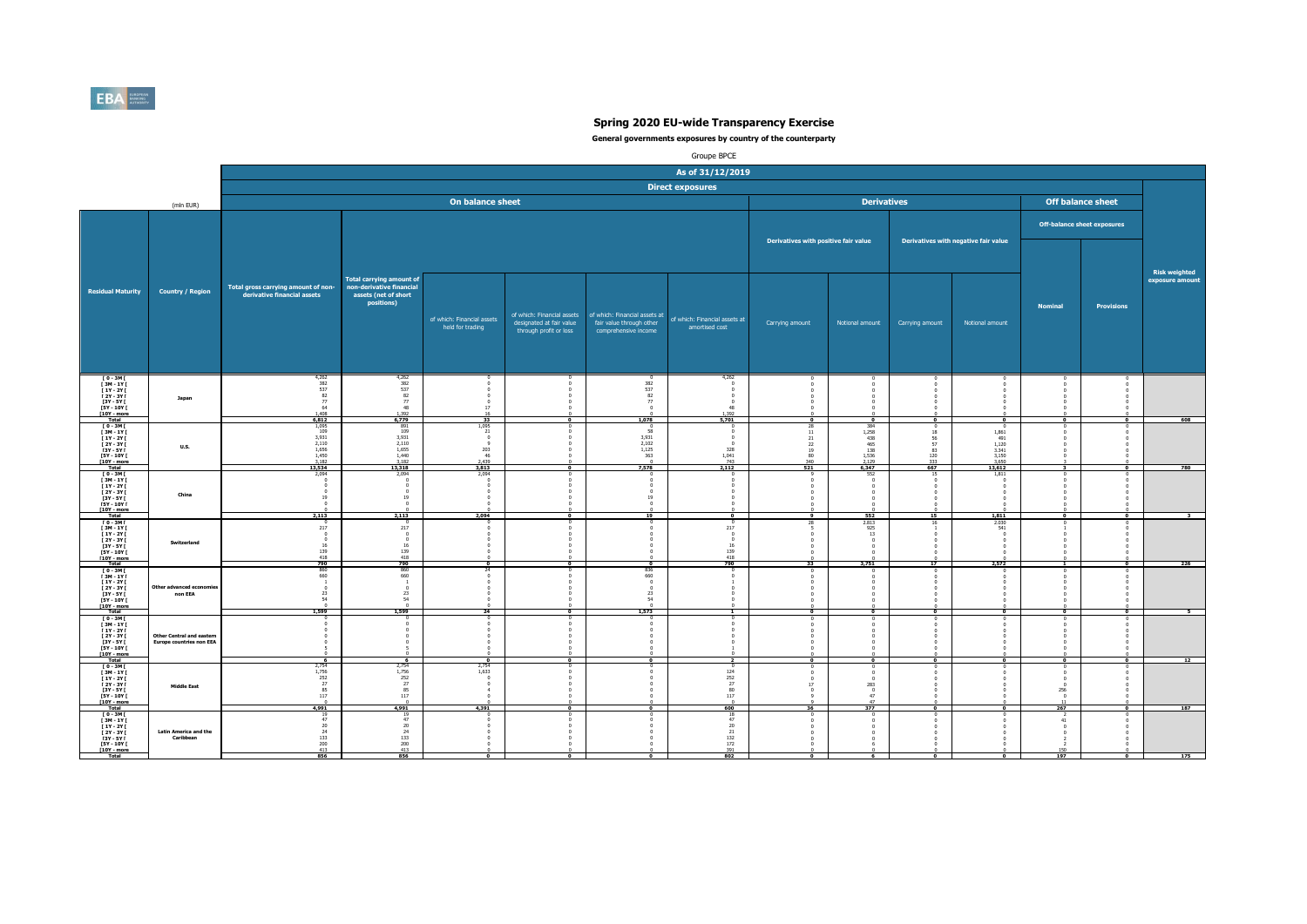

#### **General governments exposures by country of the counterparty**

|                                                                                                                      |                         |                                                                    |                                                                                                   |                                                |                                                                                  |                                                  | Groupe BPCE                                                                   |                                      |                                                               |                              |                                                          |                             |                                    |                                         |
|----------------------------------------------------------------------------------------------------------------------|-------------------------|--------------------------------------------------------------------|---------------------------------------------------------------------------------------------------|------------------------------------------------|----------------------------------------------------------------------------------|--------------------------------------------------|-------------------------------------------------------------------------------|--------------------------------------|---------------------------------------------------------------|------------------------------|----------------------------------------------------------|-----------------------------|------------------------------------|-----------------------------------------|
|                                                                                                                      |                         |                                                                    |                                                                                                   |                                                |                                                                                  |                                                  | As of 31/12/2019                                                              |                                      |                                                               |                              |                                                          |                             |                                    |                                         |
|                                                                                                                      |                         |                                                                    |                                                                                                   |                                                |                                                                                  |                                                  | <b>Direct exposures</b>                                                       |                                      |                                                               |                              |                                                          |                             |                                    |                                         |
|                                                                                                                      | (mln EUR)               | <b>Derivatives</b><br>On balance sheet<br><b>Off balance sheet</b> |                                                                                                   |                                                |                                                                                  |                                                  |                                                                               |                                      |                                                               |                              |                                                          |                             |                                    |                                         |
| <b>Residual Maturity</b>                                                                                             |                         |                                                                    |                                                                                                   |                                                |                                                                                  |                                                  |                                                                               | Derivatives with positive fair value |                                                               |                              | Derivatives with negative fair value                     |                             | <b>Off-balance sheet exposures</b> |                                         |
|                                                                                                                      | <b>Country / Region</b> | Total gross carrying amount of non-<br>derivative financial assets | <b>Total carrying amount of</b><br>non-derivative financial<br>assets (net of short<br>positions) | of which: Financial assets<br>held for trading | of which: Financial assets<br>designated at fair value<br>through profit or loss | fair value through other<br>comprehensive income | of which: Financial assets at of which: Financial assets at<br>amortised cost | Carrying amount                      | Notional amount                                               | Carrying amount              | Notional amount                                          | <b>Nominal</b>              | <b>Provisions</b>                  | <b>Risk weighted</b><br>exposure amount |
| $10 - 3M$<br>[3M-1Y]<br>$[1Y - 2Y]$<br>[ 2Y - 3Y I<br>[3Y - 5Y  <br><b>FSY - 10Y F</b><br>$[10Y - more]$<br>Total    | Africa                  | 12<br>26<br>75<br>188<br>289<br>10<br>613                          | 12<br>75<br>188<br>289<br>10 <sup>10</sup><br>613                                                 | 59                                             | $\Omega$                                                                         | 18<br>29<br>85<br>$\sim$<br>158                  | 13<br>12<br>57<br>114<br>199<br>$\sqrt{2}$<br>395                             | 63<br>53<br>131                      | 1.015<br>16<br>22<br>$\frac{314}{263}$<br>832<br>686<br>3.148 | 51<br>11<br>75<br>149<br>345 | 45<br>76<br>885<br>117<br>1.510<br>1.591<br>621<br>4.845 | 6n<br>60                    | $\Omega$                           | 148                                     |
| $10 - 3M$<br>$[3M-1Y]$<br>$[1Y - 2Y]$<br>[ 2Y - 3Y [<br>$[3Y - SY]$<br><b>FSY - 10Y F</b><br>$[10Y - more]$<br>Total | Others                  | -6<br>157<br>30<br>116<br>157<br>358<br>291<br>1.116               | 157<br>30<br>116<br>157<br>358<br>291<br>1.116                                                    | $\mathbf{a}$                                   | $\sim$                                                                           | 108<br>109<br>226                                | -6<br>157<br>27<br>108<br>45<br>243<br>260<br>845                             | 26                                   | 29<br>13<br>105<br>25<br>270                                  | $\sim$                       | 92                                                       | $\overline{4}$<br>72<br>169 |                                    | 366                                     |

**Notes and definitions** Information disclosed in this template is sourced from COREP template C 33, introduced with the reporting framework 2.7, applicable for reports as of 31 march 2018.

(1) Information on sovereign exposures is only available for instations that have sovereign exposures of at least 1% of total "Dest securities and loans excelvables". Country of treadchown is only available for instations

(2) The exposures reported cover only exposures to central, regional and local governments on immediate borrower basis, and do not indude exposures to other counterparts with full or partial government guarantees<br>(3) The b

(4) The exposures reported include the positions towners of the them as overelay) on soverelay on soverelay on some parameter bases and the include in the accounting particle and the controller and the computer of the demo

(5) Residual countries not reported separately in the Transparency exercise

Regions: Other advanced non EEA: Israel, Korea, New Zealand, Russia, San Marino, Singapore and Taiwan.

Other CEE non EEA: Albania, Bosnia and Herzegovina, FYR Macedonia, Montenegro, Serbia and Turkey.

Middle East: Bahrain, Djibouti, Iran, Iraq, Jordan, Kuwait, Lebanon, Libya, Oman, Qatar, Saudi Arabia, Sudan, Syria, United Arab Emirates and Yemen.

Lath Arena, Belan, Bundah Bang, Dila Comba, Coda Reading Reading Reading Education, Genada, Genada, Genada, Genada, Sundah, Henduas, Jamana, Penko, Reanga, Panana, Panguay, Peny, R. Rits and Read, Sundah Pandad Tobago, Ung

Africa, Egypt Mocwo, South Africa, Angle Banning, Banning Sanning, Came And Mocket Sanning Cames, Congo, Congo, The Democratic Republic Office, Cherolet Cheroket Republic Office, Cheroket Party African Scheen And The State

(6) The columns 'Total carrying amount of non-derivative financial assets (net of short positions)' provide information on a net basis, whilst the related 'of which' positions present information on a gross basis.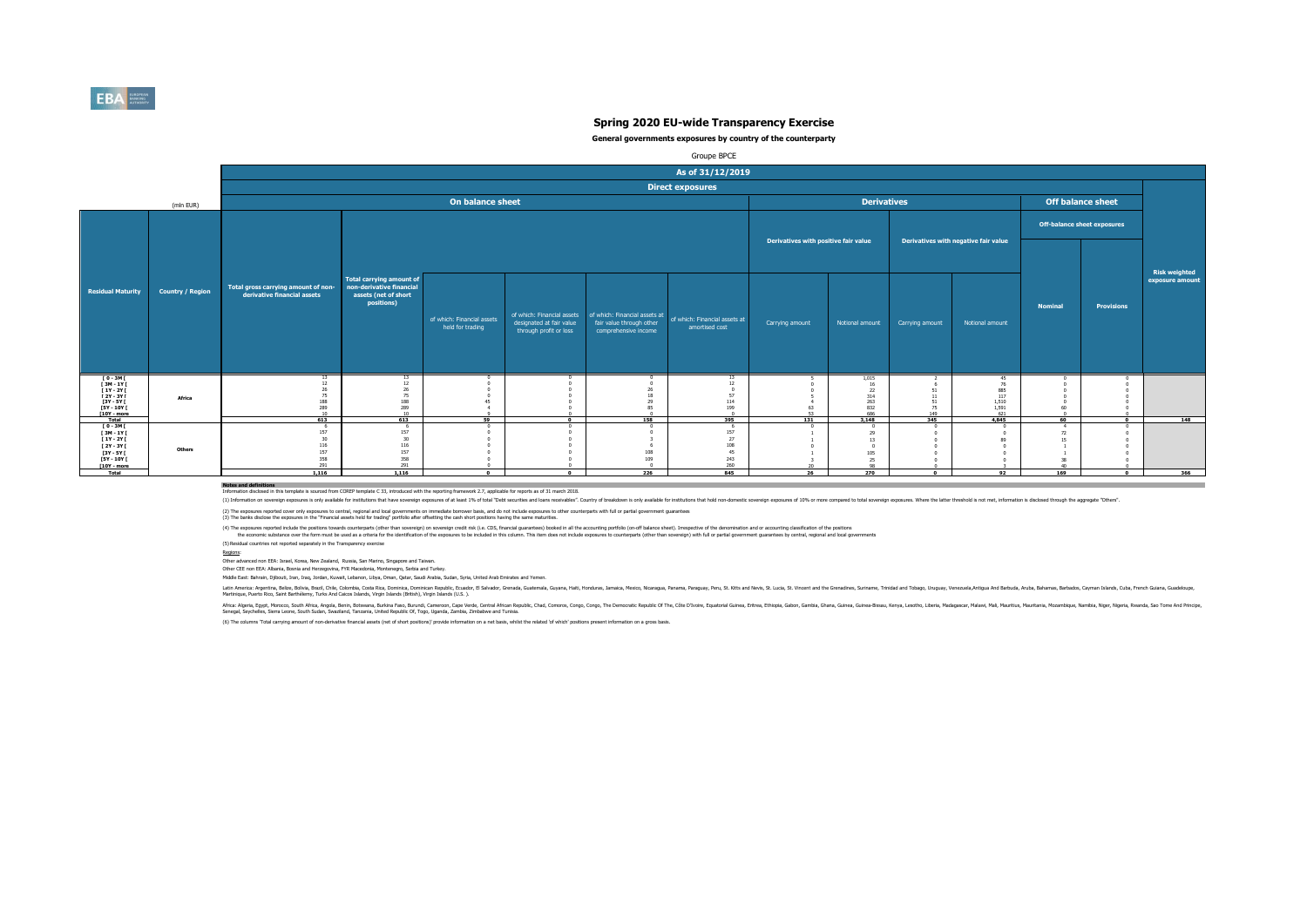

**Performing and non-performing exposures**

Groupe BPCE

|                                                                |                              |                                            |          | As of 30/09/2019                     |                                                                                                                          |                       | As of 31/12/2019                                  |         |                                            |                                      |                        |                                        |                                                                                               |                                                   |
|----------------------------------------------------------------|------------------------------|--------------------------------------------|----------|--------------------------------------|--------------------------------------------------------------------------------------------------------------------------|-----------------------|---------------------------------------------------|---------|--------------------------------------------|--------------------------------------|------------------------|----------------------------------------|-----------------------------------------------------------------------------------------------|---------------------------------------------------|
|                                                                | <b>Gross carrying amount</b> |                                            |          |                                      | <b>Accumulated impairment,</b><br>accumulated changes in fair<br>value due to credit risk and<br>provisions <sup>4</sup> |                       | <b>Collaterals and</b><br>financial<br>guarantees |         | <b>Gross carrying amount</b>               |                                      |                        |                                        | <b>Accumulated impairment,</b><br>accumulated changes in fair<br>value due to credit risk and | <b>Collaterals and</b><br>financial<br>guarantees |
|                                                                |                              | Of which<br>performing but<br>past due >30 |          | Of which non-performing <sup>1</sup> |                                                                                                                          | On non-<br>performing | received on<br>non-<br>performing<br>exposures    |         | Of which<br>performing but<br>past due >30 | Of which non-performing <sup>1</sup> |                        | On performing<br>exposure <sup>2</sup> | On non-<br>performing                                                                         | received on<br>non-<br>performing                 |
| (mln EUR)                                                      |                              | days and $\lt$ =90<br>days                 |          | Of which:<br>defaulted               | exposures <sup>2</sup>                                                                                                   | exposures             |                                                   |         | days and $\leq$ =90<br>days                |                                      | Of which:<br>defaulted |                                        | exposures <sup>3</sup>                                                                        | exposures                                         |
| Debt securities (including at amortised cost and fair value)   | 78,440                       | 0                                          | 373      | 362                                  | 20                                                                                                                       | 248                   | 59                                                | 77,519  | $\mathbf{o}$                               | 295                                  | 292                    | 21                                     | 247                                                                                           | $\mathbf 0$                                       |
| Central banks                                                  | 886                          | 0                                          | $\Omega$ | $\Omega$                             | $\Omega$                                                                                                                 | $\Omega$              | $\Omega$                                          | 827     | $\Omega$                                   | $\Omega$                             | $\Omega$               | $\Omega$                               | $\Omega$                                                                                      | $\Omega$                                          |
| General governments                                            | 48,799                       | 0                                          | 4        | $\Omega$                             | 5.                                                                                                                       | $\Omega$              | $\Omega$                                          | 47,176  | $\Omega$                                   | $\overline{2}$                       | $\Omega$               | 5                                      | $\overline{2}$                                                                                | $\Omega$                                          |
| <b>Credit institutions</b>                                     | 5,818                        |                                            | 11       | 11                                   | $\Omega$                                                                                                                 |                       | $\Omega$                                          | 6,416   | $\Omega$                                   | $\Omega$                             | $\Omega$               | $\Omega$                               | $\Omega$                                                                                      | $\Omega$                                          |
| Other financial corporations                                   | 12,484                       |                                            | 103      | 103                                  | $\mathbf{Q}$                                                                                                             | 84                    | $\Omega$                                          | 12,632  | $\Omega$                                   | 108                                  | 108                    | 8                                      | 89                                                                                            | $\Omega$                                          |
| Non-financial corporations<br>10,454                           |                              | O                                          | 255      | 249                                  | -6                                                                                                                       | 164                   | 59                                                | 10,467  | $\Omega$                                   | 185                                  | 184                    | $\overline{7}$                         | 156                                                                                           | $\Omega$                                          |
| Loans and advances(including at amortised cost and fair value) | 900,088                      | 2,434                                      | 23,242   | 21,694                               | 2,909                                                                                                                    | 9,866                 | 11,619                                            | 878,819 | 2,393                                      | 23,554                               | 21,943                 | 2,923                                  | 10,041                                                                                        | 11,851                                            |
| Central banks                                                  | 101,217                      | O                                          | 19       | 19                                   | $\overline{2}$                                                                                                           | 17                    | $\Omega$                                          | 77,453  | $\Omega$                                   | 19                                   | 19                     | 3                                      | 17                                                                                            | $\Omega$                                          |
| General governments                                            | 125,641                      | 73                                         | 193      | 160                                  | 51                                                                                                                       | 40                    | 43                                                | 122,378 | 115                                        | 197                                  | 185                    | 45                                     | 51                                                                                            | 38                                                |
| <b>Credit institutions</b>                                     | 22,832                       | 9                                          | 102      | 42                                   | $\overline{a}$                                                                                                           | 41                    | $\Omega$                                          | 17,451  | 14                                         | 60                                   | 34                     | $\overline{4}$                         | 36                                                                                            | $\Omega$                                          |
| Other financial corporations                                   | 21,145                       | 10                                         | 121      | 121                                  | 20                                                                                                                       | 78                    | 28                                                | 19,351  | $\overline{4}$                             | 122                                  | 122                    | 14                                     | 82                                                                                            | 28                                                |
| Non-financial corporations                                     | 257,500                      | 1,993                                      | 12,884   | 12,302                               | 1,804                                                                                                                    | 6,431                 | 4,883                                             | 263,732 | 1,897                                      | 12,802                               | 12,390                 | 1,780                                  | 6,454                                                                                         | 4,833                                             |
| of which: small and medium-sized enterprises at amortised cost | 106,978                      | 640                                        | 6,103    | 5,665                                | 1,106                                                                                                                    | 2,942                 | 3,099                                             | 111,948 | 574                                        | 6.028                                | 5,543                  | 1,099                                  | 2,905                                                                                         | 3,012                                             |
| <b>Households</b>                                              | 371,752                      | 349                                        | 9,923    | 9,052                                | 1,028                                                                                                                    | 3,259                 | 6,664                                             | 378,454 | 362                                        | 10,355                               | 9,194                  | 1,076                                  | 3,402                                                                                         | 6,953                                             |
| <b>DEBT INSTRUMENTS other than HFT</b>                         | 978,528                      | 2,434                                      | 23,615   | 22,057                               | 2,929                                                                                                                    | 10,114                | 11,678                                            | 956,338 | 2,393                                      | 23,849                               | 22,235                 | 2,944                                  | 10,288                                                                                        | 11,851                                            |
| <b>OFF-BALANCE SHEET EXPOSURES</b>                             | 178,663                      |                                            | 1,691    | 1,506                                | 384                                                                                                                      | 319                   | 63                                                | 189,503 |                                            | 1,678                                | 1,468                  | 398                                    | 335                                                                                           | 78                                                |

(1) For the definition of non-performing exposures please refer to COMMISSION IMPLEMENTING REGULATION (EU) 2015/227 of 9 January 2015, ANNEX V, Part 2-Template related instructions, subtitle 29

(2) to the control of the product with the control of the control of the control of the control of the control of the control of the control of the control of the control of the control of the control of the control of the <sup>(3)</sup> Insitutions report here specific allowances for financial assets, individually and collectively estimated (instruments at amortised cost) and changes in fair value of NPE due to credit risk and provisions (instrument

<sup>(9)</sup> for the or-balance sheet lems, acumulated impairments and accumulated negative change in fair value due to redit risk are disclosed with a positive sign f they are decreasing assume and a shall of the off-balance she instruments, the same item (Accumulated impairment, accumulated changes in fair value due to credit risk and provisions') is disclosed consistently with the FINREP sign convention. This is because, based on this sign conve reported with a positive sign.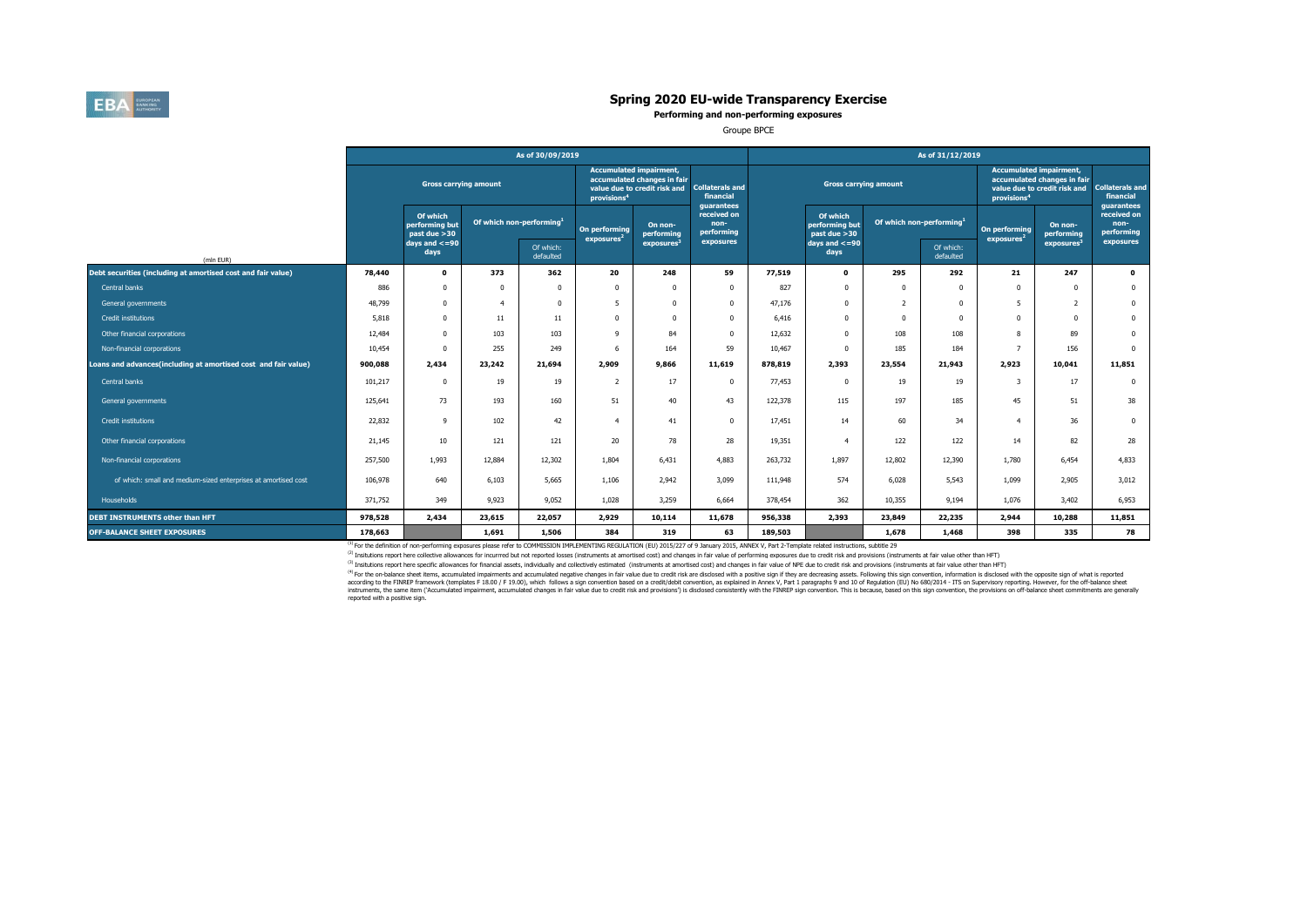

**Forborne exposures**

Groupe BPCE

|                                                                 |              |                                                                          | As of 30/09/2019                                                                                                                   |                                                                             |                                                          | As of 31/12/2019                                                          |                                                                          |                |                                                                                                                                                                     |                                                          |  |  |  |
|-----------------------------------------------------------------|--------------|--------------------------------------------------------------------------|------------------------------------------------------------------------------------------------------------------------------------|-----------------------------------------------------------------------------|----------------------------------------------------------|---------------------------------------------------------------------------|--------------------------------------------------------------------------|----------------|---------------------------------------------------------------------------------------------------------------------------------------------------------------------|----------------------------------------------------------|--|--|--|
|                                                                 | measures     | <b>Gross carrying amount of</b><br>exposures with forbearance            | <b>Accumulated impairment,</b><br>accumulated changes in fair<br>value due to credit risk and<br>forbearance measures <sup>2</sup> | provisions for exposures with                                               | <b>Collateral and</b><br>financial<br>quarantees         | <b>Gross carrying amount of</b><br>exposures with forbearance<br>measures |                                                                          |                | <b>Accumulated impairment,</b><br>accumulated changes in fair<br>value due to credit risk and<br>provisions for exposures with<br>forbearance measures <sup>2</sup> |                                                          |  |  |  |
| (mln EUR)                                                       |              | Of which non-<br>performing<br>exposures with<br>forbearance<br>measures |                                                                                                                                    | Of which on non-<br>performing<br>exposures with<br>forbearance<br>measures | received on<br>exposures with<br>forbearance<br>measures |                                                                           | Of which non-<br>performing<br>exposures with<br>forbearance<br>measures |                | Of which on non-<br>performing<br>exposures with<br>forbearance<br>measures                                                                                         | received on<br>exposures with<br>forbearance<br>measures |  |  |  |
| Debt securities (including at amortised cost and fair value)    | 126          | 126                                                                      | 63                                                                                                                                 | 63                                                                          | 59                                                       | 63                                                                        | 63                                                                       | 54             | 54                                                                                                                                                                  | $\Omega$                                                 |  |  |  |
| Central banks                                                   | <sub>0</sub> | $\Omega$                                                                 | $\Omega$                                                                                                                           |                                                                             | $\Omega$                                                 | $\mathbf 0$                                                               | $\Omega$                                                                 | $\Omega$       | $\Omega$                                                                                                                                                            |                                                          |  |  |  |
| General governments                                             | $\Omega$     | $\Omega$                                                                 | $\Omega$                                                                                                                           | $\Omega$                                                                    | $\Omega$                                                 | $\Omega$                                                                  | $\mathbf 0$                                                              | $\mathbf 0$    | $\Omega$                                                                                                                                                            | $\Omega$                                                 |  |  |  |
| Credit institutions                                             | $\mathbf 0$  | $\Omega$                                                                 | $\Omega$                                                                                                                           | $\mathbf 0$                                                                 | $\mathbf 0$                                              | $\Omega$                                                                  | $\mathbf 0$                                                              | $\mathbf 0$    | $\Omega$                                                                                                                                                            | $\mathbf 0$                                              |  |  |  |
| Other financial corporations                                    | $\Omega$     | $\Omega$                                                                 | $\Omega$                                                                                                                           | $\Omega$                                                                    | $\mathbf 0$                                              | $\Omega$                                                                  | $\mathbf 0$                                                              | $\mathbf{0}$   | U                                                                                                                                                                   | $\Omega$                                                 |  |  |  |
| Non-financial corporations                                      | 126          | 126                                                                      | 63                                                                                                                                 | 63                                                                          | 59                                                       | 63                                                                        | 63                                                                       | 54             | 54                                                                                                                                                                  | $\Omega$                                                 |  |  |  |
| Loans and advances (including at amortised cost and fair value) | 8,774        | 6,207                                                                    | 1,769                                                                                                                              | 1,663                                                                       | 5,775                                                    | 8,419                                                                     | 6,098                                                                    | 1,795          | 1,678                                                                                                                                                               | 5,749                                                    |  |  |  |
| Central banks                                                   |              | $\overline{4}$                                                           | $\overline{4}$                                                                                                                     | 4                                                                           | $\mathbf 0$                                              | 4                                                                         |                                                                          | $\overline{4}$ | $\overline{4}$                                                                                                                                                      | $\mathbf 0$                                              |  |  |  |
| General governments                                             | 150          | 35                                                                       | 6                                                                                                                                  | 5                                                                           | 1                                                        | 72                                                                        | 20                                                                       | 6              | 5                                                                                                                                                                   | 1                                                        |  |  |  |
| Credit institutions                                             | $\Omega$     | $\Omega$                                                                 | $\Omega$                                                                                                                           | $\Omega$                                                                    | $\Omega$                                                 | $\mathbf 0$                                                               | $\mathbf 0$                                                              | $\mathbf{0}$   | $\Omega$                                                                                                                                                            | $\Omega$                                                 |  |  |  |
| Other financial corporations                                    | 84           | 81                                                                       | 44                                                                                                                                 | 44                                                                          | 27                                                       | 79                                                                        | 79                                                                       | 42             | 42                                                                                                                                                                  | 27                                                       |  |  |  |
| Non-financial corporations                                      | 3,618        | 2,633                                                                    | 889                                                                                                                                | 842                                                                         | 1,655                                                    | 3,240                                                                     | 2,367                                                                    | 915            | 870                                                                                                                                                                 | 1,527                                                    |  |  |  |
| of which: small and medium-sized enterprises at amortised cost  | 1,380        | 834                                                                      | 305                                                                                                                                | 272                                                                         | 761                                                      | 1,193                                                                     | 705                                                                      | 299            | 264                                                                                                                                                                 | 669                                                      |  |  |  |
| Households                                                      | 4,918        | 3,453                                                                    | 827                                                                                                                                | 767                                                                         | 4,091                                                    | 5,024                                                                     | 3,628                                                                    | 829            | 758                                                                                                                                                                 | 4,195                                                    |  |  |  |
| <b>DEBT INSTRUMENTS other than HFT</b>                          | 8,900        | 6,334                                                                    | 1,832                                                                                                                              | 1,726                                                                       | 5,834                                                    | 8,481                                                                     | 6,161                                                                    | 1,849          | 1,732                                                                                                                                                               | 5,749                                                    |  |  |  |
| Loan commitments given                                          | 8            | 8                                                                        | 3                                                                                                                                  | 3                                                                           | 10                                                       | 18                                                                        | 15                                                                       | $\overline{2}$ | $\overline{2}$                                                                                                                                                      | 9                                                        |  |  |  |

<sup>(1)</sup> For the definition of forborne exposures please refer to COMMISSION IMPLEMENTING REGULATION (EU) 2015/227 of 9 January 2015, ANNEX V, Part 2-Template related instructions, subtitle 30

(2) For the on-balance sheet items, accumulated impairments and accumulated negative changes in fair value due to credit risk are disclosed with a positive sign if they are decreasing assets. Following this sign convention information is disclosed with the opposite sign of what is reported according to the FINREP framework (templates F 18.00 / F 19.00), which follows a sign convention based on a credit/debit convention, as explained in Annex V, Part 1 paragraphs 9 and 10 of Regulation (EU) No 680/2014 - ITS on Supervisory reporting. However, for the off-balance sheet instruments, the same item ('Accumulated impairment, accumulated changes in fair value due to credit risk and provisions') is disclosed consistently with the FINREP sign convention. This is because, based on this sign convention, the provisions on off-balance sheet commitments are generally reported wi a positive sign.